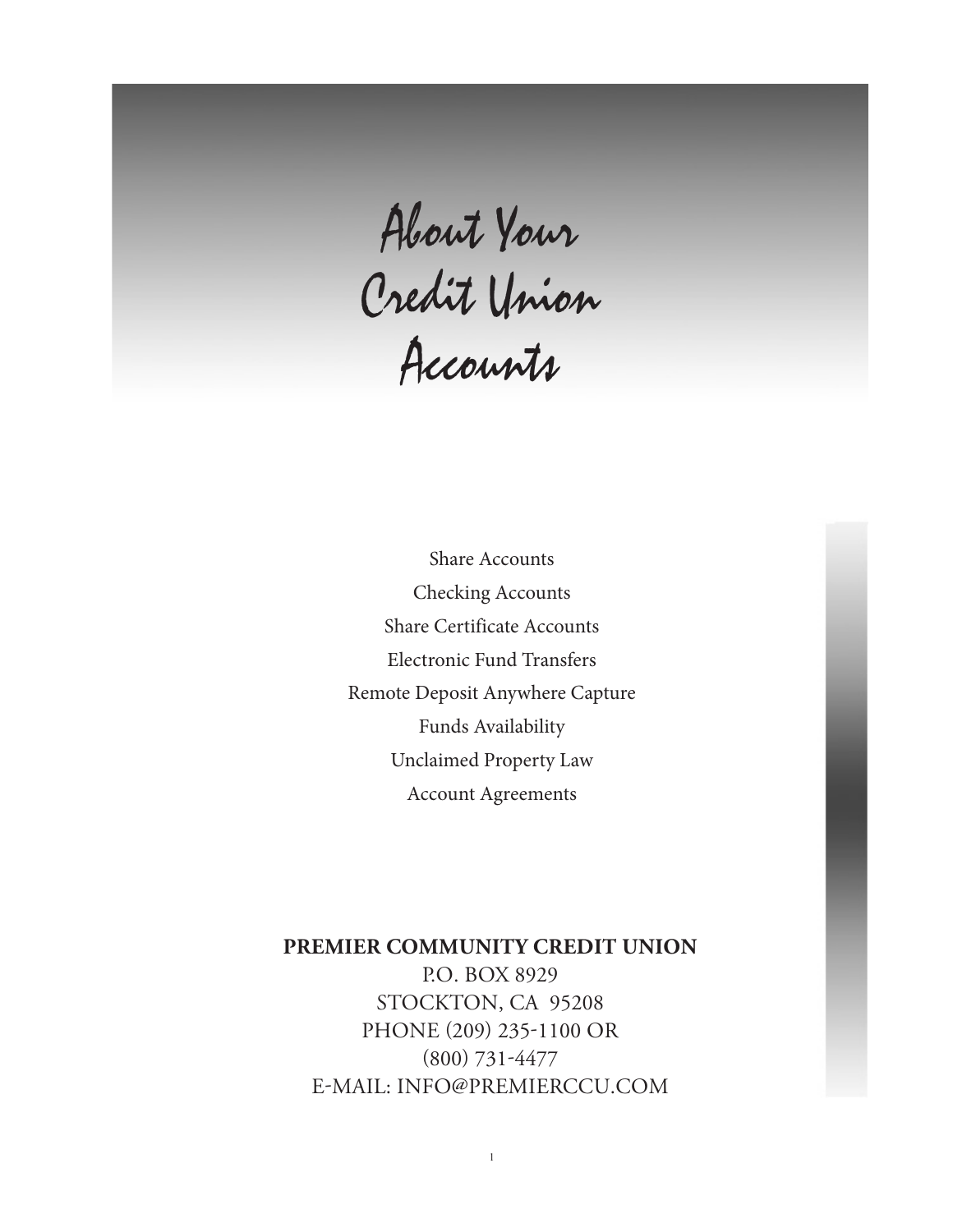# **Table of Contents**

| 5                |
|------------------|
| 5                |
| 5                |
| 5                |
| 6                |
| 6                |
| 6                |
| 6                |
| 6                |
| 7                |
| 7                |
| 7                |
| 7                |
| 8                |
| 8                |
| 8                |
| 9                |
| $\boldsymbol{9}$ |
|                  |
|                  |
|                  |
|                  |
|                  |
|                  |
|                  |
|                  |
|                  |
|                  |
|                  |
|                  |
|                  |
|                  |
|                  |
|                  |
|                  |
|                  |
|                  |
|                  |
|                  |
|                  |
|                  |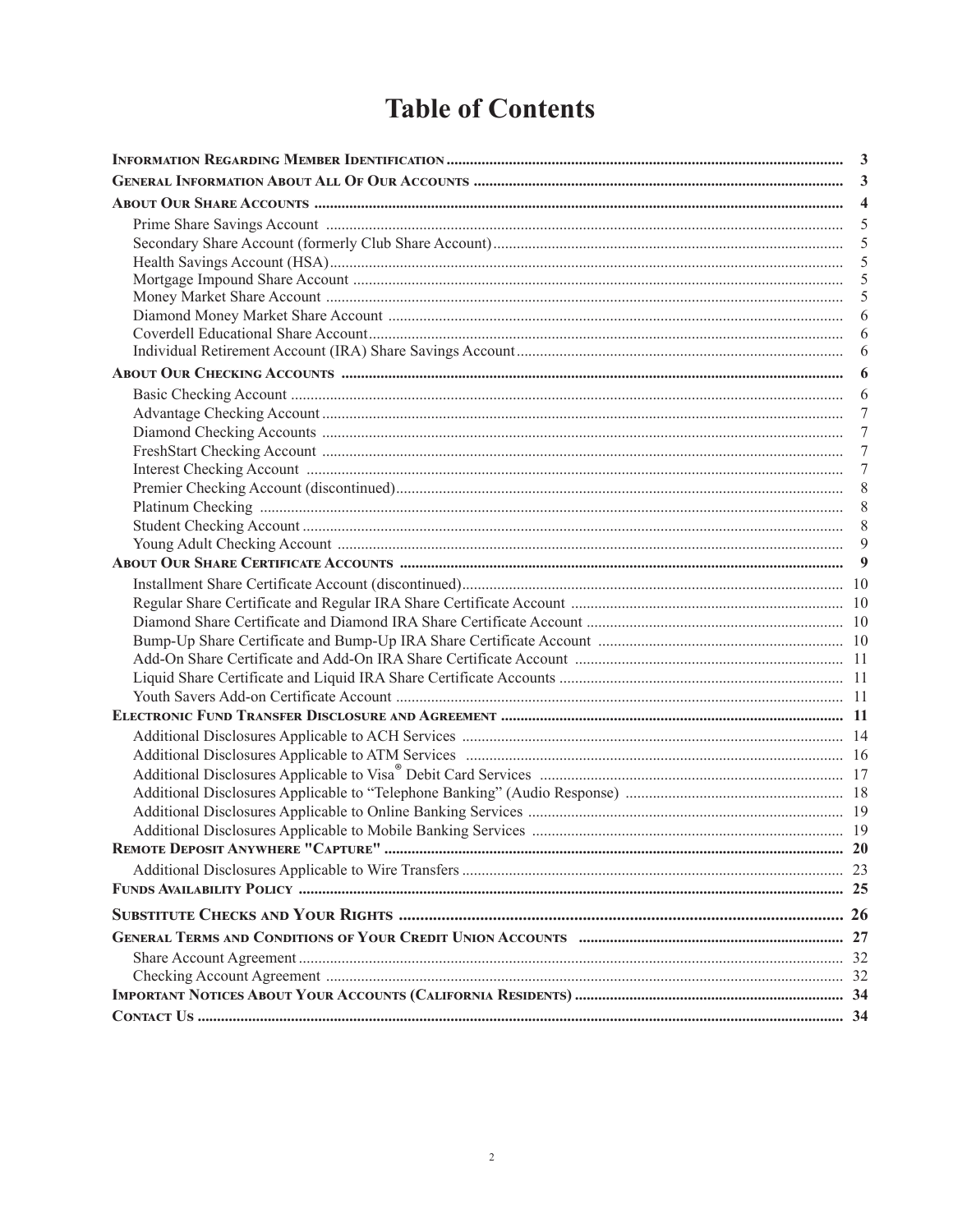# **YOUR TRUTH-IN-SAVINGS DISCLOSURE**

*To open your account, complete the appropriate membership account application and return it to a Member Service Representative. Please read this brochure completely and retain it with your personal records.*

*All agreements and disclosures shall be construed in accordance with the provisions of the California Uniform Commercial Code (U.C.C.). Share accounts "savings", share draft "checking" accounts and share certificate accounts are subject to the requirements below and such other terms and conditions as established by the Board of Directors and as contained in the account agreements.*



## **Information Regarding Member Identification**

To help the government fight the funding of terrorism and money laundering activities, federal law requires all financial institutions to obtain, verify, and record information that identifies each person who opens an account.

**What this means for our Members:** When you open an account, we will ask for your name, address, date of birth, and other information that will allow us to identify you. We may also ask to see your driver's license or other identifying documents.

# **General Information About All Of Our Accounts**

#### **Business Days**

Our business days are every day except Saturdays, Sundays, and holidays. We observe the Holiday schedule as published by the Federal Reserve. We are closed the day after Thanksgiving. For a current list of the Credit Union's hours, please visit your local branch, or call (209) 235-1100 or (800) 731-4477, or visit our website at www.premierccu.org

#### **Par Value**

The par value of a share in the Premier Community Credit Union is five dollars (\$5).

#### **Accrual of Dividends**

Dividends begin to accrue on the business day of your deposit of cash or non-cash items (e.g., checks) to your account if deposited before close of business.

#### **Dividend Rates**

The initial dividend rate and Annual Percentage Yield on our share, checking, and share certificate accounts are stated on the Deposit Rates Schedule accompanying this Agreement. The Deposit Rates Schedule, as adopted by the Credit Union and amended from time to time, is incorporated herein by reference. Dividends are paid from current income and available earnings after required transfers to reserves at the end of a dividend period. Dividends are available for withdrawal after they are paid.

#### **Balance Information**

We compute the balance in your share and checking accounts to determine the dividends you will be paid by using the average daily balance method which is the average daily balance method applies a periodic rate to the average daily balance in the account for the period. The average daily balance is calculated by adding the balance in the account for each day of the period and dividing that figure by the number of days in the period.

We compute the balance in your share certificate accounts to determine the dividends you will be paid by using the daily balance method, which applies a daily periodic rate to the balance in your account each day.

#### **Bylaw Requirements**

The maximum amount of shares which may be held by any one member shall be established from time to time by resolution of the board. Every applicant for membership shall purchase and maintain a minimum of one (1) Prime Share of this Credit Union. A member who reduces his share balance below one (1) Prime Share and does not increase the balance within three (3) months may be terminated from membership.

Shares may be transferred only from one member to another, by written instrument in such form as the Credit Union may prescribe. No transfer of voting rights or other membership privilege is permitted by virtue of transfer to or co-ownership of share by nonmembers. The Credit Union reserves the right, at any time, to require members to give, in writing, not less than seven (7) days and not more than sixty (60) days notice of intention to withdraw the whole or any part of the amounts so paid in by them.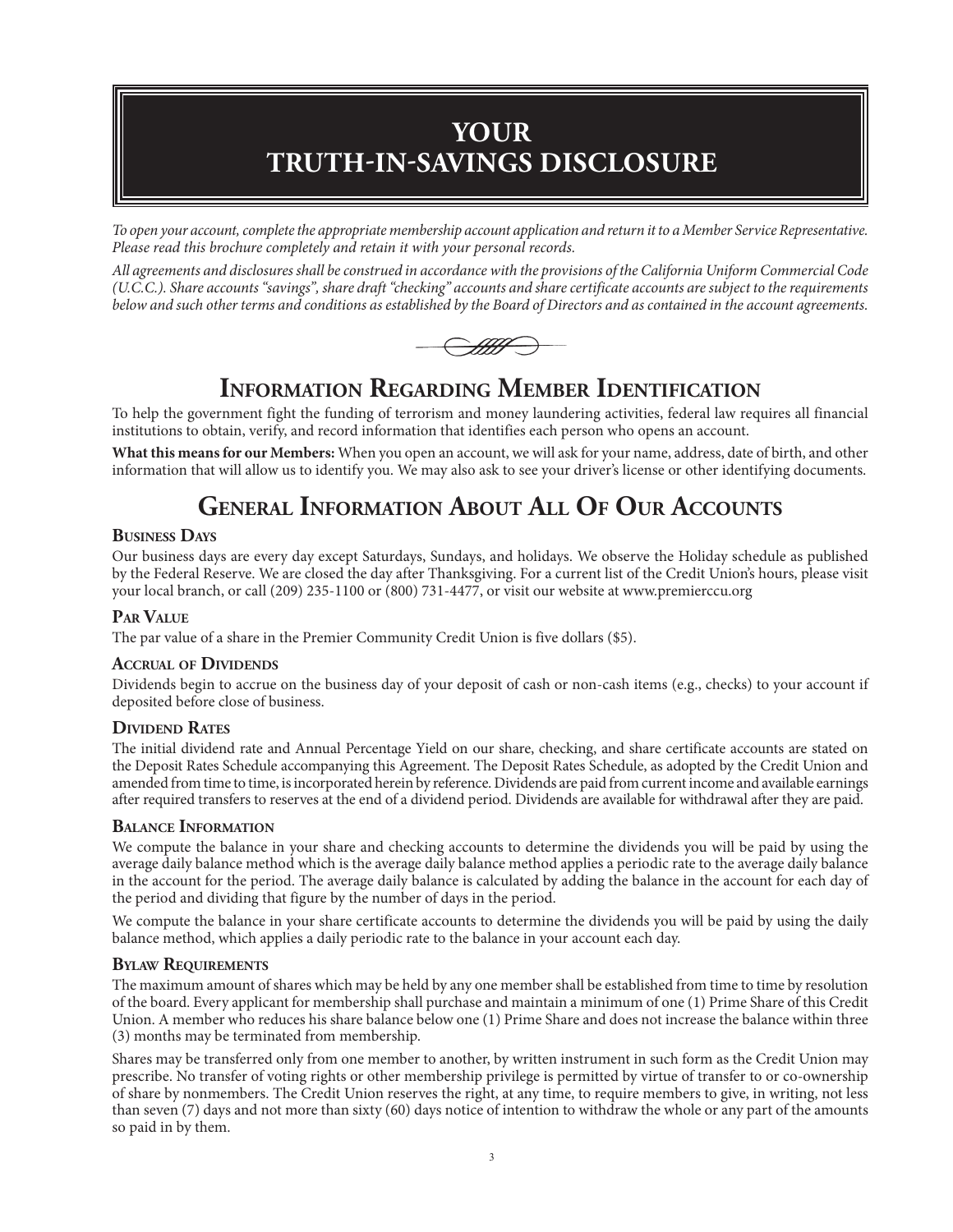No member may withdraw shareholdings that are pledged as required for security on loans without the written approval of the Credit Manager or a loan officer, except to the extent that such shares exceed the member's total primary and contingent liability to the Credit Union. No member may withdraw any shareholdings below the amount of his/her primary or contingent liability to the Credit Union if he/she is delinquent as a borrower, or if borrowers for whom he/she is co-maker, endorser, or guarantor are delinquent, without the written consent of the Credit Manager or a loan officer. All members agree to abide by the provisions of the Credit Union bylaws.

#### **Requirement to Maintain A Prime Share Account**

Your Prime Share Account is your Membership Account. You must open a Prime Share Account to open any subsequent accounts. Each member must open a Prime Share Account to open subsequent accounts. You must maintain the Prime Share Account to avoid closure of that account and any subsequent accounts.

You may open additional Accounts with different owner combinations. Additional savings or loan subaccounts under your Prime Share Account. If a member wants to change the ownership of the funds, the member will be required to withdraw the funds, and change the ownership with a new account application using the Account Agreement forms provided by the Credit Union.

### **Consent to Contact (Non-Telemarketing Only)**

You give your express consent for the Credit Union and others acting on our behalf to contact you at any telephone number you give to us or we obtain from any other source (including any wireless phone or VoIP number), using any calling or texting technology (including any automatic telephone dialing system, artificial voice or prerecorded voice), regarding this account or any other relationship you now or later have with the Credit Union. You agree that you have not provided, and will not provide to us, any telephone number unless you are the subscriber to the service or the customary user of the telephone to which that number relates unless you tell us in writing. If you revoke this authorization, you agree to do so in a way that is likely to provide us with notice in time to process that revocation before we make any further calls or send any further texts, such as by using one of the methods designated by the Credit Union for such purpose.

#### **Fees and Charges**

All accounts are subject to fees and charges in accordance with the Schedule of Fees and Charges accompanying this Agreement. The Schedule of Fees and Charges, as adopted by the Credit Union and amended from time to time, is incorporated herein by reference.

#### **Changes in Terms and Conditions**

The use of an account is subject to such other terms, conditions and requirements as the Credit Union may establish from time to time. The Credit Union has the right to change the terms and conditions of this Agreement at any time, in any manner, and for any reason. We may delete or modify existing terms. We may add new terms without regard to whether the matter is already addressed by this Agreement. We may offer new or different services at any time, and may convert an existing account or service into a new account or service. We will generally notify you in advance of changes by sending written notice to your address as it appears on our records. However, we may make changes without sending you advance notice, unless such notice is required by law. By continuing to use or keep your account open, you will be deemed to accept and agree to any such changes in terms.

## **About Our Share Accounts**

Premier Community Credit Union's share accounts let you deposit your money in a savings account and withdraw your money generally at any time. Our share accounts are our Prime Share Savings Accounts, Secondary Share Account, Health Savings Accounts (HSAs), Mortgage Impound Share Accounts, Money Market Share Accounts, Diamond Money Market Share Accounts, Coverdell Educational Share Account, and IRA Share Savings Accounts.

#### **Rate Information**

Our share accounts are designated as variable rate accounts on the Deposit Rates Schedule. This rate and yield may change any time at the discretion of the Credit Union's Board of Directors.

## **Dividend Compounding and Crediting**

Dividends will be compounded monthly and will be credited monthly. The dividend period for share accounts is monthly. For example, the beginning date of the first dividend period of the calendar year is January 1 and the ending date is January 31. All other dividend periods follow this same pattern of dates. The dividend rate is declared on the first of the month for the month the dividends are paid. Paid dividends are available for withdrawal after they are paid. The most recent dividend declaration date is reflected on the accompanying Deposit Rates Schedule.

#### **Transfers to Third Parties**

During any calendar month, no more than six (6) withdrawals or transfers made to another account at the Credit Union or to a third party by means of a pre-authorized, automatic transfer, online or telephonic order or instruction, whether initiated by check, draft, debit card, or similar order payable to a third party, may be made from each share savings account or money market share account. If an Account Holder exceeds, or attempts to exceed, these transfer limits, the excess transfer requests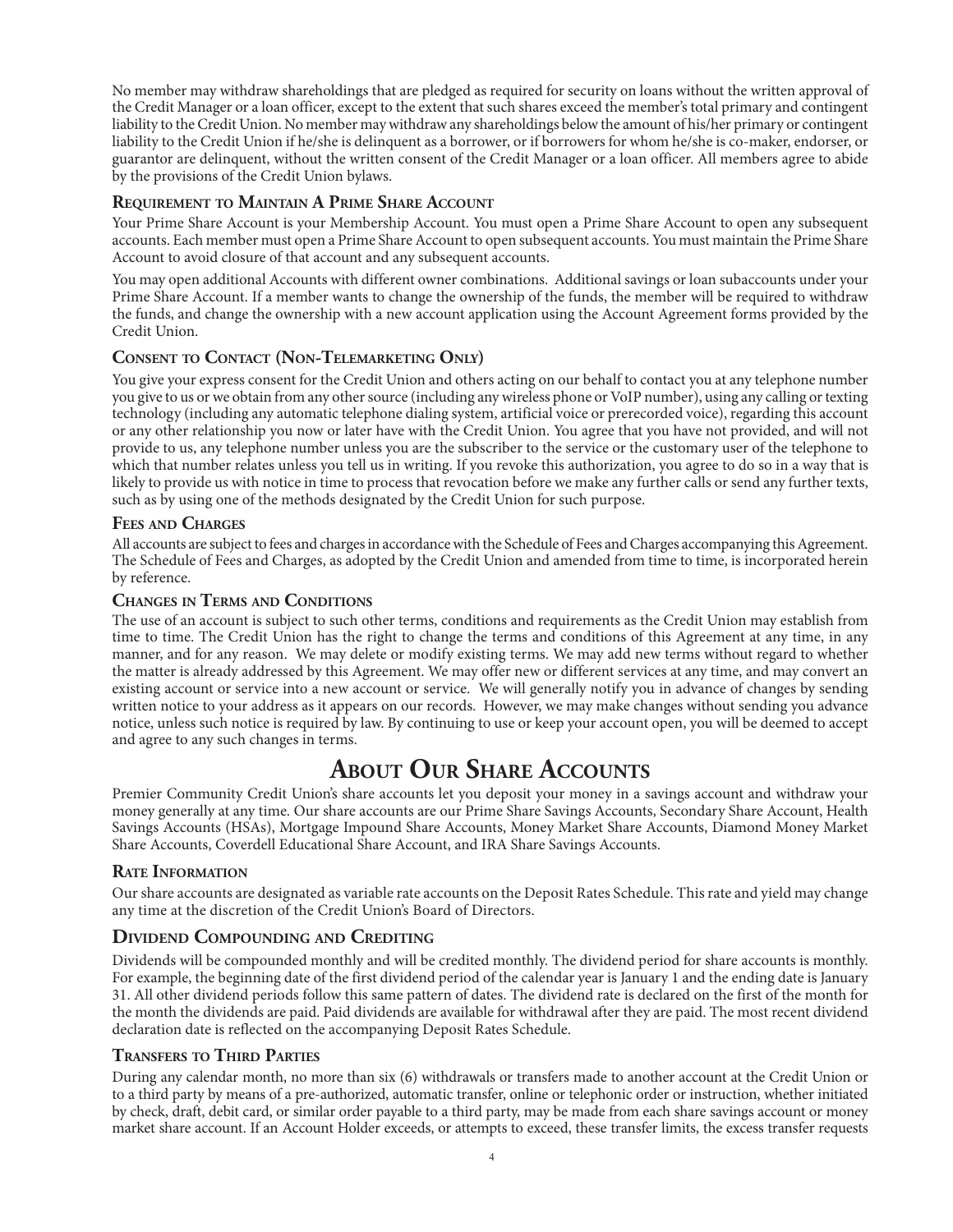may be refused or reversed, a fee may be imposed on the excess transfer requests, and the Credit Union may reclassify or close the account. Transfers initiated by calling the Credit Union or through the Telephone Banking service must be counted among the six (6) monthly transfers, except that there are no limits on the number of withdrawals paid directly to an Account Holder when such transfers or withdrawals are made by mail, messenger, automated teller machine (ATM), or in person, or when such withdrawals are made by telephone (via check mailed payable to the Account Holder).

## *Prime Share Savings Account*

### **Minimum Balance and Deposit Requirements**

The minimum deposit required for you to open a Prime Share Savings Account is five dollars (\$5). You must maintain a minimum daily balance of one hundred dollars (\$100) in your Prime Share Savings Account to avoid a service fee as stated in our Account Rate Sheet and Schedule of Fees and Charges and to obtain the Annual Percentage Yield stated on the Deposit Rates Schedule, and to avoid the service from causing an account closure.

You may avoid a minimum balance fee if you open and maintain an active checking, money market share, share certificate or loan account with the Credit Union. The minimum balance fee is waived for members under 18.

#### **Account Limitations**

To avoid an excessive withdrawal fee as stated on the Schedule of Fees and Charges, you must limit your withdrawals from this account to a maximum of 3 per month.

## *Secondary Share Account*

#### **Minimum Balance and Deposit Requirements**

The minimum deposit required for you to open a Secondary Share Account is five dollars (\$5). You must maintain a minimum daily balance of one-hundred dollars (\$100) in your Secondary Share Account to avoid a service fee as stated in our Account Rate Sheet and Schedule of Fees and Charges and to obtain the Annual Percentage Yield stated on the Deposit Rates Schedule.

#### **Account Limitations**

During any calendar month, you may not make more than six withdrawals or transfers to any other Credit Union account of yours or to a third party by means of preauthorized, automatic, or telephonic transfers (including transfers through audio response and PC/home banking systems). No more than three of the six transfers may be made by check or draft to a third party or through a debit card. Please refer to the accompanying Schedule of Fees and Charges for any fee that may apply if you exceed a certain number of transfers in a calendar month.

## *Health Savings Account (HSA)*

#### **Minimum Balance and Deposit Requirements**

The minimum deposit required for you to open an HSA Account is five dollars (\$5). You must maintain a minimum daily balance of one hundred dollars (\$100) in your HSA Account to obtain the Annual Percentage Yield stated on the Deposit Rates Schedule.

See the Health Savings Custodial Account Agreement for additional disclosures.

## *Mortgage Impound Share Account*

The Mortgage Impound Share Account is available for opening only where escrow impounds are requested in conjunction with an associated real-estate loan that is maintained by the Credit Union. At the maturity of the real estate loan, the associated Mortgage Impound Share Account balance is transferred to your Prime Share Savings Account.

#### **Minimum Balance and Deposit Requirements**

The minimum balance required to open and obtain the Annual Percentage Yield stated on the Deposit Rates Schedule is \$0.01. See the Mortgage Impound Share Account Agreement for additional disclosures.

## *Money Market Share Account*

#### **Minimum Balance and Deposit Requirements**

The minimum deposit required for you to open a Money Market Share Account is two thousand five hundred dollars (\$2,500). You must maintain a minimum average monthly balance of two thousand five hundred dollars (\$2,500) in your Money Market Share Account to avoid a service fee as stated on the Schedule of Fees and Charges, and to obtain the Annual Percentage Yield stated on the Deposit Rates Schedule, and to avoid closure.

#### **Account Limitations**

To avoid an excessive withdrawal fee as stated on the Schedule of Fees and Charges, you must limit your withdrawals from this account to a maximum of three (3) per month. ATM transactions are generally prohibited due to ATM network limitations. The minimum withdrawal amount is two hundred fifty dollars (\$250).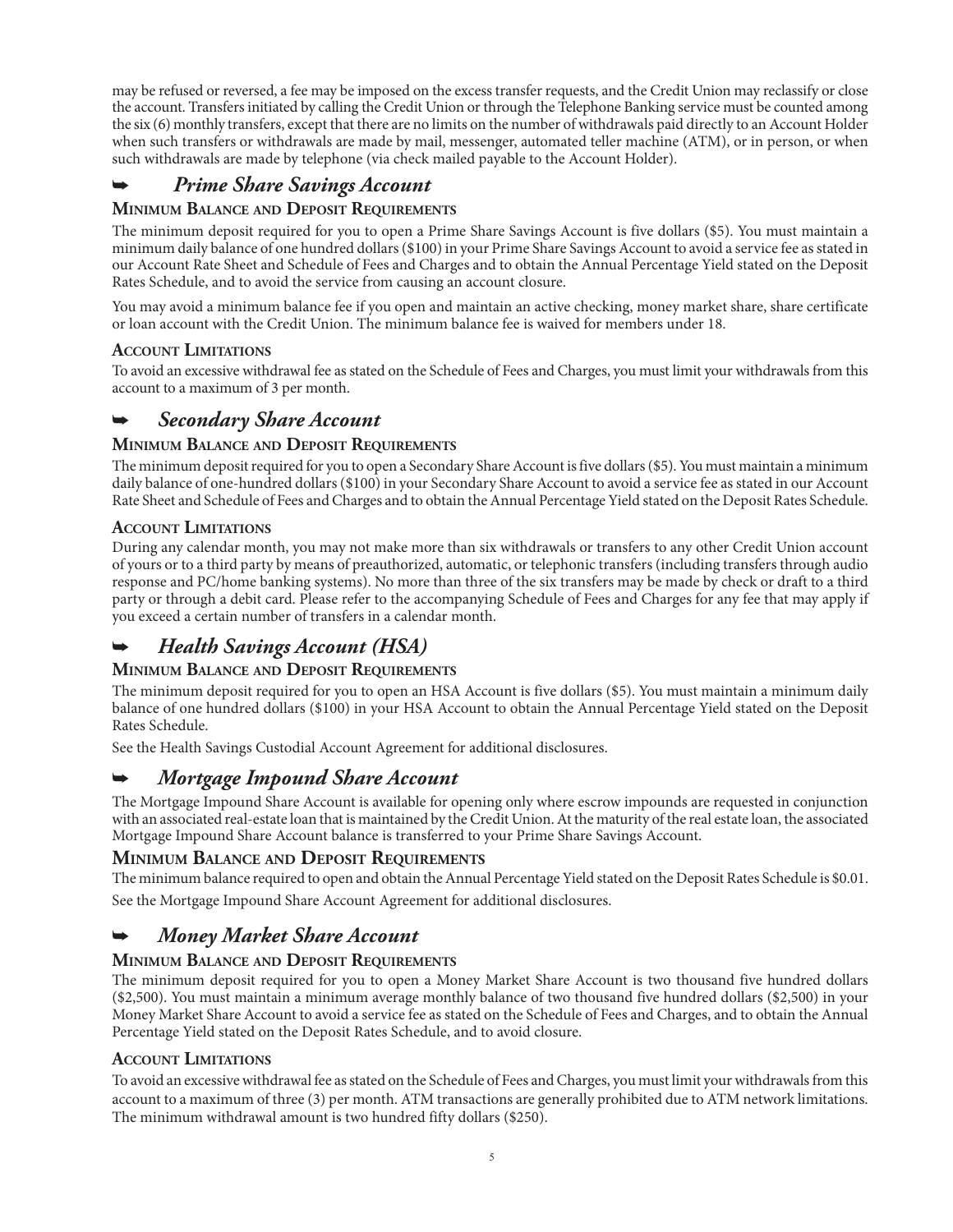## *Diamond Money Market Share Account*

### **Minimum Balance and Deposit Requirements**

Your minimum balance requirements to open the account are disclosed on the Deposit Rates Schedule. You must maintain a minimum average monthly balance of twenty-five thousand dollars (\$25,000) in your Diamond Money Market Share Account to avoid a service fee as stated in the Schedule of Fees and Charges, and to obtain the Annual Percentage Yield stated on the Deposit Rates Schedule, and to avoid closure

## **Account Limitations**

The minimum withdrawal amount is two hundred fifty dollars (\$250). You must limit your withdrawals from this account to a maximum of three (3) per month.

## *Coverdell Educational Share Account*

A Coverdell Education Savings Account, is an account in the United States designed to encourage savings to cover future education expenses, such as tuition, books, and uniforms. More information can be found in IRS No. 310 Coverdell Education Savings Accounts

### **Minimum Balance and Deposit Requirements**

The minimum deposit required for you to open a Secondary Share Account is five dollars (\$5).

### **Account Limitations**

During any calendar month, you may not make more than six withdrawals or transfers to any other Credit Union account of yours or to a third party by means of preauthorized, automatic, or telephonic transfers (including transfers through audio response and PC/home banking systems). No more than three of the six transfers may be made by check or draft to a third party or through a debit card. Please refer to the accompanying Schedule of Fees and Charges for any fee that may apply for this account.

## *Individual Retirement Account (IRA) Share Savings Account*

IRA types offered are the Traditional, ROTH and SEP.

### **Minimum Balance and Deposit Requirements**

You must maintain a minimum daily balance of one-hundred dollars (\$100) in your IRA Share Savings Account to obtain the Annual Percentage Yield stated on the Deposit Rates Schedule. You must maintain a minimum balance of five dollars (\$5) to avoid closure.

You must maintain a minimum balance of \$2,000 to avoid the Annual Custodial Fee of \$5 or maintain a IRA Certificate, Money Market, Share Certificate or a loan with an active balance. Members under age of \$18 are also exempt.

#### **Account Limitations**

To avoid an excessive withdrawal fee as stated on the Schedule of Fees and Charges, you must limit your withdrawals from this account to a maximum of three (3) per month.

#### **Incorporation of IRA Agreement and Disclosures**

All other terms and disclosures for our Individual Retirement Accounts are contained in the Credit Union's Individual Retirement Account Agreement and Disclosure Statement, which by this reference are incorporated into this account disclosure in its entirety. When you open your Individual Retirement Account, the Credit Union agreement and disclosure statement will be provided to you.

## **About Our Checking Accounts**

Premier Community Credit Union offers the following checking accounts which let you withdraw your money and write checks against your account at any time. Our checking accounts are the Basic Checking Accounts, Advantage Checking Accounts, Diamond Checking Accounts, FreshStart Checking Accounts, Interest Checking Accounts, Premier Checking Accounts (discontinued), Student Checking Accounts, Platinum Checking with Extras, and Young Adult Checking Accounts.

## *Basic Checking Account*

#### **Rate Information**

The Basic Checking Account is a non-dividend earning account.

#### **Minimum Balance and Deposit Requirements**

The minimum deposit required for you to open a Basic Checking Account is fifty dollars (\$50). You must maintain a minimum balance of zero dollars (\$0) to avoid closure. The Basic Checking Account is subject to a monthly maintenance fee as reflected on our Schedule of Fees and Charges. There are additional Checking Service fees for this account which are published in our Schedule of Fees and Charges.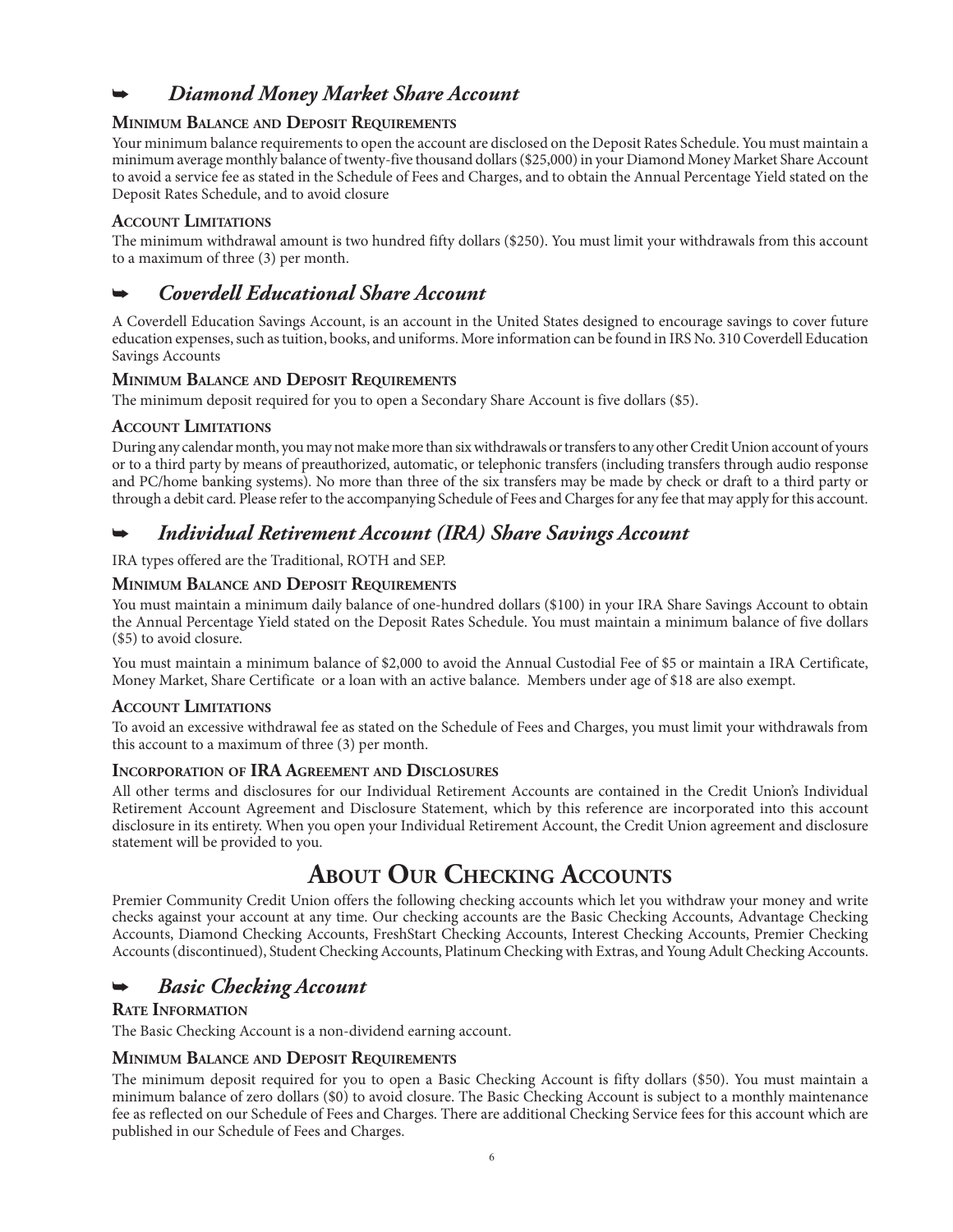## *Advantage Checking Account*

This account has special features with bundled products and services including a free box of checks at opening and upon request, not to exceed 3 boxes per year. You may obtain one (1) free non-sufficient fund or Courtesy Pay Overdraft Fee refund per quarter after three (3) months from the account opening date. You may receive a refund of up to twenty (\$20) each month in ATM surcharge fees with submission of a formal request and the original ATM receipt(s).

### **Rate Information**

The Advantage Checking Account is a non-dividend earning account.

### **Minimum Balance and Deposit Requirements**

The minimum deposit required for you to open an Advantage Checking Account is fifty dollars (\$50). You must maintain a minimum balance of zero dollars (\$0) to avoid closure. The Advantage Checking Account is subject to a monthly maintenance fee as reflected on our Schedule of Fees and Charges. There are additional Checking Service fees for this account which are published in our Schedule of Fees and Charges.

## *Diamond Checking Account*

### **Rate Information**

The Diamond Checking Account is designated as a variable rate account on the Deposit Rates Schedule. This rate and yield may change at any time at the Credit Union's discretion.

#### **Dividend Compounding and Crediting**

Dividends will be compounded monthly and will be credited monthly. The dividend period for the Diamond Checking Account is monthly. For example, the beginning date of the first dividend period of the calendar year is January 1 and the ending date is January 31. All other dividend periods follow this same pattern of dates. The dividend rate is declared on the first of the month for the month dividends are paid. The most recent dividend declaration date is reflected on the Deposit Rates Schedule. There are additional Checking Service fees for this account which are published in our Schedule of Fees and Charges.

## **Minimum Balance and Deposit Requirements**

The minimum deposit required for you to open a Diamond Checking Account is fifteen thousand dollars (\$15,000). You must maintain a minimum balance of zero dollars (\$0) to avoid closure. You must maintain a minimum daily balance of fifteen thousand dollars (\$15,000) in your Diamond Checking Account to avoid a service fee as stated on the Schedule of Fees and Charges, and to obtain the Annual Percentage Yield stated on the Deposit Rates Schedule, and to avoid closure.

## *FreshStart Checking Account*

#### **Rate Information**

The FreshStart Checking Account is a non-dividend earning account.

#### **Minimum Balance and Deposit Requirements**

The minimum deposit required for you to open a FreshStart Checking Account is fifty dollars (\$50). You must maintain a minimum balance of zero dollars (\$0) to avoid closure. The FreshStart Checking Account is subject to a monthly maintenance fee as reflected on our Schedule of Fees and Charges. There are additional Checking Service fees which are shown on our Schedule of Fees and Charges.

## *Interest Checking Account*

#### **Rate Information**

The Interest Checking Account is designated as a variable rate account on the Deposit Rates Schedule. This rate and yield may change at any time at the Credit Union's discretion.

#### **Dividend Compounding and Crediting**

Dividends will be compounded monthly and will be credited monthly. The dividend period for the Interest Checking Account is monthly. For example, the beginning date of the first dividend period of the calendar year is January 1 and the ending date is January 31. All other dividend periods follow this same pattern of dates. The dividend rate is declared on the first of the month for the month dividends are paid. The most recent dividend declaration date is reflected on the Deposit Rates Schedule.

#### **Minimum Balance and Deposit Requirements**

The minimum deposit required for you to open an Interest Checking Account is fifteen hundred dollars (\$1,500). You must maintain a minimum balance of zero dollars (\$0) to avoid closure. You must maintain a minimum daily balance of one thousand five hundred dollars (\$1,500) in your Interest Checking Account to avoid a service fee as stated on the Schedule of Fees and Charges, and to obtain the Annual Percentage Yield stated on the Deposit Rates Schedule, and to avoid closure.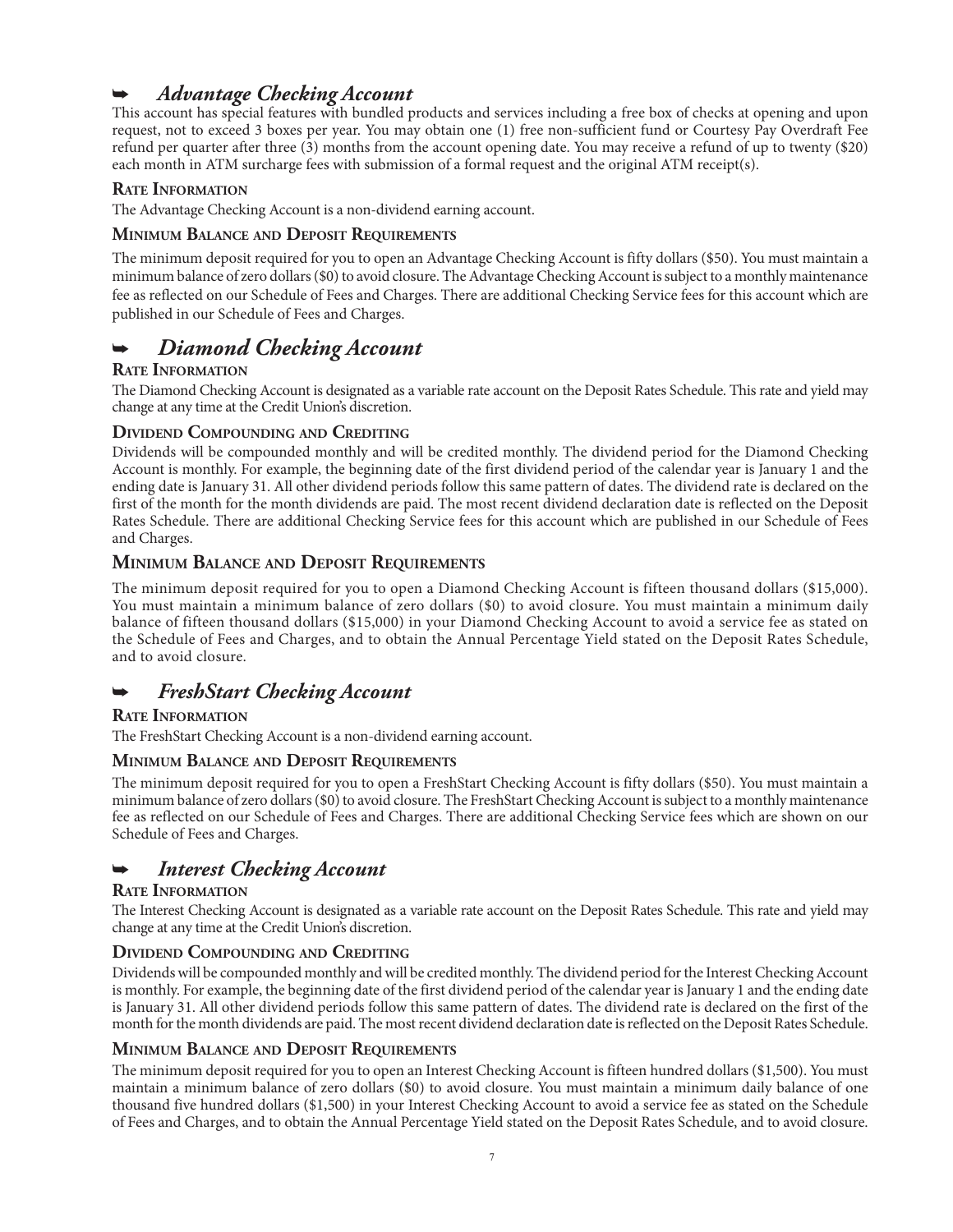## *Premier Checking (discontinued)*

### **Rate Information**

The Premier Checking with Protection Plus is a non-dividend earning account.

#### **Minimum Balance and Deposit Requirements**

The minimum deposit required for you to open a Premier Checking with Protection Plus Account is fifty dollars (\$50). You must maintain a minimum balance of zero dollars (\$0) to avoid closure and a fee as stated on the Schedule of Fees and Charges.

### **Added Features**

You may obtain one (1) free non-sufficient fund or Courtesy Pay Overdraft Fee refund per quarter after three (3) months from the account opening date. You may receive a refund of up to twenty (\$20) in ATM surcharge fees each month with submission of a formal request and the original ATM receipt(s).

Protection Plus package is also included along with free corporate checks, money orders, temporary checks and notary services. There are additional Checking Service fees for this account which are published in our Schedule of Fees and Charges.

## *Platinum Checking*

#### **Rate Information**

The Platinum Checking with Extras Account is a non-dividend earning account.

#### **Minimum Balance and Deposit Requirements**

The minimum deposit required for you to open a Platinum Checking with Extras Account is fifty dollars (\$50). You must maintain a minimum balance of zero dollars (\$0) to avoid closure.

#### **Added Features**

**Extra Savings:** Everyday Rebate Rewards, Cash Back Rewards, Online Savings, Pharmacy Discount, Mobile Savings App

**Extra Protection:** \$10,000 Accidental Death & Dismemberment, \$5,000 Identity Theft Insurance, Credit/Debit Card Registration & Monitoring, Identity Verification Monitoring, Social Security Monitoring, There are additional Checking Service fees for this account which are published in our Schedule of Fees and Charges.

## *Student Checking Account*

The primary Member must be between the ages of 13 and 17 years old, and a Parent or Legal Guardian must be a joint owner on the account and take legal responsibility of for all transactions made to the account whether performed by either the primary or joint owner. After the age of maturity (18 years) is reached by the primary Member, the checking account will be converted to a Young Adult Checking Account unless we receive the Member's notification requesting a different checking account option. This account is not eligible for Courtesy Pay.

#### **Rate Information**

The Student Checking Account is a non-dividend earning account.

#### **Minimum Balance and Deposit Requirements**

The minimum deposit required to open a Student Checking Account is twenty-five dollars (\$25). You must maintain a minimum balance of zero dollars (\$0) to avoid closure. There are additional Checking Service fees for this account which are published in our Schedule of Fees and Charges.

## *Young Adult Checking Account*

The primary Member must be between the ages of 18 and 23 years old.

#### **Rate Information**

The Young Adult Checking Account is a non-dividend earning account.

#### **Minimum Balance and Deposit Requirements**

The minimum deposit required to open a Young Adult Checking Account is fifty dollars (\$50). You must maintain a minimum balance of zero dollars (\$0) to avoid closure.

The monthly account maintenance fee, and the ATM Card maintenance fees are waived for this account. When the primary Member reaches age 24, the checking account will be converted to a Basic Checking Account unless we receive the Member's notification requesting a different checking account option. There are additional Checking Service fees for this account which are published in our Schedule of Fees and Charges.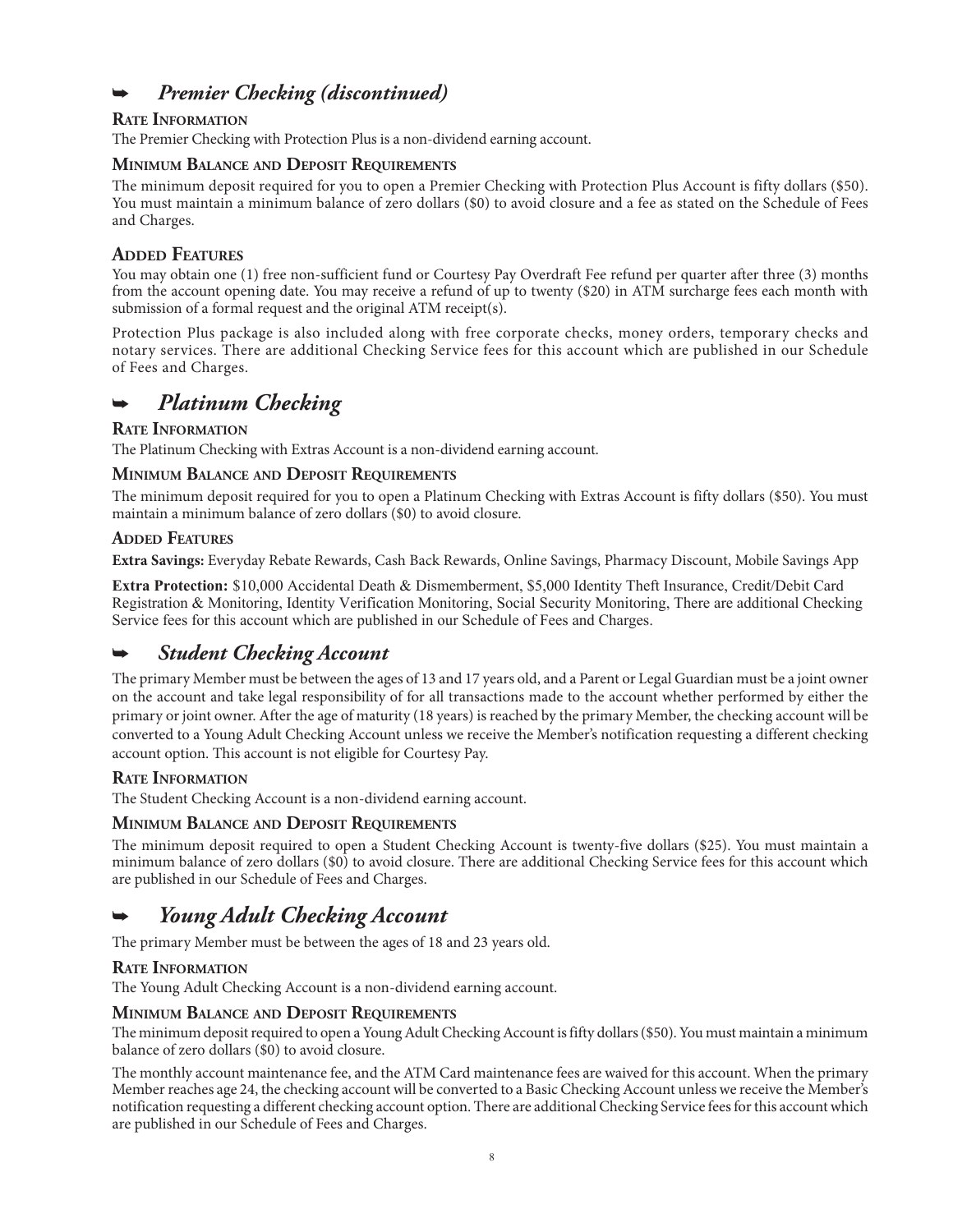# **About Our Share Certificate Accounts**

Premier Community Credit Union's share certificate accounts let you deposit your money for a specified period of time. We offer Installment Savings Certificates (grand fathered), Share Certificate and IRA Share Certificates, Diamond Share Certificate and Diamond IRA Share Certificate with Bump-Up Share Certificate and Bump-Up IRA Share Certificates, Share Certificate with Add-On and Add-On IRA Share Certificates, Liquid Share Certificate and Liquid IRA Share Certificates, and Youth Savers Add-On Share Certificates.

#### **Ownership**

Unless otherwise specified in the Account Agreement, ownership of Traditional or Roth IRA Share Certificates will be identical to that of the primary Traditional or Roth IRA Share Account. Unless otherwise specified in the Account Agreement, ownership of all other Share Certificates will be identical to that of the primary Prime Share Account.

### **Annual Percentage Yield**

The Annual Percentage Yield is based on an assumption that dividends will remain on deposit until maturity. If you make a withdrawal from your account, your earnings will be reduced.

#### **MATURITY**

Your account will mature as reflected on the Deposit Rates Schedule. The actual maturity date will be stated on the receipt provided to you at the time of opening your account.

#### **Rate Information**

Our share certificate accounts are designated as fixed rate accounts on the Deposit Rates Schedule. You will be paid this rate and yield until maturity.

#### **Dividend Compounding and Crediting**

Dividends will be compounded monthly and will be credited monthly. The dividend period for share certificate accounts is monthly. For example, the beginning date of the first dividend period of the calendar year is January 1 and the ending date is January 31. All other dividend periods follow this same pattern of dates. The dividend rate is declared on the first of the month for the month dividends are paid.

The most recent dividend declaration date is reflected on the Deposit Rates Schedule.

#### **Renewal of Account/Grace Period**

If you request an auto renewal certificate account, your account will automatically renew at maturity for same time period as original term at the prevailing rate unless you withdraw all of the funds in your account at maturity or within a grace period of ten (10) calendar days after maturity. For any certificate accounts that automatically renew at maturity, if the balance in the account exceeds any applicable maximum balance we establish as stated on the Deposit Rates Schedule, the excess funds will automatically be transferred to your primary share account.

If you request a non-renewable certificate account, your funds will be transferred to an account you have specified upon maturity. Non-renewable certificates will no longer earn dividends after the maturity date.

#### **Early Withdrawal Penalty**

We may impose a penalty if you withdraw any of the funds from your account before the maturity date. The penalty imposed shall be as follows:

1. If the term of the account is one (1) year or less, you shall forfeit an amount equal to:

- a) all dividends for ninety (90) days on the amount withdrawn, or
- b) all dividends on the amount withdrawn since the date of issuance or renewal, whichever is less, or
- c) if a withdrawal reduces the balance below the required minimum, the account shall be closed and a loss of dividends as in a or b above, whichever is less, will be assessed on the entire amount in the account.

2. If the term of the account is greater than one (1) year, you shall forfeit an amount equal to:

- a) all dividends for one hundred eighty (180) days on the amount withdrawn, or
- b) all dividends on the amount withdrawn since the date of issuance or renewal, whichever is less, or
- c) if a withdrawal reduces the balance below the required minimum, the account shall be closed and a loss of dividends as in a or b above, whichever is less, will be assessed on the entire amount in the account.

#### **Exception to Penalties**

The penalties stated above will not apply if:

- 1. The withdrawal is made subsequent to the death of any owner of the share certificate account, or is made pursuant to the Credit Union's bylaws.
- 2. The share certificate account is part of a pension plan which qualifies or is qualified to specific tax treatment under Section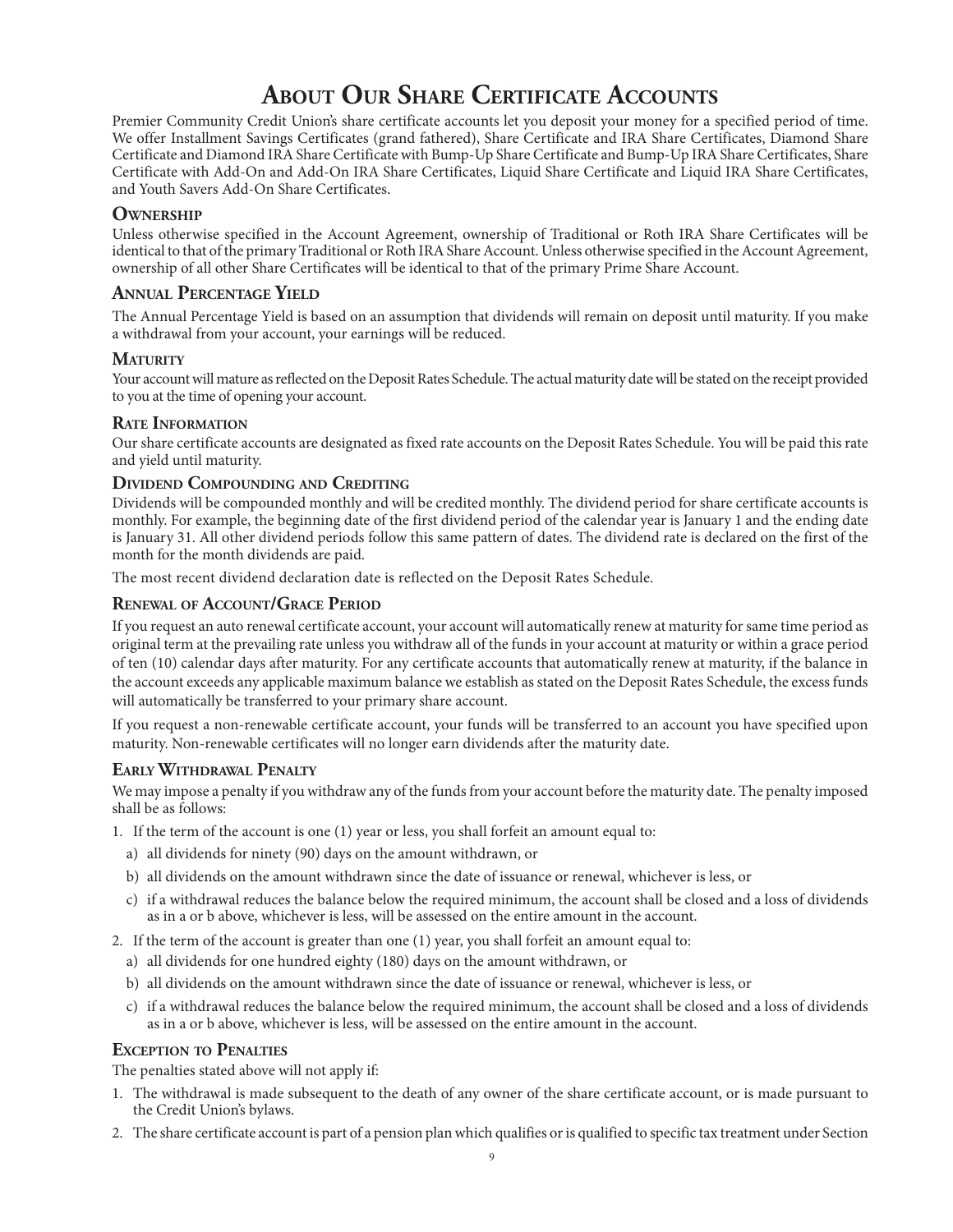401(d) or 408 of the Internal Revenue Code and withdrawal is made to effect distribution of the funds evidenced by such account following the participant's death or disability or upon attaining not less than seventy and one-half (72) years of age, or

3. Such withdrawal is made as a result of the voluntary or involuntary liquidation of the Credit Union issuing the account.

#### **Pledging of Funds**

Share certificates may not be pledged, transferred, or assigned to any party other than the Credit Union unless otherwise provided by statute. Shares invested for an Individual Retirement Account (IRA) may not be pledged as security for any loan. The Credit Union reserves the right to offset this certificate except as otherwise precluded by law. If the Credit Union offsets funds from this certificate, the funds withdrawn are subject to the early withdrawal penalty.

## *Installment Savings Certificate*

This account is no longer offered.

#### **Minimum Balance and Deposit Requirements**

The minimum deposit required for you to open and maintain an Installment Savings Certificate, and to avoid closure, is twenty-five dollars (\$25). You must maintain a minimum daily balance of one hundred dollars (\$100) in your account to obtain the Annual Percentage Yield as stated on the Deposit Rates Schedule.

### **Account Limitations**

The maximum balance allowed on this account is ten thousand dollars (\$10,000). Any overage amount will automatically transfer to your Prime Share Account. You may make a maximum of one (1) deposit to your Installment Share or IRA Share Certificate per month. This account will not automatically renew at maturity and funds will be placed in your Share Savings Account or based upon information provided in the non-renewal notification you deliver to us.

## *Regular Share Certificate and Regular IRA Share Certificate*

### **Minimum Balance and Deposit Requirements**

The minimum deposit required for you to open and maintain a Prime Share Certificate or Regular IRA Share Certificate is five hundred dollars (\$500). No other deposits are allowed during the certificate term. You must maintain a minimum daily balance of five hundred dollars (\$500) in your account to obtain the Annual Percentage Yield as stated on the Deposit Rates Schedule and to avoid closure.

#### **Incorporation of IRA Agreement and Disclosures for Regular IRA Share Certificate**

All other terms and disclosures for our Individual Retirement Accounts are contained in the Credit Union's Individual Retirement Account Agreement and Disclosure Statement, which by this reference are incorporated into this account disclosure in its entirety. When you open your Individual Retirement Account, the Credit Union agreement and disclosure statement will be provided to you.

## *Diamond Share Certificate and Diamond IRA Share Certificate*

## **Minimum Balance and Deposit Requirements**

The minimum deposit required for you to open and maintain a Diamond Share Certificate or Diamond IRA Share Certificate is fifty thousand dollars (\$50,000). No other deposits are allowed during the certificate term. You must maintain a minimum daily balance of fifty thousand dollars (\$50,000) in your account to obtain the Annual Percentage Yield as stated on the Deposit Rates Schedule and to avoid closure.

#### **Incorporation of IRA Agreement and Disclosures for Diamond IRA Share Certificate**

All other terms and disclosures for our Individual Retirement Accounts are contained in the Credit Union's Individual Retirement Account Agreement and Disclosure Statement, which by this reference are incorporated into this account disclosure in its entirety. When you open your Individual Retirement Account, the Credit Union agreement and disclosure statement will be provided to you.

## *Bump-Up Share Certificate and Bump-Up IRA Share Certificate*

## **Minimum Balance and Deposit Requirements**

The minimum deposit required for you to open and maintain a Bump-Up Share Certificate is five hundred dollars (\$500). The minimum deposit required for you to open and maintain a Bump-Up IRA Share Certificate is one thousand dollars (\$1,000). No other deposits are allowed during the certificate term. You must maintain a minimum daily balance of five hundred dollars (\$500) in your Bump-Up Share Certificate and one thousand dollars (\$1,000) in your Bump-Up IRA Share Certificate account to obtain the Annual Percentage Yield as stated on the Deposit Rates Schedule and to avoid closure.

## **Incorporation of IRA Agreement and Disclosures for Bump-Up IRA Share Certificate**

All other terms and disclosures for our Individual Retirement Accounts are contained in the Credit Union's Individual Retirement Account Agreement and Disclosure Statement, which by this reference are incorporated into this account disclosure in its entirety. When you open your Individual Retirement Account, the Credit Union agreement and disclosure statement will be provided to you.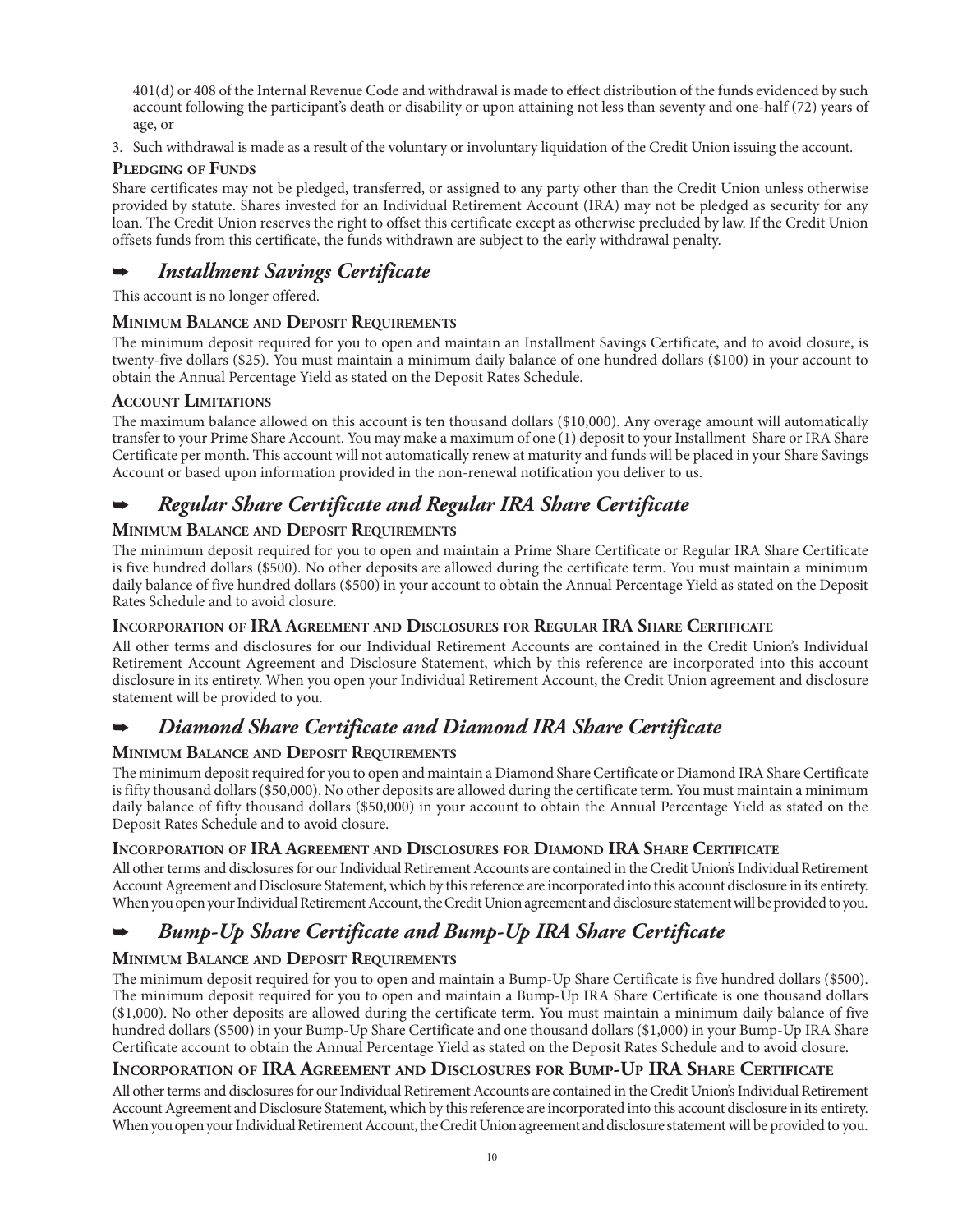## *Add-On Share Certificate and Add-On IRA Share Certificate*

#### **Minimum Balance and Deposit Requirements**

The minimum deposit required for you to open and maintain an Add-On Share Certificate or Add-On IRA Share Certificate is one hundred dollars (\$100). You must maintain a minimum daily balance of one hundred dollars (\$100) in your account to obtain the Annual Percentage Yield as stated on the Deposit Rates Schedule and to avoid closure.

#### **Account Limitations**

The maximum balance allowed on this account is ten thousand dollars (\$10,000). Any overage amount will automatically transfer to your Prime Share Account. You may make a maximum of one (1) deposit of no less than twenty-five dollars (\$25) per month to your Add-On Share or IRA Share Certificate.

#### **Incorporation of IRA Agreement and Disclosures for Add-On IRA Share Certificate**

All other terms and disclosures for our Individual Retirement Accounts are contained in the Credit Union's Individual Retirement Account Agreement and Disclosure Statement, which by this reference are incorporated into this account disclosure in its entirety. When you open your Individual Retirement Account, the Credit Union agreement and disclosure statement will be provided to you.

## *Liquid Share Certificate and Liquid IRA Share Certificate*

#### **Minimum Balance and Deposit Requirements**

The minimum deposit required for you to open and maintain a Liquid Share Certificate or Liquid IRA Share Certificate is five-hundred (\$500). No other deposits are allowed during the certificate term. You must maintain a minimum daily balance of One thousand dollars (\$1,000) in your account to obtain the Annual Percentage Yield as stated on the Deposit Rates Schedule and to avoid closure.

#### **Account Limitations**

One withdrawal per year is allowed not to exceed the minimum balance requirement of \$500 for Liquid IRA Share Certificates and \$1,000 for Liquid Share Certificates.

#### **Incorporation of IRA Agreement and Disclosures for Liquid IRA Share Certificate**

All other terms and disclosures for our Individual Retirement Accounts are contained in the Credit Union's Individual Retirement Account Agreement and Disclosure Statement, which by this reference are incorporated into this account disclosure in its entirety. When you open your Individual Retirement Account, the Credit Union agreement and disclosure statement will be provided to you.

## *Youth Savers Add-On Share Certificate*

The primary Member must be under the age of 17 to qualify for this account. On the primary Member's 18th birthday, funds from the account will be distributed to the designated Share Savings Account on the Certificate's maturity date.

#### **Minimum Balance and Deposit Requirements**

The minimum deposit required for you to open and maintain an Youth Savers Add-On Share Certificate is fifty dollars (\$50). You must maintain a minimum daily balance of fifty dollars (\$50) in your account to obtain the Annual Percentage Yield as stated on the Deposit Rates Schedule and to avoid closure.

#### **Account Limitations**

The maximum balance allowed on this account is one thousand (\$1,000). Any overage amount will automatically transfer to your Share Savings Account. You may make a maximum of one (1) deposit of no less than twenty-five dollars (\$25) per month to your Youth Savers Add-On Share Certificate.

## **Electronic Fund Transfer Disclosure and Agreement**

This EFT Disclosure and Agreement as amended from time to time "Agreement" sets forth the terms and conditions governing the use of the Premier Community Credit Union electronic transfer services. Disclosure information that applies to all electronic services offered by the Premier Community Credit Union is given below, followed by specific disclosure information for each service. Premier Community Credit Union may also provide remittance transfers (defined by Regulation E, subpart B, as an "electronic transfer of funds of more than \$15 which is requested by a sender and sent to a designated recipient in a foreign country by a remittance transfer provider"). The terms and conditions for such electronic transfers will be disclosed to you separately when you receive those services, and may differ from the terms and conditions disclosed herein. As applicable and to the extent not in conflict with such separately provided disclosures, the terms and conditions herein shall apply to remittance transfers that also meet the definition of an "electronic fund transfer" under Regulation E, subpart A. This Agreement takes the place of all prior agreements and disclosures governing the use of all electronic services. By retaining, using, or allowing others to use the electronic services offered by Premier Community Credit Union, you are agreeing to be bound by the terms and conditions of this Agreement. In this Agreement, the term "you" and "your(s)" refer to the member, and the terms "we," "us" and "our(s)" refer to Premier Community Credit Union.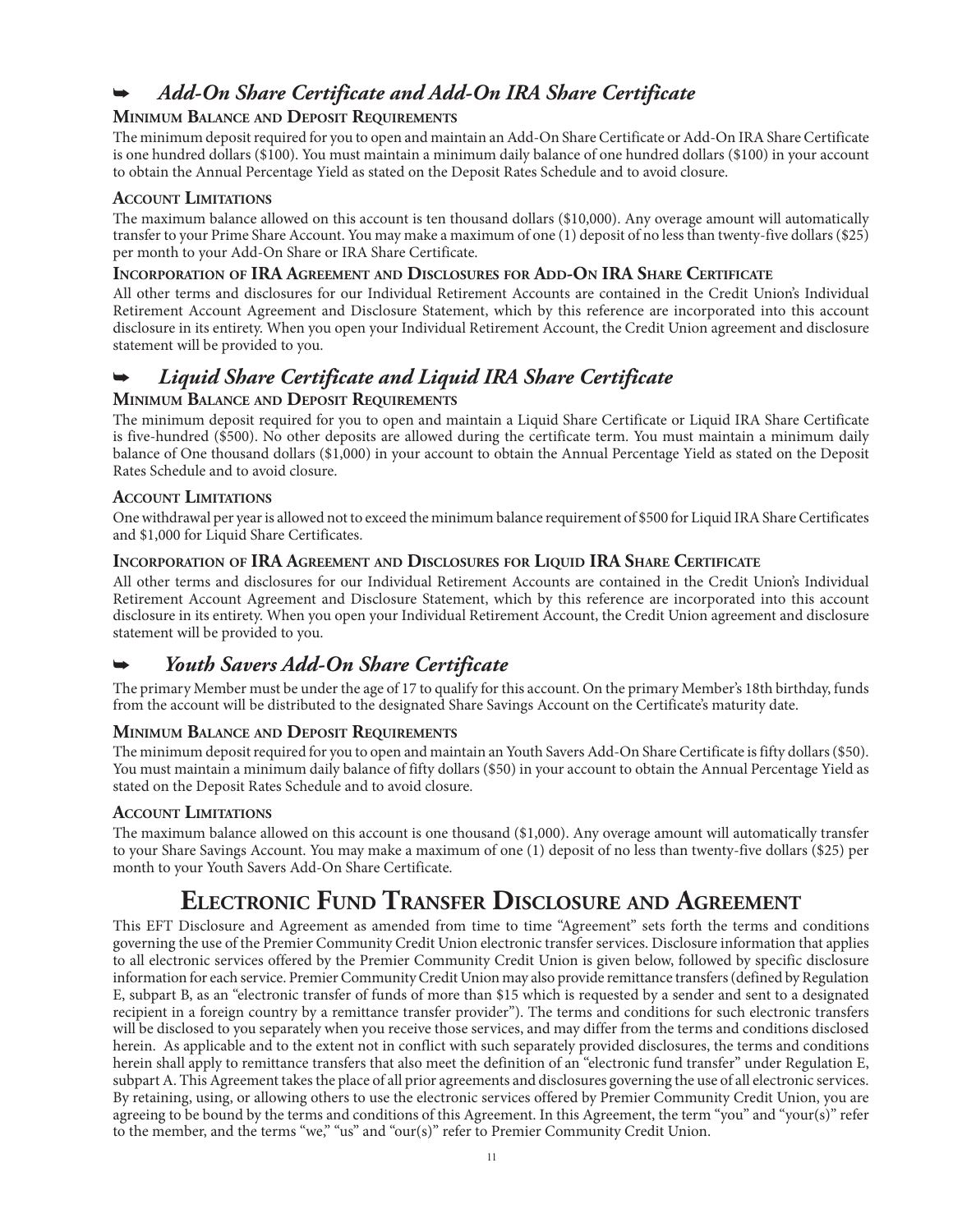#### **Personal Identification Number/Password**

The Credit Union will issue you a Personal Identification Number (PIN) that must be used with the ATM Card or Debit Card for transactions that require the use of a PIN. This number should be memorized. DO NOT write it on your ATM Card or Debit Card or where it is easily accessible to others. After memorizing your PIN, you should destroy the notice disclosing your PIN in a secure manner. If you forget, misplace or otherwise disclose your PIN, contact the Credit Union and we will issue you a new one.

#### **Right to Receive Documentation of Transactions**

You will get a monthly account statement reflecting all of your transactions unless there is no activity in a particular month. If there are no transfers in a particular month, you will be sent a statement at least quarterly. In any case you will get the statement at least quarterly. Depending on the terminal or if the transaction is \$15 or less, you may receive a receipt at the time you make a transaction at a terminal. If you do receive a receipt, retain the receipt to compare with your monthly statement from the Credit Union.

#### **Point-of-Sale Transactions:**

The Debit Card can be used to purchase goods and services at any retail establishment 'Merchant' where our Cards are accepted. The amount of each purchase you make will be deducted from the transaction (checking) account you have selected. Each purchase you make using the Debit Card is your request to us to withdraw funds from the account you designated in the amount of the purchase and your order to us to pay these funds to the Merchant. The Debit Card can be used to purchase up to the amount per business day as set forth in Section 1 of this Agreement. Where permitted by the Merchant, you may also be able to obtain cash at Point-of-Sale (POS) terminals.

#### **Account Crediting Procedure**

We do not control the posting date nor time of your debit card transactions. Because of the processing time required for ATM or Point-of-Sale Transaction(s), there may be a delay between the time a transaction takes place and when it is credited or debited to your account. The date the transaction is credited or debited to your account is known as the posting date. The posting date will be the effective date of any transaction. Please refer to the Truth In Savings Disclosure supplement for funds availability.

#### **Your Liability for Lost, Stolen or Unauthorized Transactions Involving Automated Teller Machine (ATM) Cards**

Tell us AT ONCE if you believe that an electronic transfer has been made without your permission using information from your check. Telephoning is the best way of keeping your possible losses down. You could lose all the money in your account (plus your maximum overdraft line of credit if you have one with us). If you tell us within two (2) business days, you can lose no more than fifty dollars (\$50) if someone used your PIN without your permission. If you DO NOT tell us within two (2) business days after you learn of the loss or theft of your PIN, and we can prove that we could have stopped someone from using your PIN without your permission if you had told us, you could lose as much as five hundred dollars (\$500). Also, if your statement shows transfers that you did not make, tell us at once. If you do not tell us within sixty (60) days after the statement was mailed to you, you may not get back any money you lost after the sixty (60) days if we can prove that we could have stopped someone from taking the money if you had told us in time. If a good reason (such as a long trip or a hospital stay) kept you from telling us, we will extend the time periods. If you have authorized someone else to use the PIN, you are responsible for all transactions that person or persons initiates at any time, even if the amount or transactions exceed what you may have authorized.

#### **Your Liability for Lost, Stolen or Unauthorized Transactions Involving Debit Cards**

Tell us AT ONCE if you believe your Debit Card and/or Personal Identification Number (PIN) has been lost or stolen or if your statement shows an electronic fund transfer has been made without your permission using information from your check. Telephoning is the best way of keeping your possible losses down. You could lose all the money in your account (plus your maximum overdraft line of credit if you have one with us). If you tell us within 60 days of our sending your statement, you can lose no more than \$50 if someone used your debit card without your permission. If you do not tell us within 60 days after the statement was mailed to you, you may not get back any money you lost after the close of the 60 days and before notice to us. If your delay in notifying us was due to extenuating circumstances beyond your reasonable control, including extended travel, your or a member of your family's death or serious illness, hospitalization, permanent mental impairment or serious physical impairment, unless the circumstance did not reasonably contribute to your delay in notifying us within the 60 day period, we will extend the 60 day period by a reasonable period.

## **Special Notice to Visa**® **Debit Cardholders**

If there is an unauthorized use of your Visa Debit Card or a Plus network or Interlink transaction, and the transaction takes place on the Visa network, then your liability will be zero (\$0.00). This provision limiting your liability does not apply to Visa Corporate Card Transactions, Visa Purchasing Card Transactions, Anonymous Visa Prepaid Card Transactions, ATM cash disbursements processed on non-Visa or non-Plus networks, or non-Visa PIN-less debit transactions. Additionally, your liability with respect to unauthorized transactions may be greater than the above zero (\$0.00) liability limit, to the extent allowed under applicable law, if the credit union reasonably determines, based on substantial evidence, that you were negligent or fraudulent in the handling of your account or Card. In any case, to minimize your potential liability you should notify us of any unauthorized use no later than 60 days after your statement was mailed to you.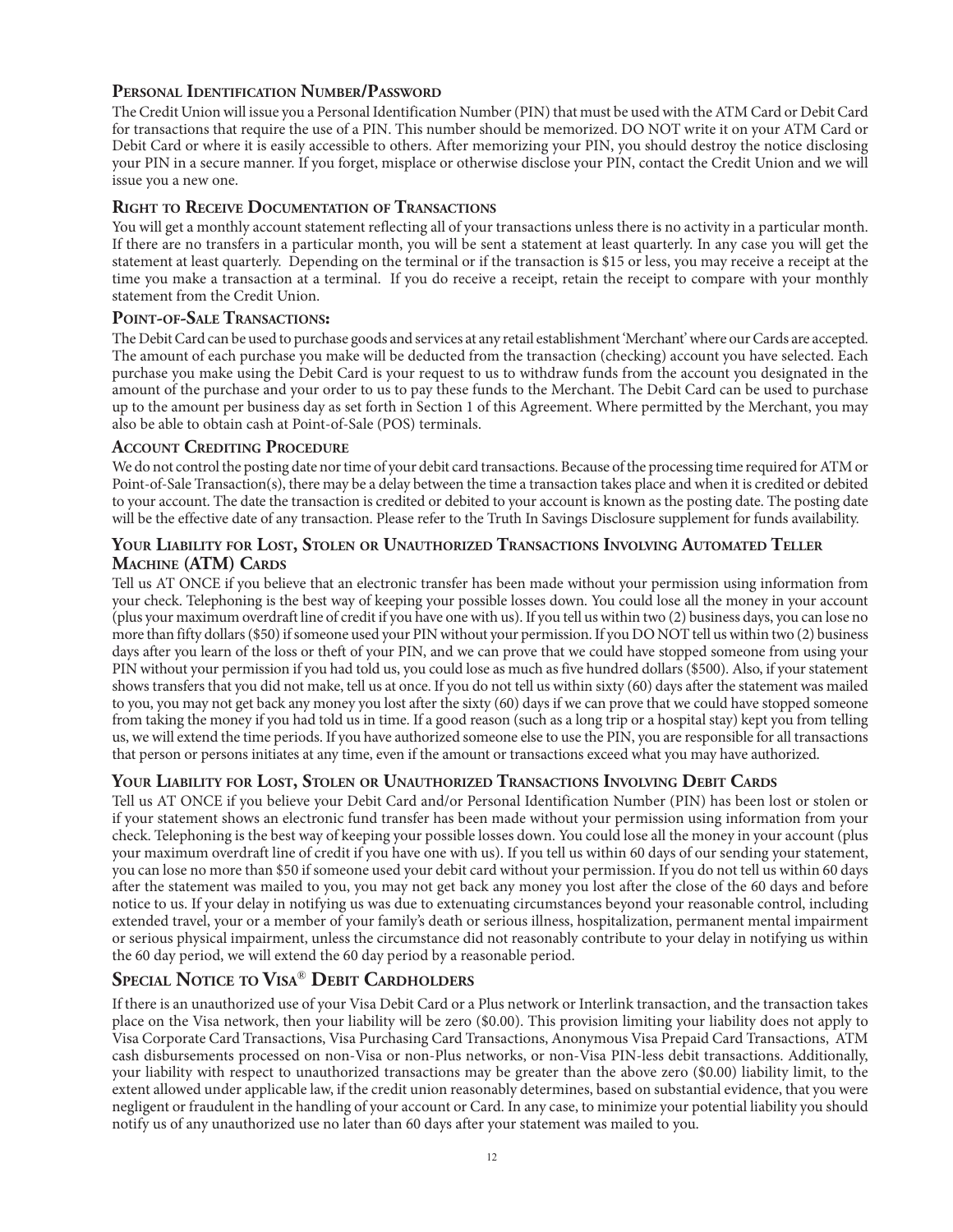### **How to Notify the Credit Union in the Event of an Unauthorized Transaction**

If you believe your ATM/Debit Card or PIN has been lost or stolen, or that someone has transferred or may transfer money from your account without your permission, call us at (209) 235-1100 or (800) 731-4477, or e-mail us at info@premierccu. org, or write to us at P.O. Box 8929, Stockton, CA 95208-8929.

You should also call the number or write to the address listed above if you believe a transfer has been made using information from your check without your permission.

#### **Our Liability for Failure to Make Transfers**

If we do not complete a transaction to or from your accounts on time or in the correct amount according to our agreement with you, we will be liable for your losses or damages. However, there are some exceptions. We will NOT be liable, for instance, if:

- a) through no fault of ours, you do not have enough money in your account (your available balance) to make the transaction;
- b) the transaction would go over the credit limit on your credit line where you have provided us an authorization to overdraft your line of credit;
- c) the network system was not working properly and you were aware of the malfunction when you started the transaction;
- d) circumstances beyond our control (such as fire, flood, power failure, or computer down-time) prevented the transaction, despite reasonable precautions that we have taken;
- e) the money in your account is subject to an uncollected funds hold, legal process or any other encumbrance or agreement restricting a transaction;
- f) your PIN has been entered incorrectly;
- g) your PIN has been reported lost or stolen and we have blocked the account; or
- h) the failure to complete the transaction is done to protect the integrity of the system or to protect the security of your account;
- i) if we were not able to confirm the transaction in question due to an incorrect phone number where you can be contacted or you were otherwise not available to receive the call;
- j) the card has been damaged or is past the expiration date.

There may be other exceptions not specifically mentioned above.

#### **In Case of Errors or Questions About your Electronic Transfers**

Telephone us at (209) 235-1100 or (800) 731-4477, or e-mail us at info@premierccu.org, or write to us at P.O. Box 8929, Stockton, CA 95208 as soon as you can, if you think your statement or receipt is wrong or if you need more information about a transfer listed on the statement or receipt, or your transaction was blocked due to potential fraud detected on your account by a security risk scoring model. You should also call the number or write to the address listed above if you believe a transfer has been made using information from your check without your permission. We must hear from you no later than sixty (60) days after we sent the FIRST statement on which the problem or error appeared.

- 1. Tell us your name and account number (if any).
- 2. Describe the error or the transfer you are unsure about, and explain as clearly as you can why you believe it is an error or why you need more information.
- 3. Tell us the dollar amount of the suspected error.

If you tell us orally, we may require that you send us your complaint or question in writing within ten (10) business days.

We will determine whether an error occurred within ten (10) business days after we hear from you and will correct any error within one (1) business day. If we need more time, however, we may take up to forty-five (45) days to investigate your complaint or question. If we decide to do this, we will provisionally credit your account within ten (10) business days for the amount you think is in error, so that you will have the use of the money during the time it takes us to complete our investigation. (If the error you assert is an unauthorized Visa transaction, other than a cash disbursement at an ATM, we will credit your account within 5 business days unless we determine that the circumstances or your account history warrant a delay, in which case you will receive credit within 10 business days.) If we ask you to put your complaint or question in writing and we do not receive it within ten (10) business days, we may not credit your account.

For errors involving new accounts, point-of-sale, or foreign-initiated transactions, we may take up to ninety (90) days to investigate your complaint or question. For new accounts, we may take up to twenty (20) business days to credit your account for the amount you think is in error.

We will tell you the results within three (3) business days after completing our investigation. If we decide that there was no error, we will send you a written explanation within three business days after we finish our investigation. You may ask for copies of the documents that we used in our investigation.

#### **Charges**

In order to obtain the electronic services listed, you must open and maintain a share account. All charges associated with our electronic fund transactions are disclosed in our Schedule of Fees and Charges.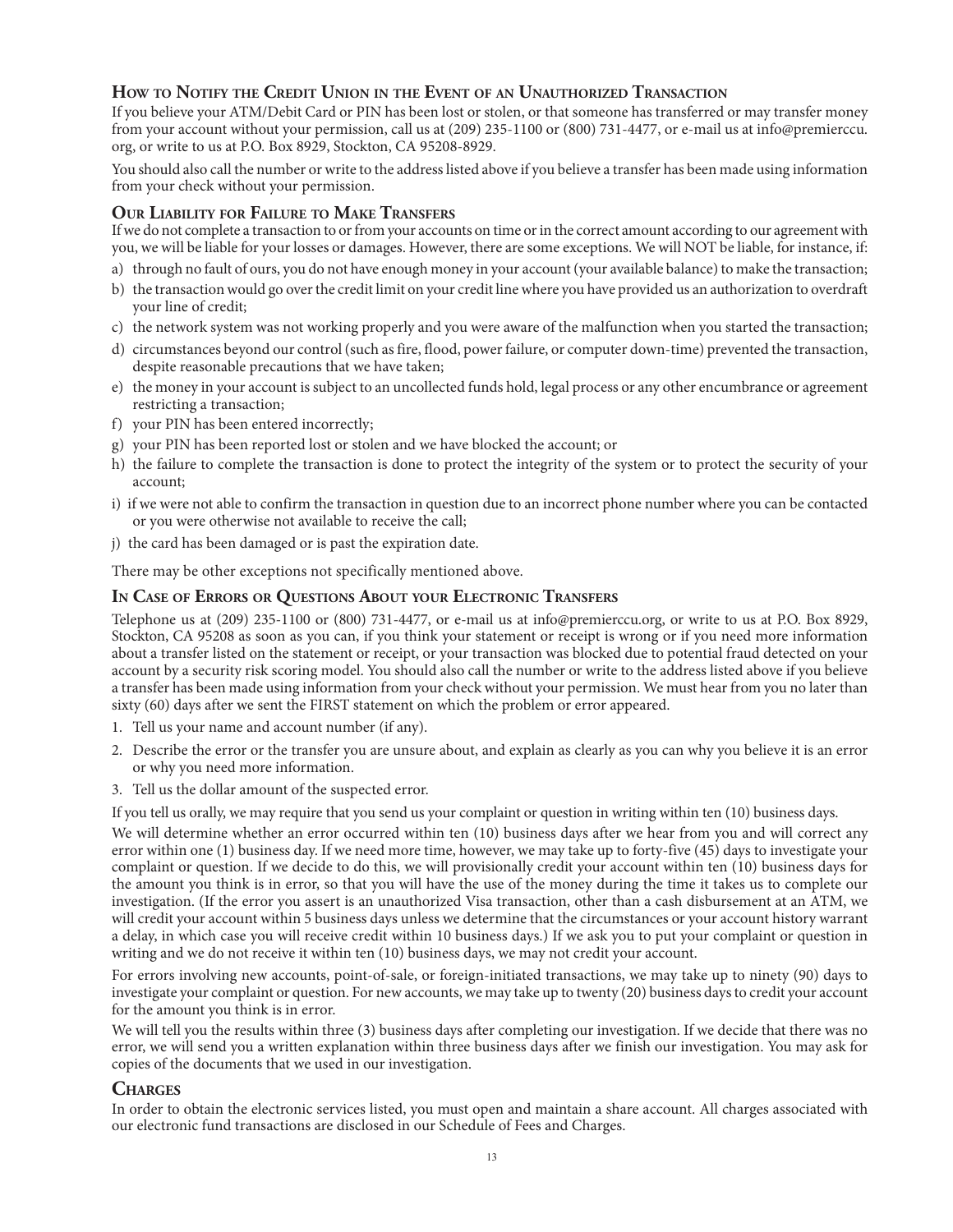### **Disclosure of Account Information to Third Parties**

We will disclose information to third parties about your account or the transfers you make:

- a) When it is necessary to complete the transaction;
- b) In order to verify the existence and condition of your account for a third party, such as a credit bureau or merchant;
- c) In order to comply with government agency or court orders or other legal process; or
- d) If you give us your prior written permission.

Please refer to our Privacy Disclosures for more information.

#### **Address Change**

Keep the Credit Union informed of your current address in writing with your signature or through Online Banking to ensure correct mailing of monthly statements. If you fail to keep us informed of your current address, you may be subject to a Locator Fee as set forth in the Schedule of Fees and Charges. If you have elected to receive statements electronically, it is also your responsibility to keep the Credit Union informed of your current email address.

#### **Amendments**

The Credit Union may change the terms and conditions of this Agreement from time to time by mailing written notice to your address as it appears on our records. If any change results in greater cost or liability to you or decreases access to your Accounts, you will be given at least twenty-one (21) days prior notice of the change. Prior notice may not be given where an immediate change in terms or conditions is necessary to maintain the integrity of the system and/or the security of designated accounts.

#### **Termination**

You may terminate this Agreement with us at any time. The Credit Union reserves the right to terminate this Agreement and/or your use of your PIN with or without cause. We may do so immediately if:

- a) you or any authorized user of your PIN or account breaches this or any other agreement with the Credit Union;
- b) we have reason to believe that there has been, or might be, an unauthorized use of your PIN, or account; or
- c) you or any authorized user of your PIN or account request that we do so.

#### **Additional Benefits**

The Credit Union may from time to time offer additional services to your Account. Some may be at no additional cost to you and others may involve a specified fee. You understand that the Credit Union is not obligated to offer such services and may withdraw or change them at any time.

#### **Waiver of Rights**

The Credit Union can delay enforcing any of the provisions under this Agreement or the law any number of times without losing its right to enforce them at a later date.

#### **Other Agreements**

Except as stated otherwise in the Agreement, this Agreement does not alter or amend any of the terms or conditions of any other agreement you may have with the Credit Union.

#### **Severability**

If any part of this Agreement should be held to be unenforceable, the remaining provisions of this Agreement shall remain in full force and effect.

#### **Who is Bound by this Agreement**

Each person who signs the Application agrees to be bound by the terms and conditions of this Agreement. If more than one person signs the application, all signers are jointly and severally liable. The Credit Union can waive or delay enforcement of its rights as to one signer without affecting its ability to enforce its rights as to the other signers. The Agreement is also binding upon your heirs, personal representatives and successors.

#### **Signatures**

By using your access to the system, or authorizing anyone else to use your access to the system, and/or by signing the application, you agree to be bound by the terms and conditions of this Agreement and Disclosure.

## *Additional Disclosures Applicable to ACH Services*

#### **Documentation of Direct Deposit**

If you have arranged to have direct deposits made to your account at least once every sixty (60) days from the same person or company, you can call us at (209) 235-1100 or (800) 731-4477, or check your account using our Online Banking service at www.premierccu.org/checking-savings/remote-access to find out whether or not the deposit has been made. If the only possible transfers to or from your account are direct deposits or pre-authorized deposits, you will get at least a quarterly statement from us.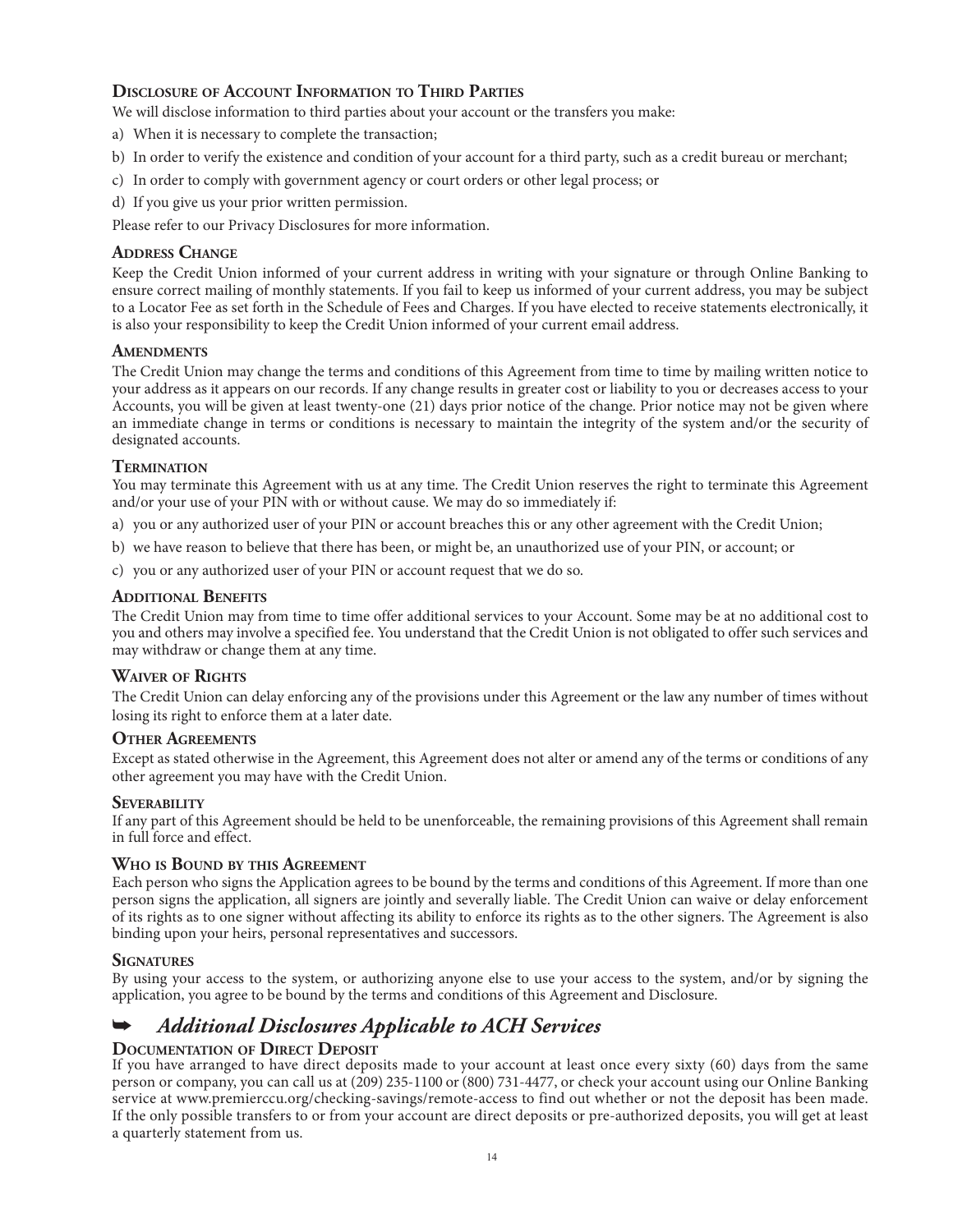### **Disclosure of Right to Stop Payment**

a) Right to stop payment and procedure for doing so.

If you have told us in advance to make regular payments out of your account, you can stop any of these payments. Here's how: Call us at (209) 235-1100 or (800) 731-4477, or write us at P.O. Box 8929, Stockton, CA. 95208, or check your account using our Online Banking service at www.premierccu.org/checking-savings/remote-access in time for us to receive your request three business days or more before the payment is scheduled to be made. If you call we may also require you to put your request in writing and get it to us within fourteen (14) days after you call.

b) Notice of varying amounts.

If these regular payments vary in amount, the person you are going to pay will tell you ten (10) days before each payment, when it will be made and how much it will be. You may choose instead to get this notice only when the payment would differ by more than a certain amount from the previous payment, or when the amount would fall outside certain limits that you set.

c) Liability for failure to stop payment of preauthorized transfer.

If you order us to stop one of these payments three business days or more before the transfer is scheduled, and we do not do so, we will be liable for your losses or damages unless circumstances beyond our control (such as fire, flood, power failure, or computer down-time) prevented the transaction from being entered.

### **Transactions Available**

You may use your ACH services to perform the following transactions:

- Make deposits to your share or checking accounts;
- Make loan payments or pay bills (provided only through the Home Banking System);
- Pay bills directly from your share or checking accounts in the amounts and on the days you request.
- Authorize a merchant or other payee to make a one-time electronic payment from your share draft/checking account using information from your check to pay bills or pay for purchases; and
- Authorize a merchant or other payee to debit your share draft/checking account for returned check fees or returned debit entry fees.

All payments and deposits are subject to later verification by us.

#### **Provisional ACH Payments**

The Credit Union may at its discretion give you credit for automated clearinghouse (ACH) payments before it receives final settlement of the funds transfer. Any such credit is provisional until the Credit Union receives final settlement of the payment. You are hereby notified and agree, if the Credit Union does not receive such final settlement, that it is entitled to a refund from you of the amount credited to you in connection with that ACH entry. This means that the Credit Union may provide you with access to ACH funds before the Credit Union actually receives the money. However, if the Credit Union does not receive the money, then the Credit Union may reverse the entry on your account and you would be liable to repay the Credit Union.

#### **Notice of Receipt of ACH Funds**

ACH transactions are governed by operating rules of the National Automated Clearing House Association. In accordance with these rules, the Credit Union will not provide you with next day notice of receipt of ACH credit transfers to your account. You will continue to receive notices of receipt of ACH items in the periodic account statements which we provide.

#### **Receipt of Incoming (Non-ACH) Funds Transfers**

If the Credit Union receives a funds transfer for you or for other persons authorized to have access to your account, you agree that the Credit Union is not obligated to provide you with next day notice of the receipt of the funds transfer. The Credit Union will provide you with notification of the receipt of all funds transfers by including such items in the periodic account statements which we provide. You may, of course, inquire between receipt of periodic statements whether or not a specific funds transfer has been received.

#### **Payment of Dividends (or Interest)**

If the Credit Union becomes obligated under Article 4A to pay interest (or dividends) to you, you agree that the rate of interest (or dividends) to be paid shall be equal to the dividend rate, on a daily basis, applicable to the account at the Credit Union to which the funds transfer should have been made or from which the funds transfer was made.

#### **Choice Of Law**

We may accept on your behalf payments to your account which have been transmitted through one or more Automated Clearing Houses (ACHs) and which are not subject to the Electronic Fund Transfer Act, and your rights and obligations with respect to such payments shall be construed in accordance with and governed by the laws of the state of California as provided by the operating rules of the National Automated Clearing House Association, which are applicable to ACH transactions involving your account.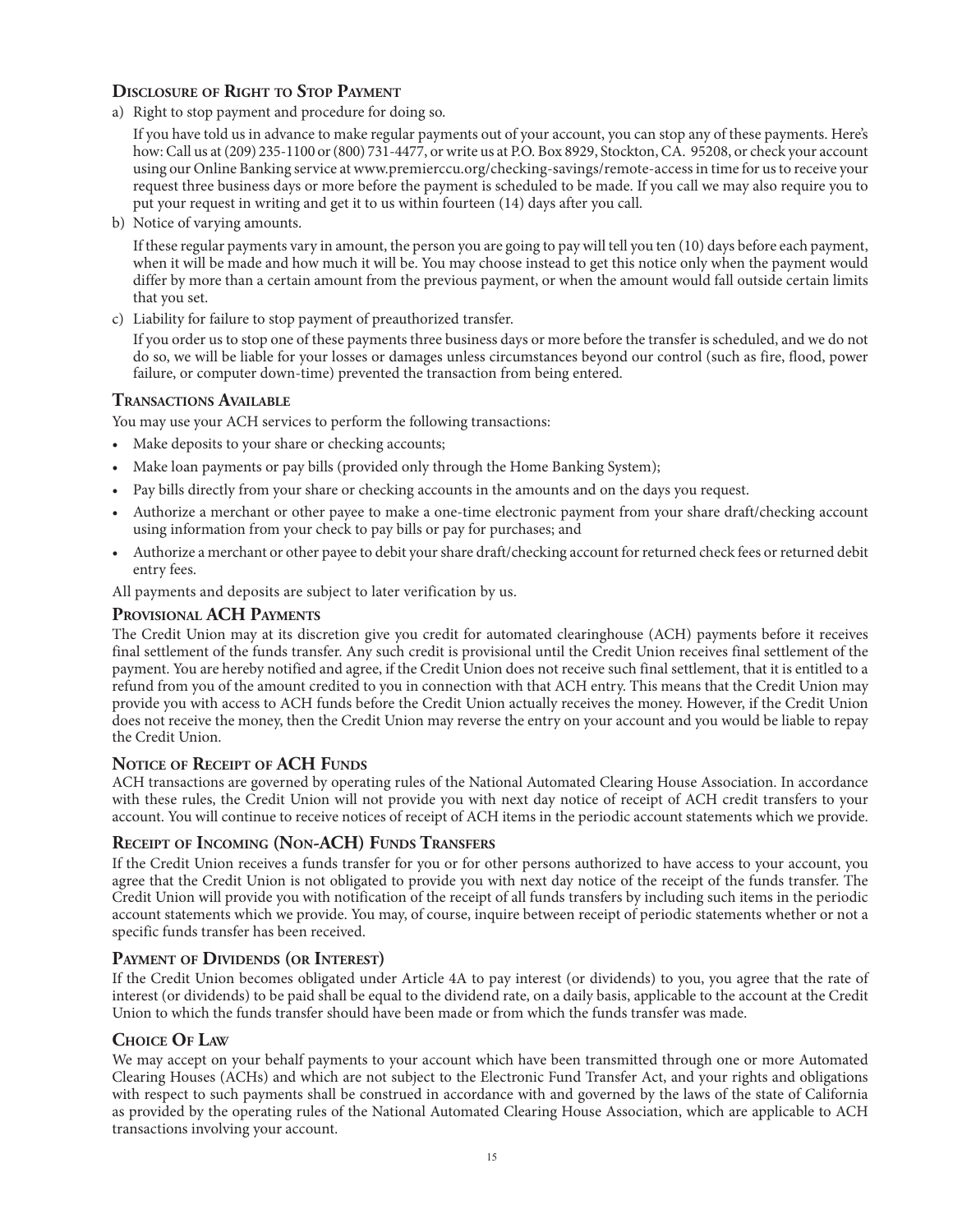## *Additional Disclosures Applicable to ATM Card Services*

### **Rules for Use**

By using your ATM Card with your personal identification number (PIN) at automated teller machines "ATM's" or other electronic terminals operated by a participating institution, network system, or company (collectively "terminals"), you authorize us to effect the transactions from or to your share or share draft/checking account(s) in accordance with the instructions given at the terminals. All ATM Card transactions are subject to the terms and conditions of your account agreements with us governing the affected accounts.

### **Responsibility for Transactions**

You are responsible for all transactions you make with the Card or that you authorize another person to make with the Card. You understand that if you disclose your ATM Card PIN to anyone, they will have access to all accounts identified by your account number. If the Account is a joint account, all transactions involving the account are binding on all Account holders.

### **ATM Fees**

When you use an ATM not owned by Premier Community Credit Union, you may be charged a fee by both the ATM operator and the credit union. If you make a withdrawal, perform a balance inquiry and request a balance transfer, all in the same transaction, you will only be assessed one withdrawal fee as stated on the Premier Community Credit Union's Schedule of Fees and Charges. Transactions performed separately will be assessed the appropriate fee in accordance to the Premier Community Credit Union's Schedule of Fees and Charges. A fee will not be imposed for use of an ATM Card issued by Premier Community Credit Union for use of an electronic terminal operated by Premier Community Credit Union.

#### **Transactions Available**

You may use your ATM/Debit Card to perform the following transactions at locations that have agreed to accept the card.:

- Make deposits to your share or share draft/checking account;
- Withdraw cash up to the daily limit of \$500, subject to change without notice, from your share or share draft/checking and loan account;
- Transfer funds between your share and share draft/checking and loan account; and
- Make account balance inquiries.

Some of the transactions listed above may not be available at all terminals. All payments and deposits are subject to later verification by us.

#### **Access Cards**

All ATM Cards are non transferable and belong to the Credit Union. The Credit Union may cancel, modify and restrict the use of any ATM upon proper notice or without notice if your account is overdrawn or where necessary to maintain or restore the security of accounts on the ATM system.

#### **ATM Safety**

An ATM provides a quick and convenient way to access your money. However, use caution and remember the following safety tips whenever you use an ATM:

- Be aware of the surroundings, particularly at night.
- Look for well lighted ATM's when transacting at night.
- If you notice anything suspicious when approaching the ATM, return later or use another ATM.
- Have your transaction ready before you go to the ATM. When you can, fill out any deposit or withdrawal slips/envelopes before leaving your vehicle.
- Have your ATM Card ready, to avoid going through your purse or searching through the contents of your wallet at the ATM site.
- If you notice anything suspicious while you are transacting business, immediately stop your transaction, put your ATM Card away and leave.
- Consider having another person accompany you to the ATM.
- Immediately report all crimes to the ATM operator and to local law enforcement officials.
- Stand close to the ATM and away from others in line to avoid detection of your PIN or other account information.
- Put your cash away as soon as the transaction is complete; count the cash later in the safety of your vehicle or home.
- Never give information to strangers at the ATM or to anyone over the phone. Be aware of fraud or people who pose as Credit Union employees who try to get information from you. This information should only be discussed in person by you at the Credit Union.
- Remember to keep your PIN a secret. Make sure not to write it on your ATM Card or anywhere else in your wallet; thieves can easily figure out the reason for "hidden" or "secret" numbers.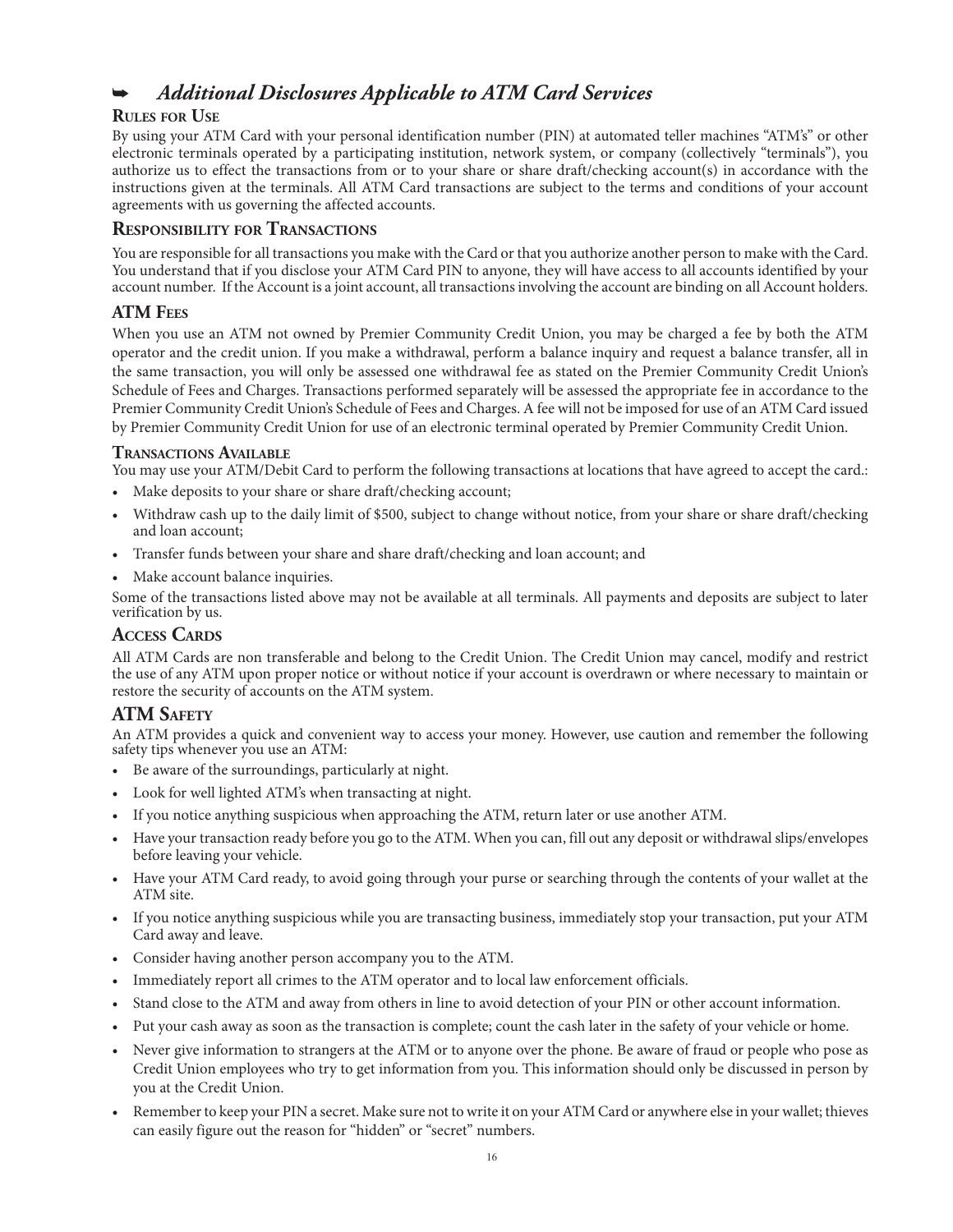## *Additional Disclosures Applicable to Visa® Debit Card Services*

#### **Issuance of Card**

In addition to the ATM Card disclosure listed above, Visa Debit Cards are also subject to the following disclosures. "Card" means the Premier Community Credit Union ATM or Visa Debit Card and any duplicates, renewals or substitutions the Credit Union issues to you; "Account" means the account designated on the application for your Premier Community Credit Union Visa Debit Card.

#### **Fees**

There is a monthly ATM/Debit Card Maintenance fee that is published in our schedule of Fees and Charges. The fee may be waived under certain conditions. Please refer to the Schedule of Fees and Charges.

#### **Responsibility for Transactions**

You are responsible for all transactions you make with the Card or that you authorize another person to make with the Card. You understand that if you disclose your Debit Card PIN to anyone, they will have access to all accounts identified by your account number. If the Account is a joint account, all transactions involving the account are binding on all Account holders.

#### **Merchant Disputes**

For POS transactions directly accessing a line of credit, the credit union is not responsible for the refusal of any merchant or financial institution to honor the card. The credit union is subject to claims and defenses (other than tort claims) arising out of goods or services you purchase with the card if you have made a good faith attempt but have been unable to obtain satisfaction from the merchant or service provider and (a) your purchase was made in response to an advertisement the credit union sent or participated in sending to you or (b) your purchase cost more than \$50 and was made in your state or within 100 miles of your home.

#### **Limitations on Transactions**

The daily limit for ATM transactions is \$500.00 per day. The maximum aggregate amount for signature based transaction that you may make on your debit card is \$3,000 per day, and \$500 per day for Point of Sale pinned transactions. Recurring Debit Bill Payment aggregate maximum is \$1,500 per day. Limits are subject to change without notice.

The following countries have been blocked from performing any transactions on your ATM/Debit or VISA Credit Card due to higher security risks:

• Russia, Romania, Bangladesh, China, Singapore, and Hong Kong.

We may also add additional countries at any time: If you are planning to travel to any of the blocked countries, please contact us at (209) 235-1100 or (800) 731-4477 to inform us of your travel plans so that we may be able to activate your card for use at any one of the listed countries. Whenever traveling in the United States or abroad, please contact us and request our concierge services to avoid denial of services.

Purchases made above the floor limit of the merchant will require pre-authorization by completing the credit union's request form, Debit Card Limit Increase. You may obtain this form by downloading an online form or calling either (209) 235-1100 or (800) 731-4477 or visiting one of our locations during business hours.

## **Use Of The Card**

You may use the Card and PIN to:

- Withdraw cash from your share or share draft/checking account at ATMs, merchants, or financial institutions that accept Visa Debit Cards;
- Transfer funds between your share or share draft/checking account you have with the Credit Union; and
- Make deposits to your share or share draft/checking account at the Credit Union.

You may use the Card without the PIN to:

- Purchase goods or services at places that accept Visa Check/Debit Cards (these are point of sale or POS transactions);
- Order goods or services by mail, telephone or online from places that accept Visa Debit Cards;
- Order goods or services without a PIN by mail, online, or telephone at merchants who offer the payment transactions processed through the STAR, PULSE, CO-OP, ACCEL/Exchange or any other Debit Card network; and
- Make automatic payments from your share draft/checking account to pay bills or other charges, providing that the person or organization that you are paying agrees to accept payments this way.

Some of these services may not be available at all terminals.

Use of the card, the account number on the card, the PIN or any combination of the three for payments, purchases, or to obtain cash from merchants, financial institutions or others who honor Visa Debit Cards is an order by you for the withdrawal of the amount of the transaction from your account. Each transaction with the card will be charged to your account on the date the transaction is posted to your account. When the Credit Union receives notification of a Visa Debit Card transaction, it will put a hold on an equivalent amount of funds in your share draft/checking account for 3 days or until the day the transaction is charged to your account.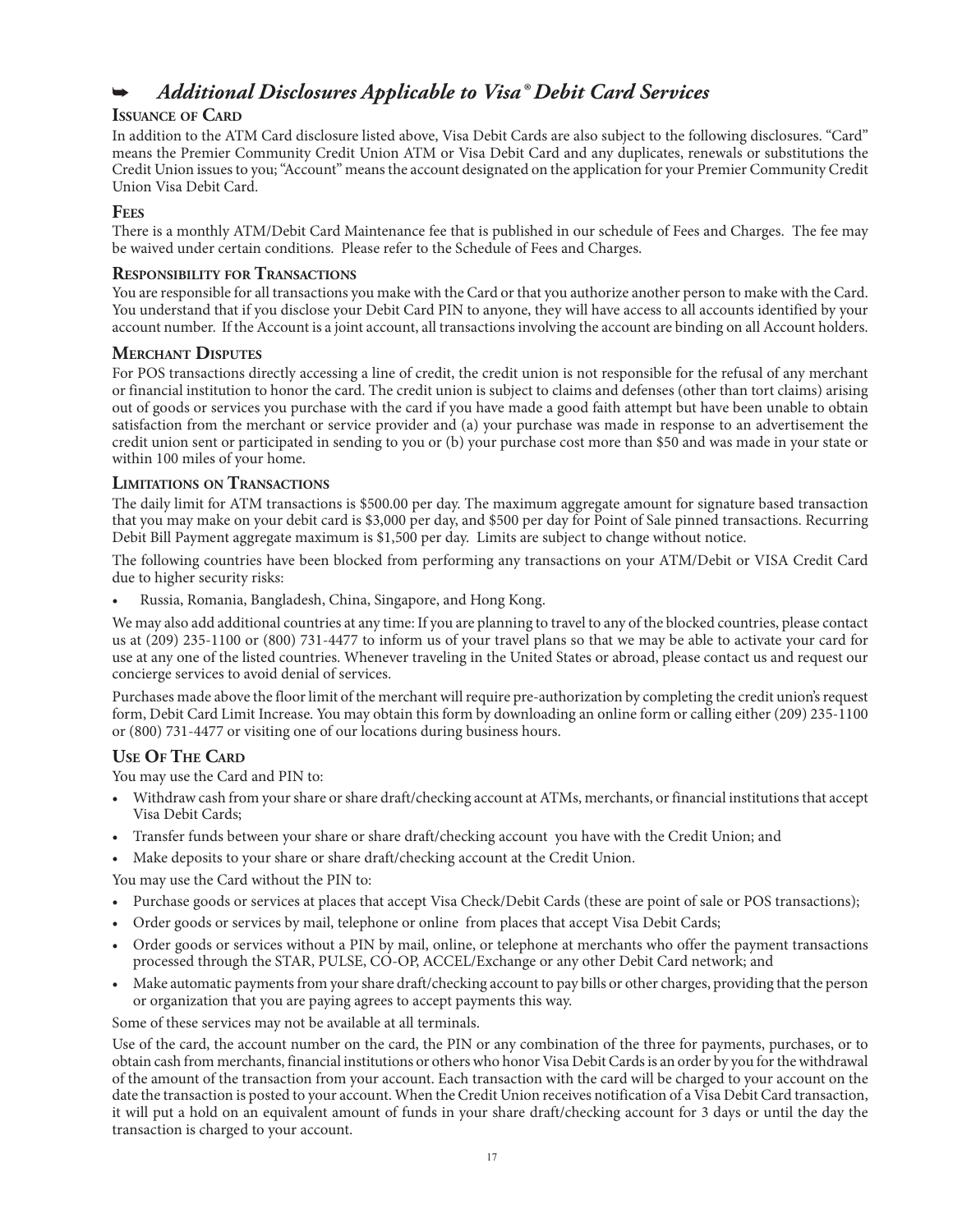All card transactions covered by this agreement are subject to the terms and conditions of your account agreements with us governing the affected accounts, except as modified by this agreement. Any future changes to your account agreements may affect the use of the card.

## **Illegal Use Of A Visa® Debit Card**

You agree that your Visa Debit Card Account will not be used to make or facilitate any transaction(s) that are or might be construed to be illegal pursuant to applicable law, rule or ordinance, including but not limited to gambling. Said use, including any such authorized use, will constitute an event of default under this Agreement. You agree that the Credit Union has no liability, responsibility or culpability whatsoever for any such use by you or any authorized user(s). You agree that you are responsible for repayment of any and all debts incurred for these transactions. You further agree to indemnify and hold the Credit Union harmless from any suits, liability, damages or adverse action of any kind that results directly or indirectly from such illegal use.

## **OVERDRAFTS**

You promise to pay the Credit Union immediately upon demand for any negative (overdraft) balance arising in your Account, unless you have available overdraft privileges. If you do not have overdraft privileges, the Credit Union may deduct the amount of any overdraft on your Account from any other account you have with the Credit Union, except an Individual Retirement Account.

## **Refusal To Honor Card**

The Credit Union is not liable for the refusal or inability of any electronic terminal to honor the card, or to complete a withdrawal from your account, or for their retention of the card. The Credit Union is also not responsible for the refusal of any merchant or financial institution to honor the card or for their retention of the card.

## **Foreign Transactions**

**Foreign Transactions in Foreign Currency-** Purchases and cash advances made in foreign currencies will be billed to you in U.S. dollars. Transactions processed outside of the United States, or in a foreign currency may be charged a foreign transaction fee, regardless of whether there is a currency conversion associated with the transaction. Foreign transactions include transactions initiated in the U.S. authorizing access to a debit card, credit card or deposit account number using a telephone, computer or mobile device application but with a merchant who processes the transaction in a foreign country. The conversion rate in dollars will be a rate selected by Visa from a range of rates available in wholesale currency markets for the applicable Central Processing Date, which rate may vary from the rate Visa itself receives, or the government-mandated rate in effect for the applicable Central Processing Date in each instance, plus a one percentage point (1%) fee charged by the Issuer.

**Foreign Transactions in U.S. Currency-** Purchases and cash advances made in foreign countries will be billed to you in U.S. dollars. Transactions processed outside of the United States, in U.S. dollars, may be charged a foreign transaction fee of point eight percent (1%), regardless of whether there is a currency conversion associated with the transaction. Foreign transactions include transactions initiated in the U.S. authorizing access to a debit card, credit card or deposit account number using a telephone, computer or mobile device application but with a merchant who processes the transaction in a foreign country.

## *Additional Disclosures Applicable to "Telephone Banking" (Audio Response)*

## **Transactions Available**

You may use your Telephone Banking Service to perform the following transactions:

- Obtain account and loan balance;
- Stop Payments;
- Payments: Scheduled Funds Transfer and Cancel a Scheduled Funds Transfer;
- Obtain loan payment transfers from Accounts;
- Account history inquiries;
- Line of Credit if approved;
- Transfers between accounts: Immediately Transfer Funds and Schedule a Transfer of Funds;
- Activate your card and deactivation in order to block your card;
- Change your Audio Response PIN.

All payments and deposits are subject to later verification by us.

#### **Limitations on transactions**

The maximum transfer amount is limited to the amount of available funds in the account.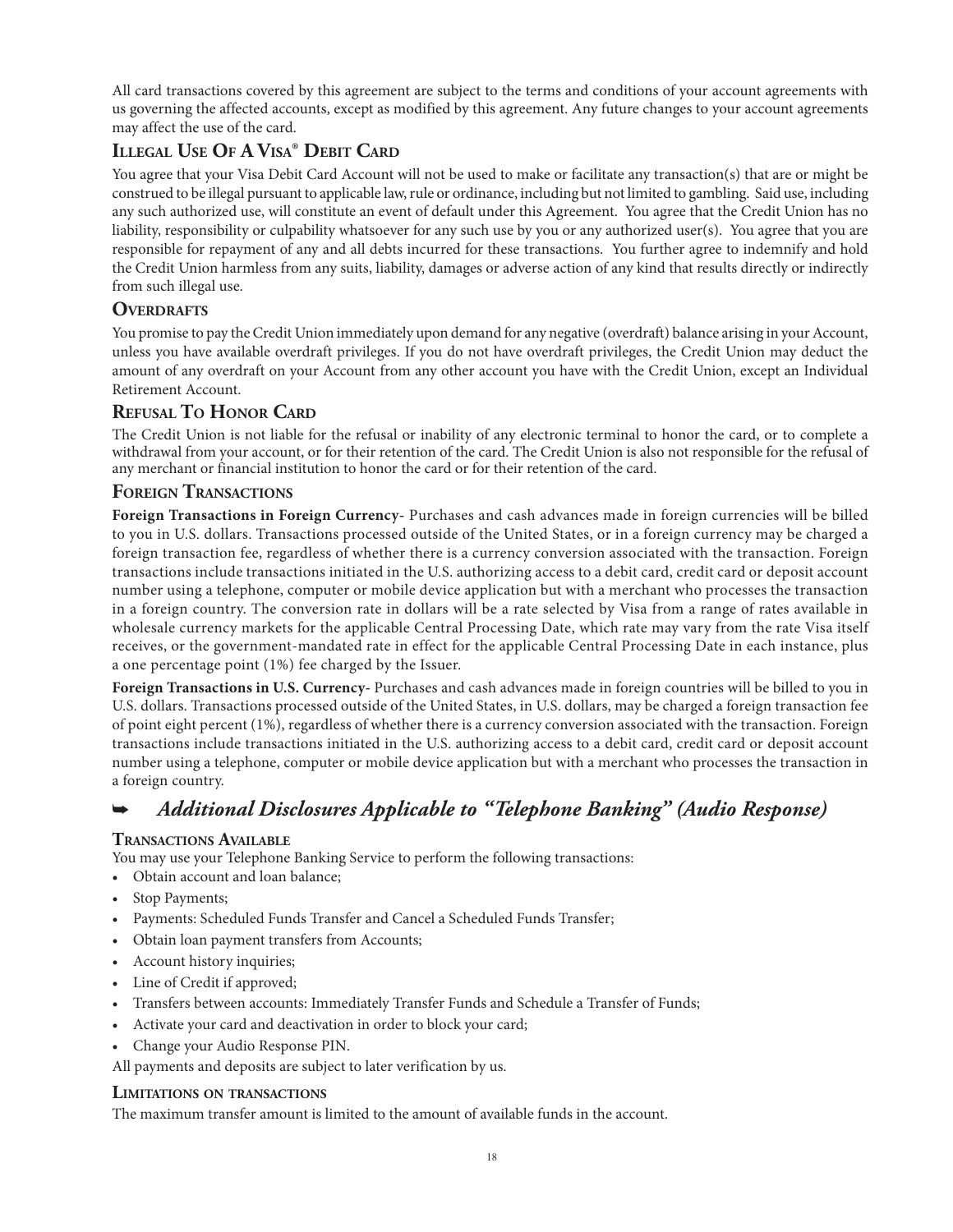## *Additional Disclosures Applicable to Online Home Banking Services*

### **Transactions Available**

You may use your Online Banking Service to perform the following transactions:

- Obtain account and loan balances;
- Obtain loan payment due date and pay off information;
- Obtain last dividend, date and amount;
- Obtain clearance of specific checks;
- Obtain a listing of your accounts;
- Make inquires about deposits and payments to your account(s);
- Download transaction information;
- Transfer funds between your share, checking, or money market accounts or to other member accounts;
- Make loan payments;
- Stop payment on a check; and
- Pay bills through Bill Payer from your Checking Account.

All payments and deposits are subject to later verification by us. Payments can take five to seven business days to reach the payee. Your account will be debited within two business days. The bill being paid must be in the member's name. Payments cannot be transacted from dormant accounts or inactive accounts or where funds are On-Hold or Pledged.

#### **Limitations on transactions**

The following are limitations to the use of the Online Home Banking and Bill Payer Services:

No more than six preauthorized, automatic, online or telephonic transfers made to another account at the Credit Union or to a third party or no more than six transfers or withdrawals made by check, draft, debit card or similar order payable to a third party may be made from each savings account or money market deposit account in any calendar month. If an Account Holder exceeds, or attempts to exceed, these transfer limits, the excess transfer requests may be refused or reversed, a fee may be imposed on the excess transfer requests, and the Credit Union may reclassify or close the account. Transfers initiated by telephone must be counted among the six monthly transfers, except that there are no limits on the number of withdrawals paid directly to an Account Holder when initiated by mail, telephone or messenger. There are no limits on the number of withdrawals if initiated in person.

- The maximum you may withdraw by check is \$10,000 during any 24-hour period.
- The maximum transaction amount is \$10,000 during any 24-hour period.

## *Additional Disclosures Applicable to Mobile Banking Services*

#### **Services**

The Mobile Banking service allows you to access your account information through your smart phone. You may access the Mobile Banking service either by mobile application or mobile Web browser. The Mobile Banking service also allows you to request and receive account information and notification via text message.

#### **System Requirements**

To use the Mobile Banking service, you must have a smart phone with a service plan that includes data, text messaging and Internet access with Secure Socket Layer (SSL) capability and a Mobile Banking service user name and password. Third party fees may apply for data, text messaging and Internet access. Contact your mobile device carrier for additional information.

- To access the Mobile Banking service using the Mobile Web Banking option, visit www.PremierCCU.org/mobile on your mobile Web browser.
- To access the Mobile Banking service using the application option, download the Premier Community Credit Union Mobile Application from your device's application store. The Operating System version must be compatible with the latest version of the application, as determined by your device's application store.
- To use the SMS Banking option, you must have enrolled in Mobile Banking. While logged into the Mobile Application, activate the SMS Banking feature by selecting the SMS/Settings button. Select "Add a mobile number" and follow the instructions.

#### **Transactions Available**

You may use the Mobile Banking service to perform the following transactions:

- Obtain account/loan account balance information;
- Remote Deposit Services as explained by the Remote Deposit Agreement which follows below;
- View account/loan account history;
- Transfer funds between your shares, share draft/checking, Lines of Credit; and
- Unsubscribe from the SMS feature of the Mobile Banking service.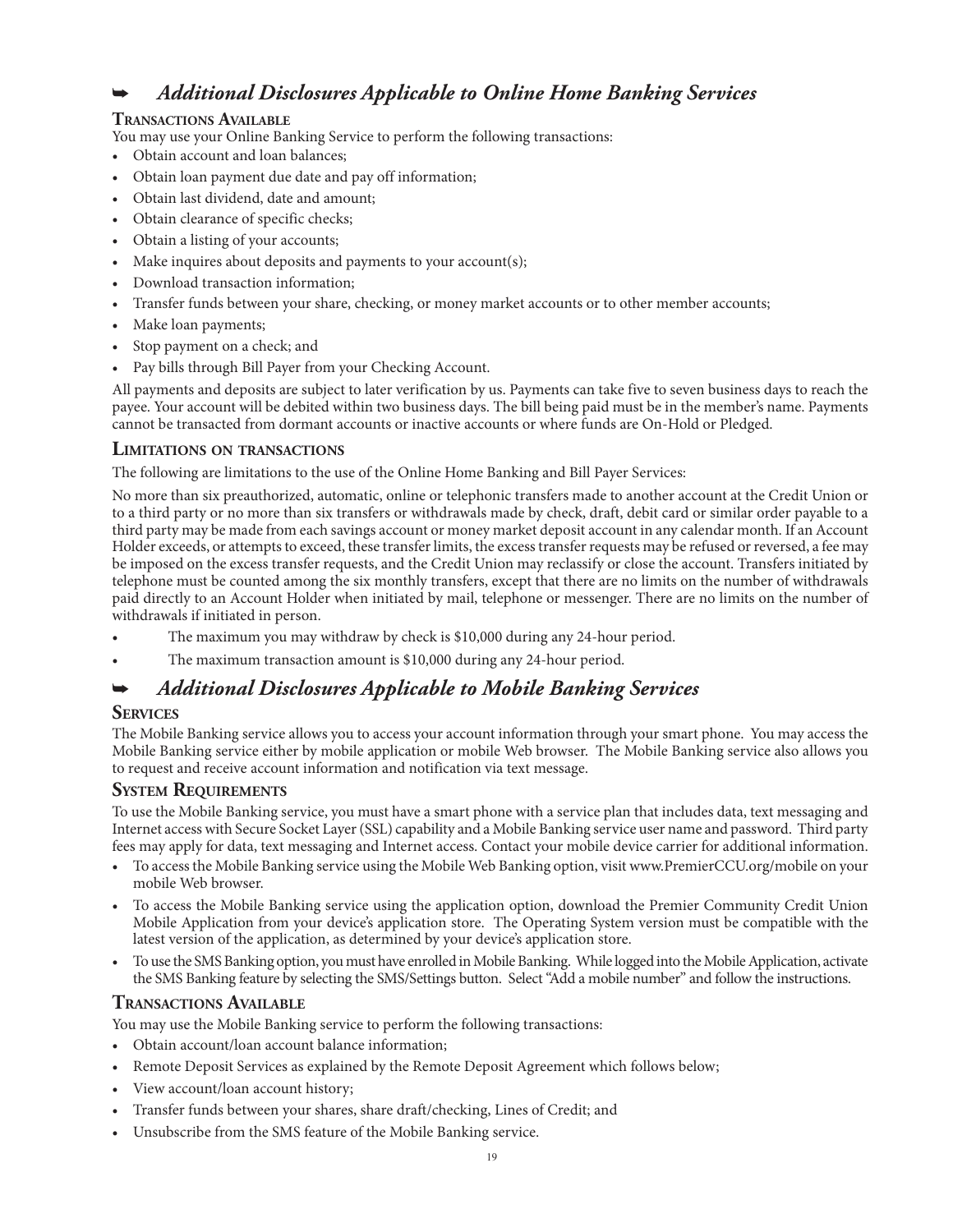## **Limitations on Transactions**

The following are limitations to the use of the Mobile Banking service:

• No more than six preauthorized, automatic, online or telephonic transfers made to another account at the Credit Union or to a third party or no more than six transfers or withdrawals made by check, draft, debit card or similar order payable to a third party may be made from each savings account or money market deposit account in any calendar month. If an Account Holder exceeds, or attempts to exceed, these transfer limits, the excess transfer requests may be refused or reversed, a fee may be imposed on the excess transfer requests, and the Credit Union may reclassify or close the account. Transfers initiated by telephone must be counted among the six monthly transfers, except that there are no limits on the number of withdrawals paid directly to an Account Holder when initiated by mail, telephone or messenger. There are no limits on the number of withdrawals if initiated in person.

# **Remote Deposit Anywhere "Capture" Agreement**

This Remote Deposit Capture Disclosure and Agreement, as amended from time to time "Agreement", sets forth the terms and conditions governing the use of Premier Community Credit Union's Remote Deposit Capture services "Remote Deposit Anywhere". Please read this Agreement completely and retain it with your personal records. By using, or allowing another person to use, Remote Deposit Anywhere services offered by Premier Community Credit Union, you agree to be bound by the terms and conditions of this Agreement, the Premier Community Credit Union Account Agreement, the underlying Online Banking and Mobile Banking Agreements. In this Agreement, the terms "you" and "your(s)" refer to the member, and the terms "we", "us", "our(s)" and "Credit Union" refer to Premier Community Credit Union.

## **What Is Remote Deposit Anywhere Service?**

Mobile Deposit is a service that allows you to deposit a check into your Credit Union account from anywhere with cellular data connectivity by using your mobile device the Premier Community Credit Union Remote Deposit Mobile Application to take and send an Electronic Image of the check item. It eliminates the need to deliver the paper item to the Credit Union.

## **System Requirements**

To use the Remote Deposit Anywhere service, you must meet the following system requirements:

• You must have the Premier Community Credit Union Mobile Application installed on your smart phone device. The Premier Community Credit Union Mobile Application can be downloaded from your device's application store. The Operating System version must be compatible with the latest version of the application.

## **Requirements For Electronic Images**

Prior to creating an Electronic Image of a check, you must add the words "**For Mobile Deposit Only at Premier Community CU**," **PCCU account number,** and your signature endorsement to the back of the check.

An "Electronic Image" must contain: (i) a complete, legible and accurate image of the front of the check showing the name of the drawer/payor, signature(s), the paying bank's pre-printed information, MICR encoded information, the name of the payee and the payment amount information; and (ii) a complete, legible and accurate image of the back of the check showing your signature endorsement.

**RESTRICTIVE ENDORSEMENT REQUIRED:** Your check must bear the following restrictive endorsement: "For eDeposit Only, to PCCU Member Account Number (#)," or as otherwise instructed by the Credit Union. The Credit Union reserves the right to refuse to accept any check for deposit through the Mobile Deposit service that does not bear the above restrictive endorsement.

The following check items are not accepted for deposit through the Mobile Deposit service:

- Items that do not contain the above-described restrictive endorsement.
- We do not except deposits to IRA, HSA and Share Certificate Type of accounts.
- We do not except loan payments of any type.
- Items displaying a "non-negotiable" or "void" notation or watermark.
- Items containing an alteration on the front of the check, or which you know or suspect, or should know or suspect, are fraudulent or otherwise not authorized by the owner of the account on which the check is drawn.
- Items dated more than six (6) months prior to the date of deposit.
- Items previously converted to a substitute check or items that are remotely created checks as defined by Federal Reserve Board Regulation CC.
- Items issued by or through a financial institution in a foreign country.
- Items not payable in United States currency.
- Items with incomplete or illegible information.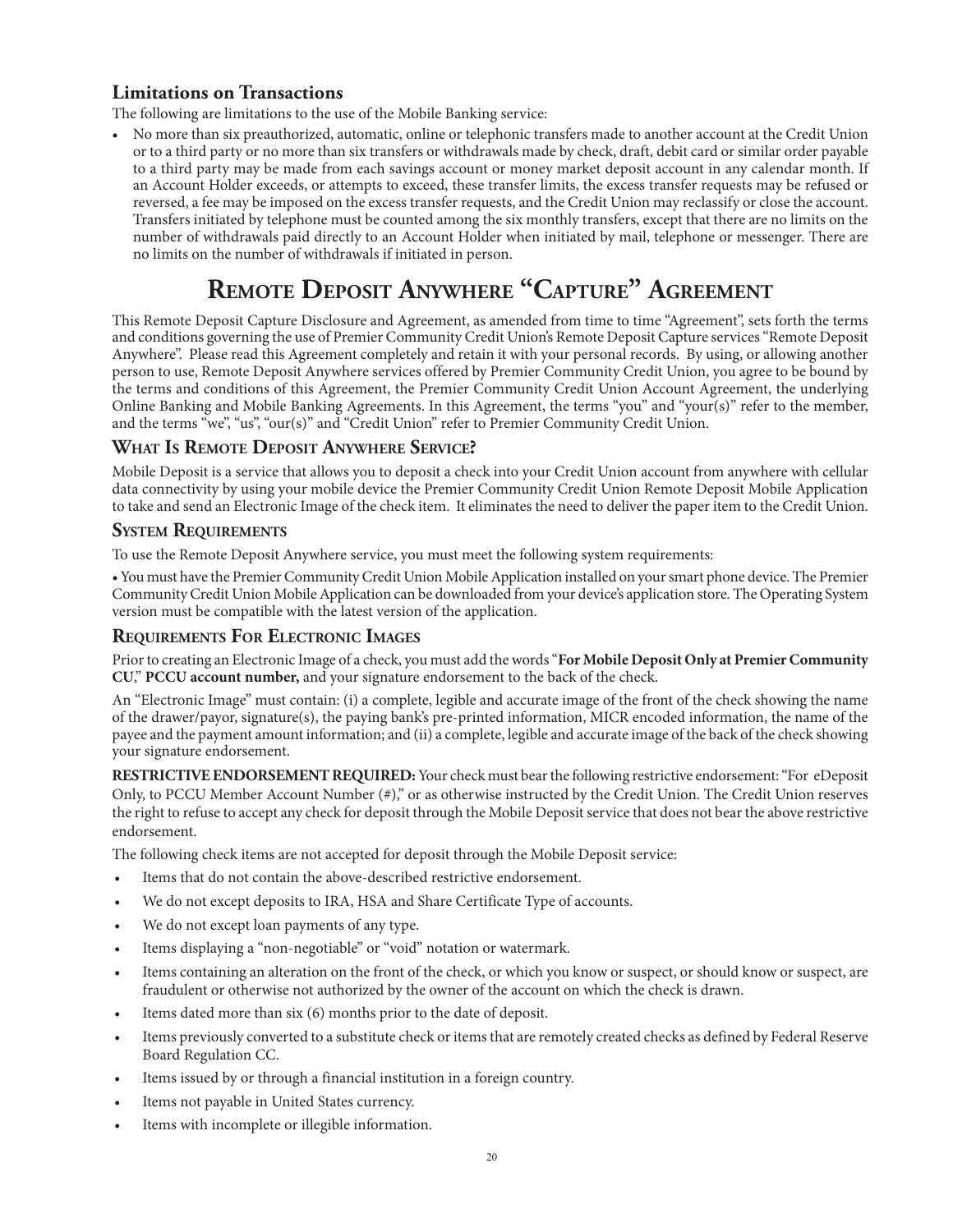- Items that are money orders, traveler's checks or savings bonds.
- Items made payable to a third party (i.e., any person or entity other than you).
- Items that are in violation of any federal or state law, rule, or regulation.
- Checks or items prohibited by the Credit Union's current procedures relating to the Mobile Deposit service or are otherwise not acceptable under the terms of your Credit Union account.
- Items with any endorsement on the back other than what is specified in this Agreement.
- Items with missing endorsements
- Items that are post-dated
- Items drawn on any of your Premier Community Credit Union Accounts or to a closed account
- Items drawn on Starter or Counter Checks or Gift Cheques
- State Issued Registered Warrants
- Checks from another Financial Institution or to a closed account
- Savings Bonds

You agree to follow any and all other procedures and instructions for use of the Remote Deposit Anywhere service as the Credit Union may establish from time to time.

### **Transaction (Deposit) Limitations**

Currently, there is no maximum amount you may deposit on any day. We reserve the right to modify this limit from time to time. This service is not available to new members with accounts open less than 30 days.

First 30 days into the program - Maximum Amount to deposit Single Deposit and Daily Deposit Limits is \$1,000 and Monthly of \$2,500.

31 Day and On: The program - Maximum Amount to deposit Single Deposit and Daily Deposit Limits is \$5,000 and Monthly of \$10,000.

### **Processing Electronic Images**

We will review each Electronic Image received to determine whether it is eligible for processing. If eligible, we will: (a) present the Electronic Image directly or indirectly to the bank on which the original check is drawn or through which the original check is payable "Paying Bank"; (b) create a substitute check that we will present directly or indirectly to the Paying Bank; or (c) if we are the Paying Bank, present or post the Electronic Image. If we determine for any reason that the Electronic Image is illegible, incomplete, or otherwise ineligible for processing, we will require you to present the original item for deposit. It is your responsibility to retain the original item for a reasonable period of time to ensure that it is properly credited to your account. The Credit Union is not responsible for errors in Electronic Images that may prevent or delay the deposit of funds into your account. The Credit Union is not responsible for any image that we do not receive for any reason, including transmission interruptions.

#### **Funds Availability**

Funds from items deposited through the Remote Deposit Anywhere Service will be made available according to the Credit Union's Account Disclosure under the Funds Availability subtitle and may be amended from time to time with the following exceptions noted below:

For purposes of determining the availability of funds, your deposits via remote Deposit Anywhere Service are deemed to be received by the Credit Union at the time the Service provides a confirmation that we have received the image. Everyday is a business day, except Saturdays, Sundays, Federal Holidays and the day after Thanksgiving. If we receive your Remote Deposit Anywhere after 5:00 p.m. (PST), or on a day we are not open, we will consider that the deposit was made on the next business day we are open.

All deposits are subject to later verification by us. We may return or refuse to accept all or any part of a deposit to your Account using the Mobile Deposit Anywhere service at any time and will not be liable for doing so even if such action causes checks or other debits to your Account to be dishonored and returned. You are solely responsible for paying any overdraft or insufficient funds (NSF) fee charged by the Credit Union or any third party as a result of the Credit Union's rejection of any item(s), or for any item(s) returned unpaid.

#### **Transaction Confirmation and Documentation:**

You will receive a confirmation message after a transaction is successfully received and processed using the software. The Service provided is for your convenience and does not replace your account statements which are the official record of your accounts. You will receive a monthly account statement, unless there are no transfers in a particular month. In any case you will receive an account statement at least quarterly.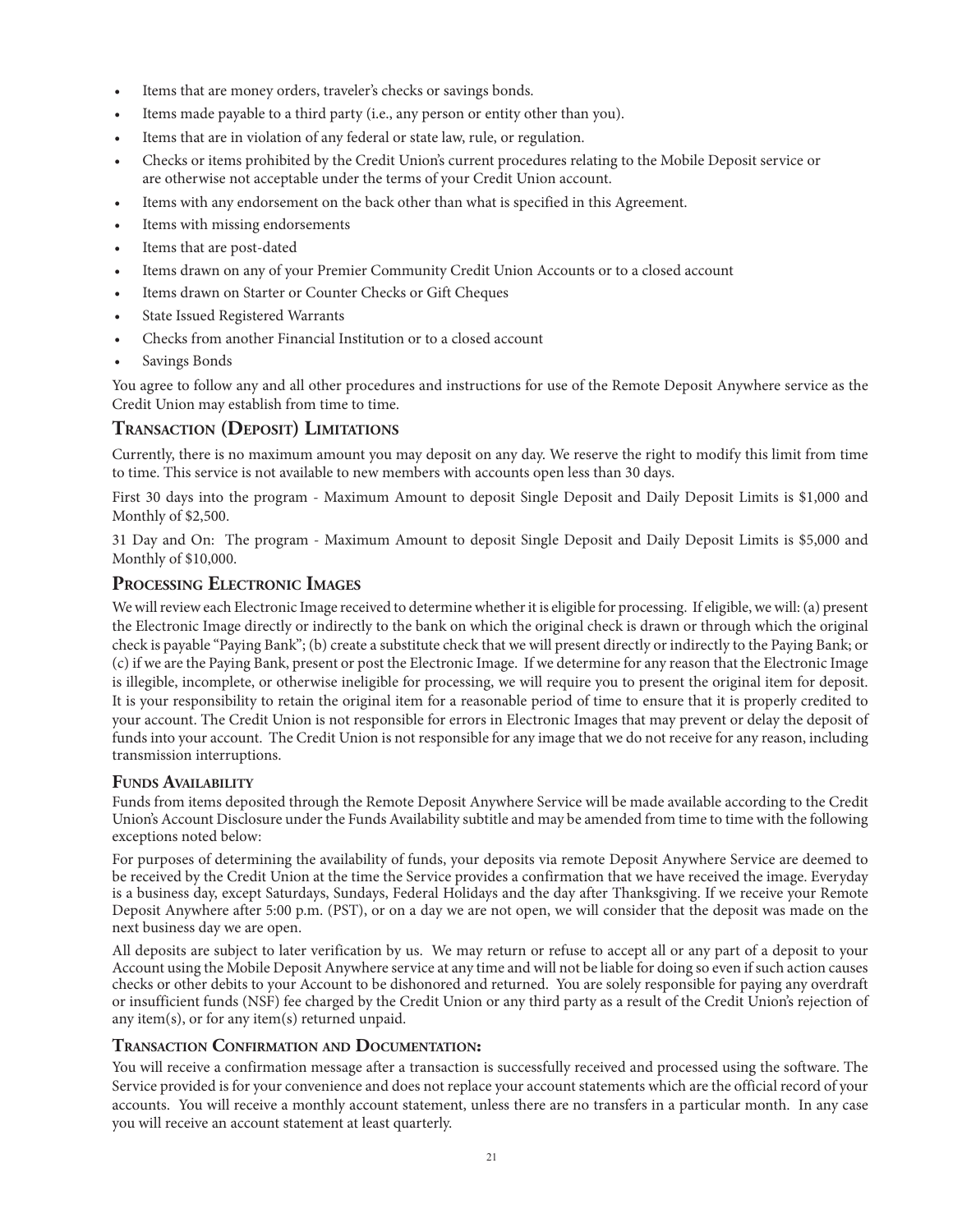## **Fees**

All fees or charges associated with the Mobile Deposit Anywhere service are disclosed in our Schedule of Fees and Charges, as amended from time to time. At any time, in our discretion, we may add to or modify disclosed fees, subject to any prior notice requirements under applicable law (see Amendments). Your continued use of the Mobile Deposit Anywhere service after the change becomes effective shall constitute your agreement to pay the disclosed fee.

## **Record Retention**

It is your responsibility to ensure the safekeeping or destruction of the original item after the item has been transmitted. You should securely store each original check(s) for a period of ninety (90) days after you receive confirmation that your deposit has been accepted. Please note that you are solely responsible for the security and storage of the original checks and you are solely liable for any loss or misappropriation of these checks. Original checks that are no longer stored should be disposed of in a secure manner designed to ensure that they cannot be read or recreated. You agree to promptly provide any retained item, or a sufficient copy of the front and back of the item, to the Credit Union as requested to assist in the clearing and collection process, to resolve claims by third parties with respect to any item, or for the Credit Union's audit purposes.

## **Member Warranties And Indemnification**

By using the Mobile Deposit Anywhere service, you represent and warrant all of the following to be true:

- The item transmitted is a complete, accurate and unaltered item payable to you, that it originated as a paper item, and that you are legally entitled to negotiate it.
- The original check has not and will not be: (i) deposited; (ii) endorsed to a third party; or (iii) otherwise negotiated or submitted for payment, after transmitting the digital image through the Mobile Deposit Anywhere service.
- No other duplicate images of the original check have been made.
- The electronic image of the check, or any substitute check as defined by federal law, will become the representation of the check for all purposes (except funds availability) including return item processing.
- Any files and images transmitted to the Credit Union will not contain any viruses or any other disabling features that may have an adverse impact on the Credit Union's network, data, or related system.
- You will not attempt to deposit or otherwise negotiate any original check that you have previously presented to us as an Electronic Image through the Mobile Deposit service. You will not attempt to present a duplicate Electronic Image.

You agree to indemnify, defend and hold the Credit Union, its directors, officers, employees, and agents harmless for any losses, liabilities, damages, claims, costs, or expenses (including reasonable fees) arising from its reliance on these representations and warranties, as well as any of the following:

- Any negligent or intentional act or omission by you in the performance of your obligations under this Agreement.
- Calculation or data entry errors made by you.
- Any material breach of this Agreement or violation of any applicable law, statute, or regulation in the performance of your obligations.
- Your failure to securely maintain your hardware, your security credentials, or to securely maintain or dispose of any original check.

This indemnification will be effective regardless of whether the check accepted for deposit by the Credit Union contained a restrictive endorsement.

This section shall survive the termination of the Mobile Deposit Anywhere service.

#### **How to Notify Us In Case of Errors**

If you believe there has been an error with respect to any original check or Electronic Image transmitted to the Credit Union for deposit, call us at (209) 235-1100 or 1-(800) 731-4477 or write to us at P.O. BOX 8929 Stockton, CA 95208. You will be asked to produce the original item and may be asked to complete a written statement in support of your claim. We must hear from you no later than 60 days after we sent the FIRST statement on which the discrepancy occurred. If you do not notify us within 60 days from the date your statement was sent, you may not be compensated for any loss.

#### **Service and Maintenance**

We may periodically audit the Mobile Deposit Anywhere service and infrastructure. From time to time, the Credit Union may disable the Mobile Deposit service without prior notice for scheduled maintenance and upgrades to the system. In the event the Mobile Deposit Anywhere service is unavailable, you may deposit the original item in person at a Credit Union branch location during regular business hours, at a Credit Union ATM, or by mailing the item to us at P.O. Box 8929 Stockton, CA 95208.

#### **Our Right to Audit**

We may periodically audit your individual transactions and use of the Mobile Deposit Anywhere service to verify your compliance with this Agreement. You agree to cooperate with any such audit and to provide, at your expense, such information or documents as we may reasonably request.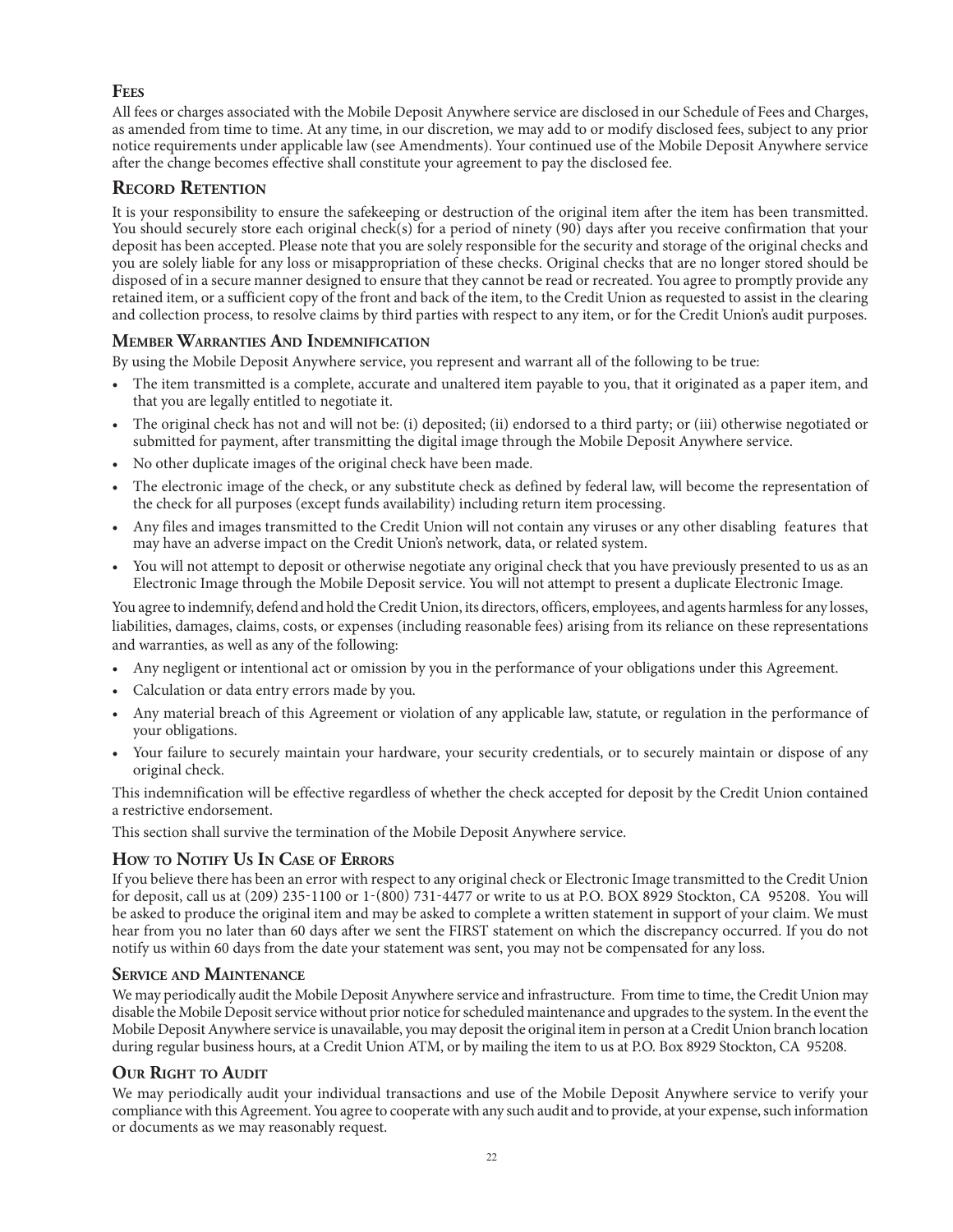## **Termination**

You may terminate this Agreement with us at any time. The Credit Union reserves the right to terminate this Agreement and/or your use of Mobile Deposit Anywhere service at any time with or without cause. We may do so immediately if:

- a) You or any authorized signer on your account breaches this or any other agreement with the Credit Union;
- b) We have reason to believe that there has been or might be an unauthorized use of your account; or
- c) You or any authorized signer on your account requests that we do so; or
- d) The Credit Union will no longer be offering the service.

### **Disclosure of Account Information to Third Parties**

We will disclose information to third parties about your account or the transfers you make:

- a) When it is necessary to complete the transaction;
- b) In order to verify the existence and condition of your account for a third party, such as a credit bureau or merchant;
- c) In order to comply with government agency or court orders or other legal process; or
- d) If you give us your prior oral or written permission.

#### **Address Change**

You are required to keep the Credit Union informed of your current address to insure correct mailing of monthly statements.

#### **Additional Benefit Enhancements**

The Credit Union may from time to time offer additional services to you in connection with your accounts. Some services may be at no additional cost to you and others may involve a specified fee. You understand that the Credit Union is not obligated to offer such services and may withdraw or change them at any time.

#### **Electronic Disclosure Of Mobile Deposit Anywhere Disclosure And Agreement**

By accessing the Mobile Deposit Anywhere service, you acknowledge and accept electronic receipt of the Credit Union's Mobile Deposit Anywhere Disclosure and Agreement. You agree that you have read this Agreement in its entirety and will abide by its terms and conditions. You understand that the Credit Union will not provide you with an additional paper (non-electronic) copy of this Agreement unless you specifically request it.

#### **Amendments**

The Credit Union may change the terms and conditions of this Agreement from time to time by sending written notice to you at your address as it appears on our records. If any change results in greater cost or liability to you or decreases access to your accounts, you will be given at least thirty (30) days prior notice of the change to the extent required by applicable law. Prior notice may not be given where an immediate change in terms or conditions is necessary to maintain the integrity of the system and/or the security of the Mobile Deposit service or designated accounts.

#### **Governing Law; Attorneys' Fees**

All agreements and disclosures shall be construed in accordance with the laws of the State of California and the provisions of the California Uniform Commercial Code (UCC). You agree to pay the Credit Union all of our costs and reasonable attorneys' fees, including all collection costs, litigation costs, skip-tracing fees, and outside services fees incurred while we are enforcing our rights under this Agreement.

#### **Reservation Of Rights**

Failure or delay by the Credit Union to enforce any provision of this Agreement or to exercise any right or remedy available under this Agreement, or at law, shall not be deemed a waiver and the Credit Union expressly reserves the right to enforce such provision, or to exercise such right or remedy, at a later date.

#### **Other Agreements**

Except as stated otherwise in the Agreement, this Agreement does not alter or amend any of the terms or conditions of any other agreement you may have with the Credit Union.

#### **Severability**

If any part of this Agreement should be held to be unenforceable, the remaining provisions of this Agreement shall remain in full force and effect.

## *Additional Disclosures Related to Wire Transfers*

Please read this Agreement and retain it for your records. All agreements and disclosures shall be construed in accordance with the provisions of the Uniform Commercial Code (UCC).

#### **Applicable Law**

This agreement and notice applies to funds transfers as defined in the Article 4A of the Uniform Commercial Code and Subpart B of Regulation J of the Board of Governors of the Federal Reserve System.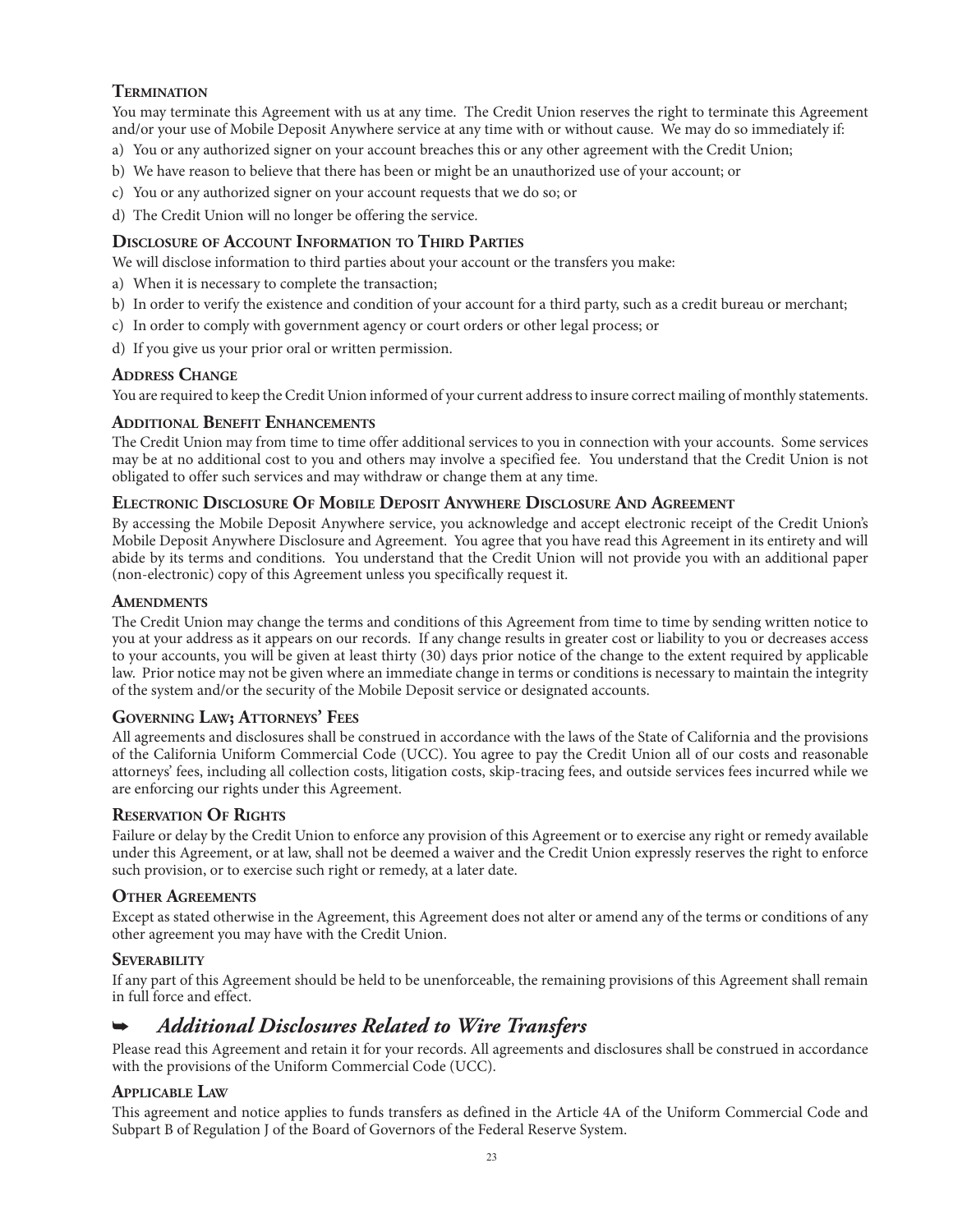## **Funds Transfer Cut-Off Time**

The Credit Union may establish or change cut-off times for the receipt and processing of funds transfer requests, amendments, or cancellations. Unless other times are posted for the various types of funds transfers, the cut-off time will be at 1:15 p.m. PT (Pacific Time) on each weekday that the Credit Union is open, excluding weekends and holidays. Payment orders, cancellations, or amendments received after the applicable cut-off time may be treated as having been received on the next funds transfer business day and processed accordingly.

#### **Service Charges/Fees**

The Credit Union may charge your account for the amount of any funds transfer initiated by you or by any person authorized by you as a joint owner or other authorized party with the right of access to the account from which the funds transfer is to be made. Please refer to our Schedule of Fees and Charges for current fees.

#### **SECURITY PROCEDURES**

The Credit Union may establish, from time to time, security procedures to verify the authenticity of a payment order. You will be notified of the security procedure, if any, to be used to verify payment orders issued by you or for which your account will be liable. You agree that the authenticity of payment orders may be verified using that security procedure unless you notify the Credit Union in writing that you do not agree to that security procedure. In that event, the Credit Union shall have no obligation to accept any payment order from you or other authorized parties on the account until you and the Credit Union agree, in writing, on an alternate security procedure.

#### **Use of Federal Reserve Wire Network (Fedwire)**

If you send or receive a wire transfer, Fedwire may be used. Regulation J will govern Fedwire transactions, except to the extent of a conflict between Regulation E and Regulation J with respect to remittance transfers, in which case, Regulation E shall govern.

#### **Identification of Beneficiary**

If you give the Credit Union a payment order which identifies the beneficiary (recipient of the funds) by both name and identifying or account number, payment may be made by the beneficiary's bank on the basis of the identifying or bank account number, even if the number identifies a person different than the named beneficiary. This means that you will be responsible to the Credit Union if the funds transfer is completed on the basis of the identification number you provided the Credit Union.

#### **Identification of Beneficiary and Intermediary Bank by Number**

If you give the Credit Union a payment order which identifies an intermediary or beneficiary's bank by both name and an identifying number, a receiving bank may rely on the number as the proper identification even if it identifies a different bank than the named bank. This means that you will be responsible for any loss or expenses incurred by a receiving bank which executes or attempts to execute the payment order in reliance on the identifying number you provided. For availability of funds, please refer to our Funds Availability Policy in this disclosure.

#### **Additional Terms and Conditions**

- We may process wire transfers from your account based on your written order signed in person at one of our branches
- We do not accept phone calls, faxes or email to request wire transfers. We are not responsible to correct erroneous information. We will follow the written instructions we are provided by you with regard to all wiring information, including the account number.
- Wire transfer errors may delay the sending or receipt of your wire. We reserve the right not to complete a wire transfer request if we determine that the written order request form provided to us is incomplete, unclear, or if we have reason to believe that following the wiring instructions will result in a loss to the Credit Union.
- We will not provide a notice if we receive a wire transfer. You agree to confirm your wire transfer deposit by calling our office, visit our branch, or our Online or Mobile Banking to check the wire deposits made to your accounts.
- We will not be liable to anyone if we accurately follow your written instructions. When sending a wire transfer, you acknowledge that there are risks and a wire transfer can be lost, mishandled, undelivered, or delayed as a result of a third party error. We are not liable for any loss or damages resulting from same unless the error was the result of our gross negligence or intentional misconduct. In such case, our liability is limited to the amount of the wire transfer, and we will not be liable for any alleged indirect or consequential damages resulting from our error. We are not be liable for errors by third parties involved in the processing of the wire order request.
- You agree to defend, indemnify and hold Premier Community Credit Union harmless from any and all costs we incur as a result of carrying out your wire transfer order. These costs may be deducted from any of your accounts in which you have an interest with us. If we help assist you with identifying routing numbers, correspondent or intermediary bank numbers for your wire transfer order, any assistance is provided as an accommodation for you only and we will not be responsible for any errors.
- Once a wire has been sent, it cannot be amended or canceled.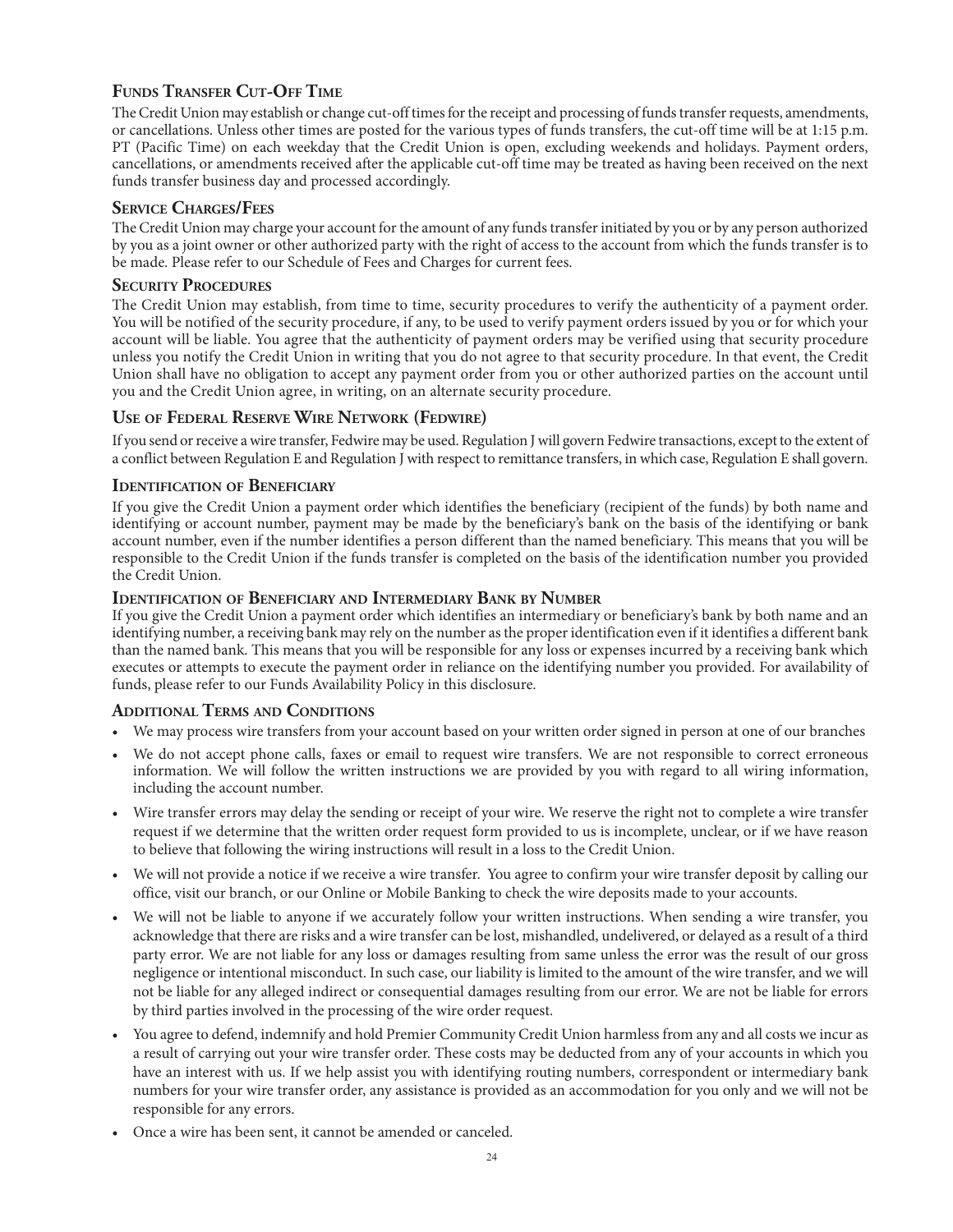# **Funds Availability Policy**

Our policy is to make funds from your deposit available to you on the first business day after the day we receive your deposit. At that time you may withdraw funds in cash and we may use the funds to pay checks that you have written. Electronic direct deposits will be available on the day we receive the deposit. Once the funds are available, you can withdraw them in cash and we will use them to pay checks that you have written.

We will generally make funds from your deposited checks available to you sooner than we are able to collect the funds for that check. In some cases, checks you deposit may be returned unpaid. You are responsible for your deposits, even if we previously made those funds available to you and you withdrew them. If a check you deposited is returned unpaid for any reason, you will have to repay us and we may assess a returned item fee as set forth in our Fee Schedule, even if doing so causes your account to become overdrawn.

For determining the availability of your deposits, every day is a business day, except Saturdays, Sundays, and federal holidays. If you make a deposit before close of business on a business day that we are open, we will consider that day to be the day of your deposit. However, if you make a deposit after close of business or on a day we are not open, we will consider that the deposit was made on the next business day we are open.

#### **Longer Delays May Apply**

In some cases, we will not make all of the funds that you deposit by check available to you on the first business day after the day of your deposit. Depending on the type of check that you deposit, funds may not be available until the second (2nd) business day after the day of your deposit. However, the first \$225 of your deposits will be available on the first business day.

If we are not going to make all of the funds from your deposit available on the first business day, we will notify you at the time you make your deposit. We will also tell you when the funds will be available. If your deposit is not made directly to one of our employees, or if we decide to take this action after you have left the premises, we will mail you the notice by the day after we receive your deposit.

If you will need the funds from a deposit right away, you should ask us when the funds will be available.

In addition, funds you deposit by check may be delayed for a longer period under the following circumstances:

- We believe a check you deposit will not be paid.
- You deposit checks totaling more than five thousand dollars \$5,525 on any one day.
- You redeposit a check that has been returned unpaid.
- You have overdrawn your account repeatedly in the last six (6) months.
- There is an emergency, such as failure of computer or communications equipment.

We will notify you if we delay your ability to withdraw funds for any of these reasons, and we will tell you when the funds will be available. They will generally be available by the second (2nd) business day, unless it is determined that a longer hold, up to the fifth (5th) business day, may be applied.

#### **Special Rules for New Accounts**

If you are a new member, we may, at our discretion, apply the following special rules during the first thirty (30) days your account is open. Otherwise, our general Funds Availability Policy will apply.

Funds from electronic direct deposits to your account will be available on the day we receive the deposit. Funds from deposits of cash, wire transfers, and the first five thousand dollars \$5,525 of a day's total deposits of cashier's, certified, teller's, traveler's, and federal, state and local government checks will be available on the first (1st) business day after the day of your deposit if the deposit meets certain conditions. For example, the checks must be payable to you. The excess over five thousand dollars \$5,525 will be available on the seventh (7th) business day after the day of your deposit. If your deposit of these checks (other than a U.S. Treasury check) is not made in person to one of our employees, the first five thousand dollars \$5,525 will not be available until the second (2nd) business day after the day of your deposit. Funds from all other check deposits will be available on the seventh (7th) business day after the day of your deposit.

#### **Deposits**

Deposits may be made in person at any one of our branches or CO-OP Shared Branches, by US Mail, by Incoming Wire Transfer, Remote Deposit Capture and at ATMs owned by Premier Community Credit Union or at ATM networks in which we are a participant to receive deposits.

#### **Deposits at Shared Branches Locations (Service Centers)**

A shared branch location (service center) is a financial institution not owned or operated by the Credit Union. When you deposit at a shared branch, the first two-hundred \$225.00 dollars will be released by the end of the first business day following the day of the deposit. The excess over five thousand dollars \$5,525 will be available on the fifth (5th) business day after the day of your deposit.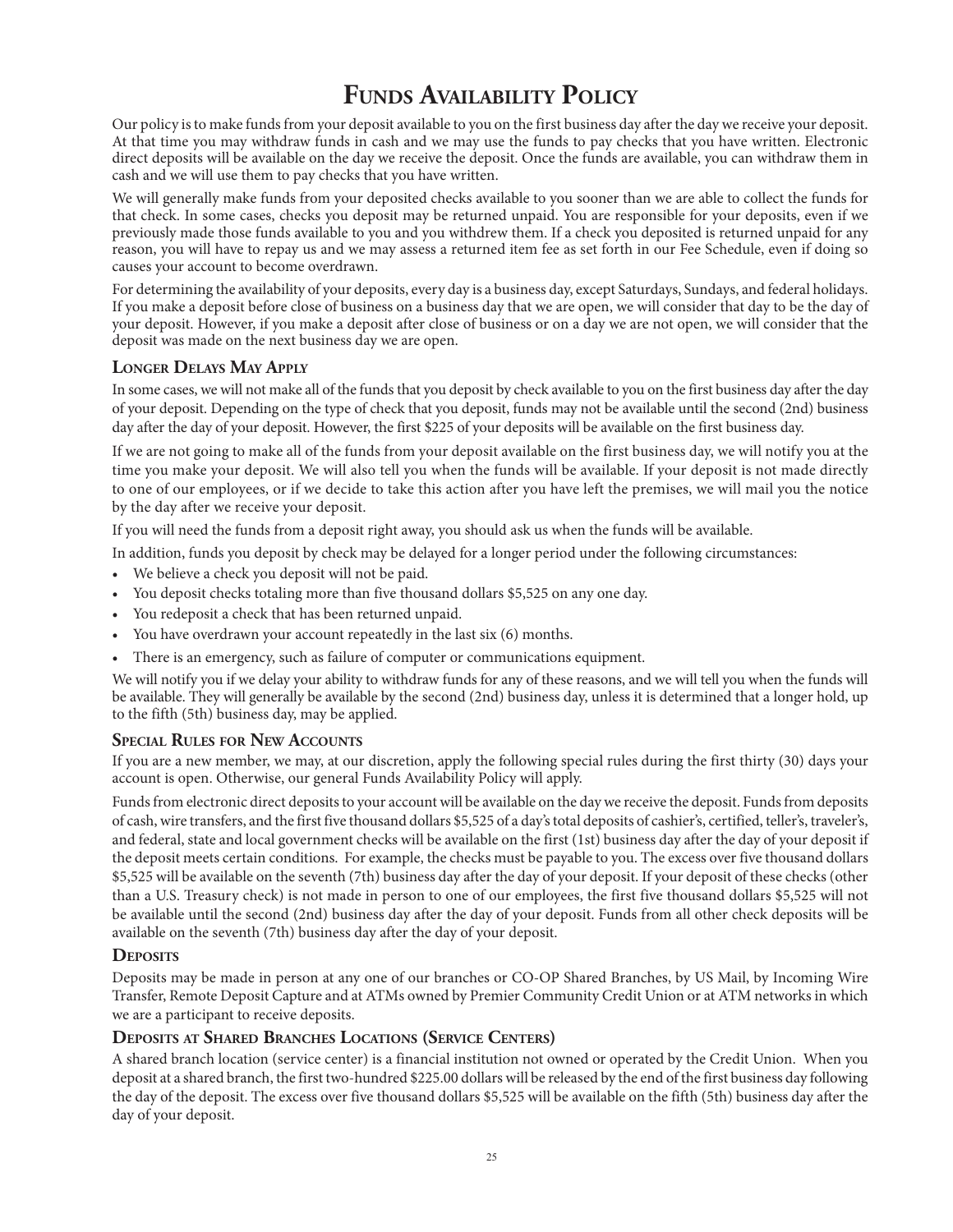## **Deposits at Automated Teller Machines We Own or Operate**

Our policy is to make the first two hundred dollars \$225 from any deposits (cash or checks) made at automated teller machines (ATM's) we own or operate available to you on the same business day we receive your deposit. The remaining funds will be available two (2) business days after the deposit is received.

We will notify you if we delay your ability to withdraw funds for any of the reasons listed under the heading of "Longer Delays May Apply," and we will tell you when the funds will be available. Funds will generally be available by the seventh (7th) business day.

## **Deposits At Automated Teller Machines We Do Not Own or Operate**

Funds from any deposits (cash or checks) made at automated teller machines (ATM's) we do not own or operate will not be available until the second (2nd) business day, after the day of the deposit (excluding weekends and holidays). However, the first two hundred dollars \$225 of your deposit will be available on the date of the deposit.

We will notify you if we delay your ability to withdraw funds for any of the reasons listed under the heading of "Longer Delays May Apply," and we will tell you when the funds will be available. Funds will generally be available by the fifth (5th) business day.

#### **Foreign Checks**

Checks drawn on financial institutions located outside the U.S., other than U.S. branches and agencies of foreign banks, (foreign checks) cannot be processed the same as checks drawn on U.S. financial institutions. Foreign checks are exempt from the funds availability policies outlined in this disclosure. Generally, the availability of funds for deposits of foreign checks will be delayed for the time it takes us to collect the funds from the financial institutions upon which the check is drawn from.

#### **Deposits Returned for Non-Sufficient Funds**

Deposits Returned for Non-Sufficient funds may be re-submitted for payment until the item is paid. Unpaid Check Deposits are subject to the Non-Sufficient Funds fee that is published in our Schedule of Fees and Charges for returned deposited items.

# **Substitute Checks and Your Rights**

## **What Is <sup>a</sup> Substitute Check?**

To make check processing faster, federal law permits banks to replace original checks with "substitute checks." These checks are similar in size to original checks with a slightly reduced image of the front and back of the original check. The front of a substitute check states: "This is a legal copy of your check. You can use it the same way you would use the original check." You may use a substitute check as proof of payment just like the original check.

Some or all of the checks that you receive back from us may be substitute checks. This notice describes rights you have when you receive substitute checks from us. The rights in this notice do not apply to original checks or to electronic debits to your account. However, you have rights under other law with respect to those transactions.

## **What Are My Rights Regarding Substitute Checks?**

In certain cases, federal law provides a special procedure that allows you to request a refund for losses you suffer if a substitute check is posted to your account (for example, if you think that we withdrew the wrong amount from your account or that we withdrew money from your account more than once for the same check. The losses you attempt to recover under this procedure may include the amount that was withdrawn from your account and fees that were charged as a result of the withdrawal (example, bounced check fees).

The amount of your refund under this procedure is limited to the amount of your loss or the amount of the substitute check, whichever is less. You also are entitled to interest on the amount of your refund if your account is an interestbearing account. If your loss exceeds the amount of the substitute check, you may be able to recover additional amounts under other law.

If you use this procedure, you may receive up to \$2500 of your refund (plus interest if your account earns interest) within 10 business days after we received your claim and the remainder of your refund (plus interest if your account earns interest) not later than 45 calendar days after we received your claim.

We may reverse the refund (including any interest on the refund) if we later are able to demonstrate that the substitute check was correctly posted to your account

## **How Do I Make <sup>a</sup> Claim for <sup>a</sup> Refund?**

If you believe that you have suffered a loss relating to a substitute check that you received and that was posted to your account, please contact us at (209) 235-1100 or 1(800) 731-4477, P.O. Box 8929, Stockton, CA 95208 or info@PremierCCU.org. You must contact us within 40 calendar days of the date that we mailed the substitute check in question or the account statement showing that the substitute check was posted to your account, whichever is later. We will extend this time period if you were not able to make a timely claim because of extraordinary circumstances.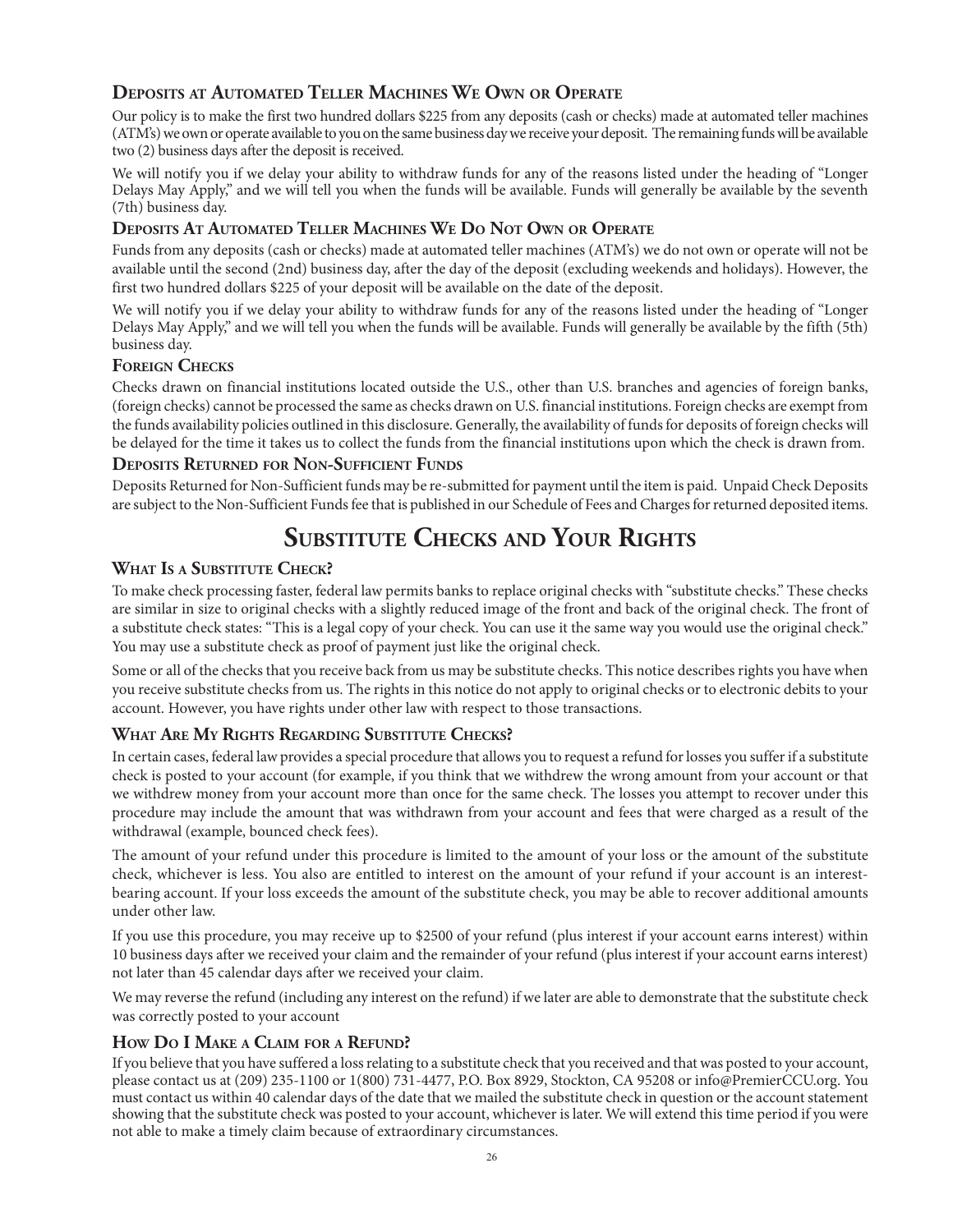Your claim must include:

- A description of why you have suffered a loss (for example, you think the amount withdrawn was incorrect);
- An estimate of the amount of your loss;
- An explanation of why the substitute check you received is insufficient to confirm that you suffered a loss; and
- A copy of the substitute check and/or the following information to help us identify the substitute check: the check number, the name of the person to whom you wrote the check, and the amount of the check.

# **General Terms and Conditions of Your Credit Union Accounts**

#### **Definitions**

ACCOUNT AGREEMENT means any share, checking, share certificate, trust, custodial or UTMA account agreement. TIS AGREEMENT means Truth In Savings Agreement entitled, "About Your Credit Union Accounts."

#### **Membership and Change of Status Application**

The terms, conditions and information contained in the Membership & Change of Status Application, and all amendments thereto, are by this reference hereby incorporated in their entirety into this TIS Agreement and become an integral part of the General Terms and Conditions of the Credit Union Accounts.

#### **Account Ownership**

The ownership of accounts shall be governed by the applicable Account Agreement and applicable law, including the California Multiple Party Account Law. Unless otherwise specified in the Account Agreement, the parties who sign an Account Agreement agree with each other and with the Credit Union that all funds in the accounts shall be owned as follows:

- **• Individual Accounts:** The account or share certificate is owned by the party named on the Account Agreement ("Account Holder"). Upon the death of the party, ownership passes to the named pay-on-death payee(s), designated as the beneficiary(ies) on the Account Agreement.
- **• Joint Accounts:** The account or share certificate is owned by the parties named on the Account Agreement ("Account Holders"). Upon the death of any of them, ownership passes to the survivor(s). Upon the death of all of them, ownership passes to the named pay-on-death payee(s), designated as the beneficiary(ies) named on the Account Agreement.

Unless otherwise specified in the Account Agreement, ownership of Share Certificates, with the exception of an IRA Certificate, will be identical to that of the Prime Share Account.

#### **Living Trust Account**

You understand and agree that this Living Trust Account will be governed by the terms and conditions of this Agreement. For a revocable living trust at least one trustor of the trust must be a member of the Credit Union, and for an irrevocable living trust either all of the trustors or all of the Beneficiaries of the Trust must be members of the Credit Union. Regarding any transaction on this account, the Credit Union may ask the trustee to provide a certification of trust, and the Credit Union will not read, interpret or retain copies of the trust agreement. The trustee agrees to notify the Credit Union of any changes in the terms of the trust that would affect the trustee's authority to transact business on the Living Trust Account or status of the membership of the parties to the trust.

#### **Representative Payee Account**

A representative payee appointed by a government agency may establish a share and checking account for the benefit of a beneficiary, provided that the beneficiary is eligible for membership. The representative payee will be required to provide information from the government agency demonstrating that they are the financial agent for the beneficiary, as well as documentation showing the identity of the beneficiary as well as the representative payee. The account will be subject to all applicable state and federal laws. The Credit Union is not responsible for monitoring the activity of the account or ensuring withdrawals are used for any required purpose.

#### **Custodial Uniform Transfers to Minor's Act (UTMA) Account**

#### **This account is no longer available.**

This Custodial Account is established as a result of the transfer of the funds deposited in the Custodial Account for the benefit of the minor named as beneficiary on the Account Signature Card. This transfer is irrevocable and includes all earnings on this Account. Neither the donor of the funds nor the custodian is entitled to the use or benefit of the funds, except for the benefit of the minor as allowed by California Uniform Transfers to Minors Act. The Credit Union is authorized to act without further inquiry in accordance with writings bearing the signature of the custodian. The terms of the California Uniform Transfers to Minors Act, as amended, are hereby incorporated herein by this reference.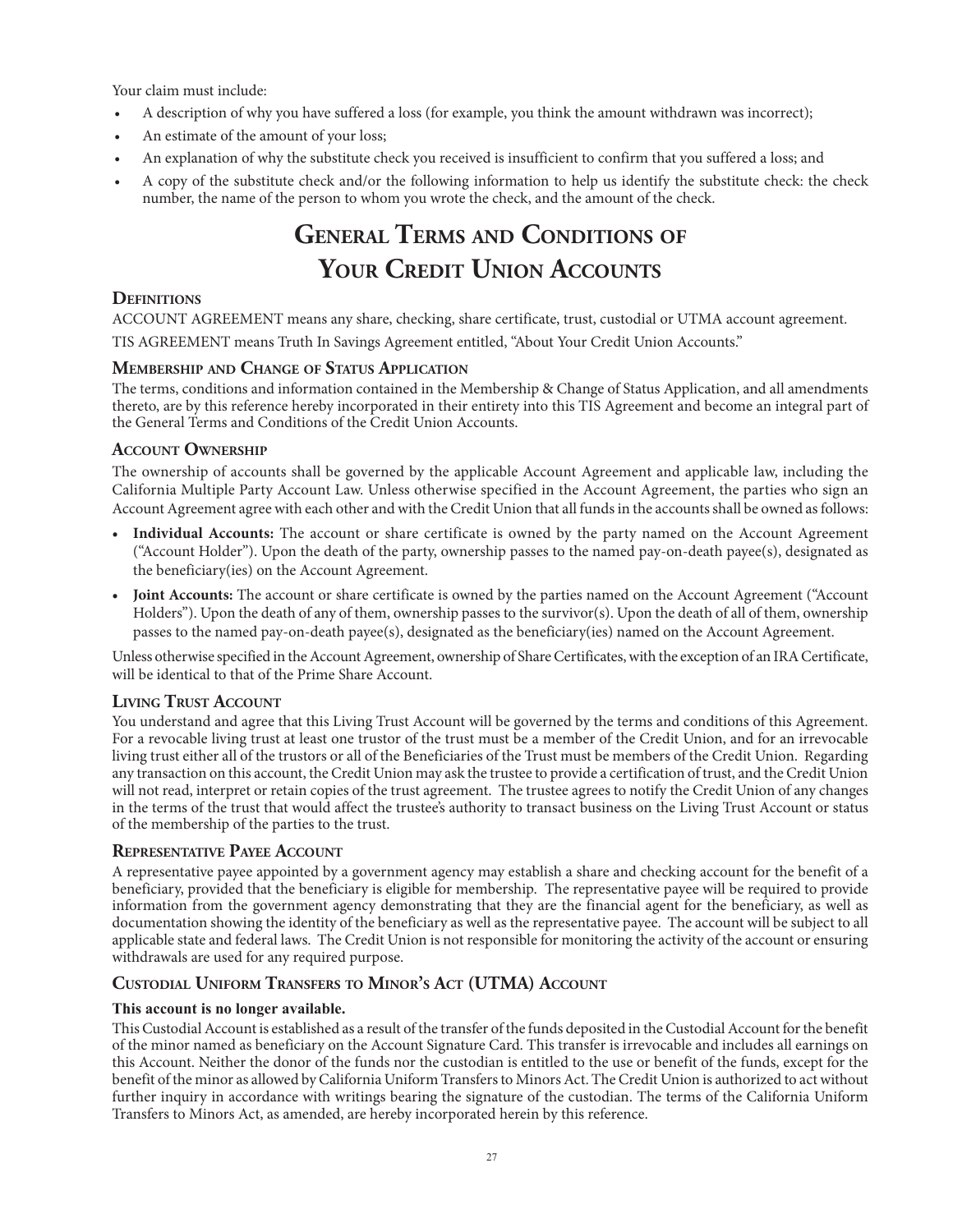### **Payable on Death Accounts**

A pay on death account ("P.O.D. Account") is an account payable on request to one (1) or more Account Owner(s) during their lifetime and on the death of all Account Owners to one or more pay on death beneficiaries. The pay on death beneficiaries are the person or persons designated as such on the Account Signature Card; you may modify the pay on death beneficiaries by completing a new Account Signature Card or completing a new designation of beneficiary on the form provided by the Credit Union. The pay on death beneficiary has no rights to the funds in the Account during the lifetime of any Account Owner.

On death of the sole Account Owner or of the survivor of two (2) or more Account Owners:

- (i) any funds remaining in the Account belong to the P.O.D. payee or payees if surviving, or to the survivor of them if one or more die before the death of the sole Account Owner or the last surviving Account Owner;
- (ii) if two (2) or more P.O.D. payees survive, any funds remaining on deposit belong to them in equal and undivided shares unless the Account Signature Card expressly provides for different shares; and

(iii) if two (2) or more P.O.D. payees survive, there is no right of survivorship in the event of death of a P.O.D. payee.

The Credit Union may require certain legal documents before releasing funds in the Account. Upon the death of the sole Account Owner or the last surviving Account Owner, payment on a P.O.D. Account will be made to the beneficiaries within a reasonable time. Until final payment is made, the Credit Union shall continue to operate the Account according to the terms of this Agreement. The terms of this Account may not be altered by will or other testamentary instrument.

#### **Special Rules for Joint Accounts**

**Withdrawals by and Liability of Joint Owners –** The Account Holders of an account agree with each other and with the Credit Union that all funds and all accumulations thereon are and will be owned by all Account Holders jointly and equally regardless of their net contributions and are subject to the withdrawal of or receipt by any of the Account Holders, and payment to any of them shall be valid and discharge the Credit Union from any and all liability for such payment. The Account Holders of an account expressly agree that each Account Holder is jointly and severally liable for any and all overdrafts, losses or charges to an account created by any Account Holder(s). HSA and IRA cannot be a joint owner account.

**Deposits –** The Credit Union may cash or deposit all checks payable to any signer when endorsed by any other signer.

**Disputes –** If there is a dispute about ownership or control of an account, the Credit Union may place a hold on the account and not release funds until the Credit Union receives either a court order or an instruction signed by all persons claiming an interest in the account. A notarized signature may be required.

#### **NOTICE**

Notice to one Account Holder shall constitute notice to all persons authorized to have access to the account.

#### **Ability to Pledge Funds**

Any or all of the joint Account Holders may pledge all or any part of the funds as security for a loan or loans with the Credit Union only.

#### **Legal Processes**

We honor all valid court orders, legal process and powers of attorney pertaining to your account, subject to our verification of any documentation presented and the identification of the parties, as applicable.

#### **Enforcement of Liens**

All funds in an account remain subject to any and all liens, including but not limited to statutory liens and/or consensual liens, security interests, rights of offset and charges, notwithstanding the source of the contribution. The Credit Union will comply with lawful third party liens or levies, subject to a fee as noted in our Schedule of Fees and Charges.

#### **Financial Abuse Reporting**

Account Holder(s) understand(s) and agree(s) that the Credit Union may report known or suspected illegal or fraudulent activity including, but not limited to, the following:

- Financial abuse involving an elder or dependent adult;
- Where the ownership or collectibility of funds are subject to dispute; or
- Misuse or abuse of account services;

to appropriate law enforcement or government entities, as required or permitted by law. In addition, the Credit Union reserves the right to suspend, restrict, deny or terminate account services and activity, including the placement of an administrative hold (freeze) on account proceeds, or take such other actions as deemed necessary under the circumstances. Account Holder(s) agree(s) to indemnify and hold the credit union harmless from and against all claims, actions, damages, losses, and expenses, including attorneys' fees, as a result of any action or inaction taken in relation to the matters described here.

#### **Notification of Changes**

Each Account Holder agrees to promptly notify us in writing or through Online Banking, of any change in address(es), including name, phone number and e-mail address. If you fail to do so, we may send alerts, notices, statements or other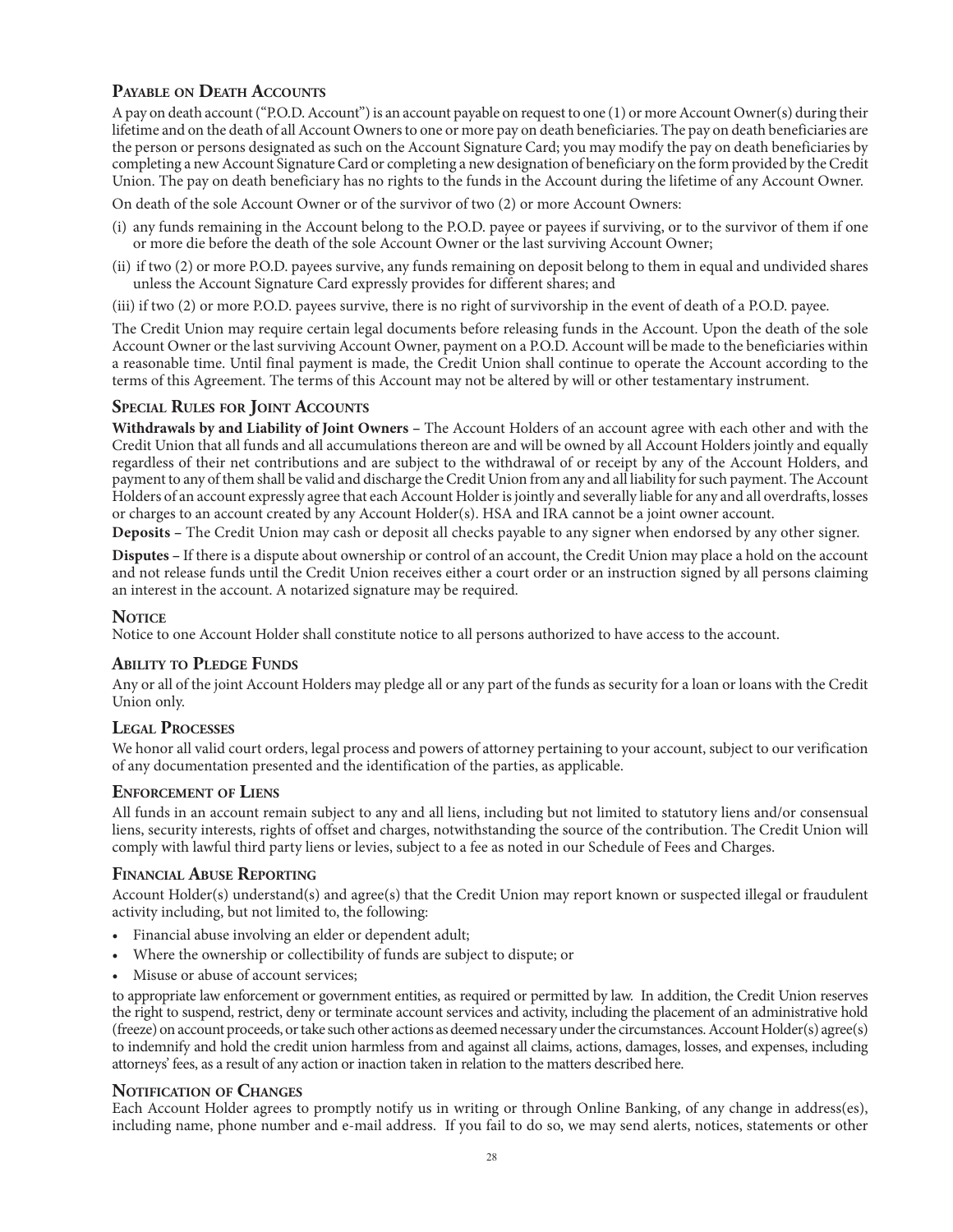important information to the address, email or phone number shown in our records and you agree to release us from any liability for doing so. You also agree to notify us in writing of any change in circumstance that might affect the ownership, authorized signers or beneficial interests in the Account, including, but not limited to change of name of an account holder, death of an account- holder, if an Account Holder dies or is placed under legal guardianship or conservatorship. No changes will be made by the Credit Union to the ownership or beneficial interests in any Account (e.g., the addition or removal of an Account Holder, the addition or removal of a beneficiary, etc.) unless it receives a written instruction signed by all Account Holders and such other supporting documentation as the Credit Union may require. Notwithstanding, the surviving Account Holder(s) may remove the name of a deceased Account Holder upon presentation of a certified copy of the death certificate. We may, at our option, require a new Account Agreement to be completed before any such changes takes effect. Any such changes shall not affect transactions previously made. In some cases a written instruction may not be sufficient and we may require all account holders to be present.

#### **Waiver of Certain Rights**

The Credit Union reserves the right to waive the enforcement of any of the provisions of this TIS Agreement with respect to any transaction or series of transactions. Any such waiver will not affect the right of the Credit Union to enforce any of its rights with respect to later transactions and is not sufficient to modify the terms and conditions of this TIS Agreement.

#### **Consumer Reports**

The Credit Union makes credit available to its members on a regular basis. The Applicant(s)/Account Holder(s) of the account authorizes the Credit Union to obtain consumer reports in connection with credit and business transactions involving the Applicant(s)/Account Holder(s), including but not limited to applying for membership, or other service provided by the Credit Union, and the Applicant(s)/Account Holder(s) of the account authorize any person, association, or corporation to furnish on request of this Credit Union, information concerning the affairs of the Applicant(s)/Account Holder(s). The Applicant(s)/Account Holder(s) also authorizes the Credit Union to furnish information concerning the account to consumer reporting agencies.

#### **Negative Credit Reporting**

We may report information about your account to credit bureaus. Late payments, missed payments, or other defaults on your account may be reflected in your credit report.

#### **Reporting Inaccurate Information**

If you believe the Credit Union is reporting inaccurate information to a credit reporting agency, please notify us in writing: P.O. Box 8929 Stockton, CA 95208 or calling 209-235-1100 or 1-800-731-4477 so we can investigate.

#### **Limitation of Services for Members Not in Good Standing**

#### **Purpose**

The Board of Directors has determined that the privilege of Credit Union services available to the members must be reserved for members who are in "good standing" at the Credit Union. This policy provides examples of certain actions that would cause a member to become "not in good standing" and provides guidelines to the types of transactions to which the availability would be restricted to such a member.

#### **Scope**

This policy shall extend to any member "not in good standing" who seeks member services whether directly or indirectly through a Credit Union account with another person. This policy shall also apply to any person who has access to Credit Union services directly or indirectly through a member who is considered to be "not in good standing" with the Credit Union.

#### **Definition**

A member will not be considered to be "in good standing" with this Credit Union if:

- a. the member fails to comply with the terms and conditions of any lawful obligation with this Credit Union and causes the Credit Union to suffer a pecuniary loss;
- b. the member manipulates or otherwise abuses Credit Union services or products to the detriment of the Credit Union's membership; or
- c. the member engages in threatening, abusive, disruptive, obscene, harassing or illegal behavior or otherwise injures any person or damages any property while on Credit Union premises or at any Credit Union function.

The determination of whether a member is in "good standing" with this Credit Union will be made at the sole discretion of the Senior Management of this Credit Union. Any member deemed to be "not in good standing" will be reported at the next regular board meeting.

"Member services" are hereby defined as any products or services now or hereafter provided by or sponsored by this Credit Union or otherwise made available to Credit Union members, which services shall include, but are not limited to: loans, deposit accounts, checking or share drafts, ATM services, Service Center ("Shared Branch") services, notary services and EFT services.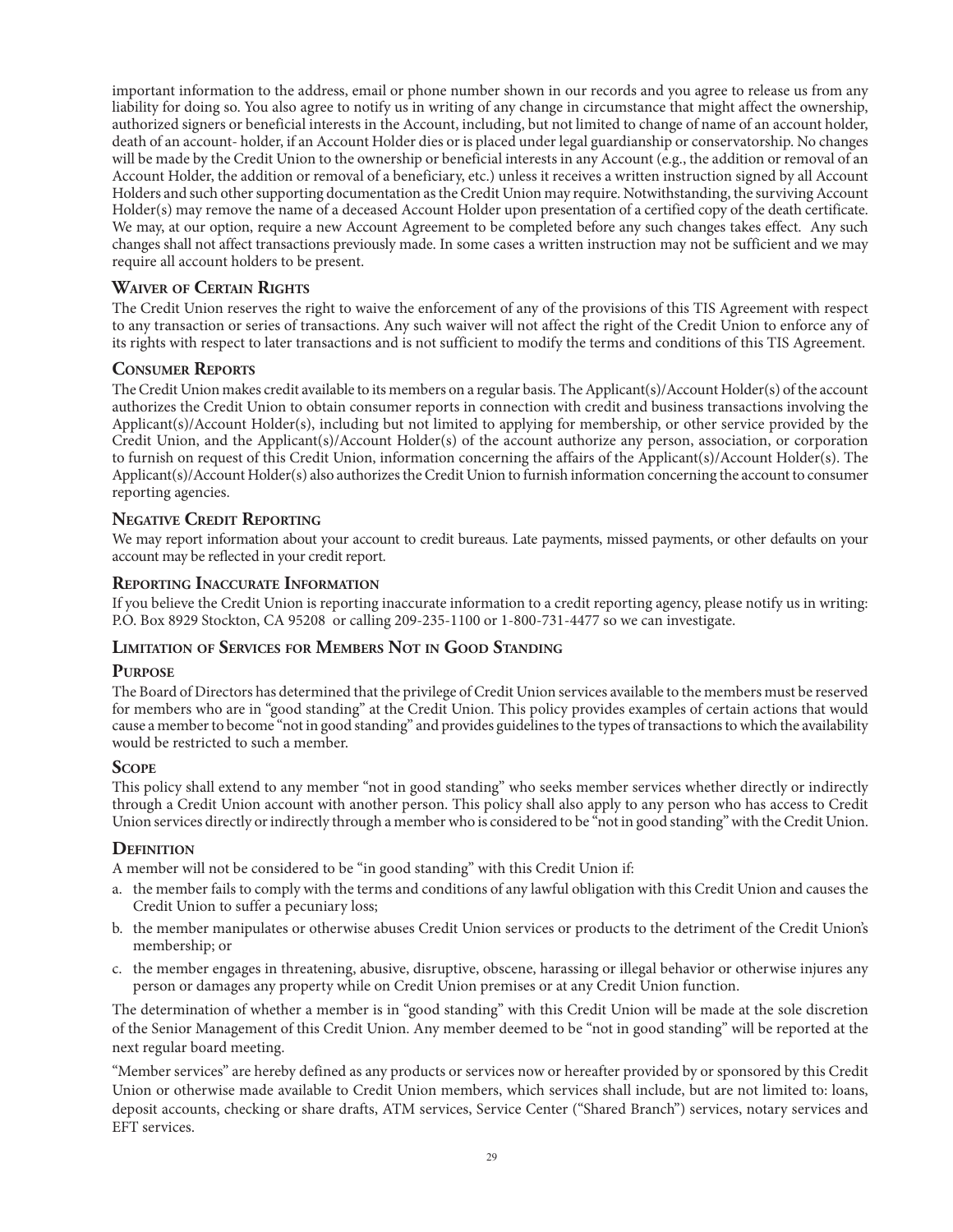## **Policy**

The availability of member services for members who are not in good standing with this Credit Union can result in expulsion or restricted services.

Any member whose access to member services is limited pursuant to the foregoing shall be permitted to maintain a dividend bearing share account with the Credit Union and shall be permitted to vote at the annual meeting and special meetings subject to the bylaws and policies of the Credit Union. In the event the member has limited access to member services due to threatening, abusive, disruptive, obscene, harassing or illegal behavior or for injuring any person or damaging any property on Credit Union premises, the Credit Union's Senior Management, at their sole discretion, may limit further contact with the Credit Union to written communication through the U.S. mail only or other remote access device designated by Credit Union Senior Management. This limitation shall not prohibit a member from exercising his or her rights under federal or state law or regulation (e.g., Regulation "E" or Regulation "Z").

#### **Membership Expulsion**

We expect that each member/owner will maintain their account in good standing and in compliance with applicable law and regulations and the bylaws of the Credit Union. Your membership may be revoked for any of the following causes:

- a) Conviction of a criminal offense involving moral turpitude;
- b) Failure to carry out contracts, agreements or obligations with the credit union;
- c) Refusal to comply with the Credit Union Law or the Credit Union's bylaws; or
- d) Failure to maintain the minimum balance in your Prime Share Account for three (3) consecutive months (failure to cure inactive status).
- e) Conviction of a criminal offense

f) Where a member causes or threaten harm to the Credit Union, its employees, may be expelled from the Credit Union Any obligations owed to the Credit Union will survive the termination of membership.

#### **Service Restrictions**

The Credit Union reserves the right to limit, restrict or deny any credit union product(s) or service(s) in its sole discretion to any Member who are not in good standing, including:

- a) Where the member manipulates or otherwise abuses credit union services or products to the detriment of the credit union's membership. Examples include but not limited to kiting, filing false reports, failure to keep sufficient funds in your account to pay for your charges and obligations, failure to provide a Taxpayer Identification Number (TIN) or the TIN is invalid; or
- b) Where the member engages in abusive, disruptive, public drunkenness, obscene behavior, or harassment of any kind, while on the credit union premises or at any credit union function.

Notwithstanding, all members retain the right to maintain a basic share account and to vote in annual and special meetings. No action to limit, restrict or deny services will relieve a member of the obligation to pay any outstanding balances, charges, or other amounts owed to the Credit Union. The Credit Union's senior management, at their sole discretion, may further limit contact with the Credit Union to written communication through the U.S. mail service only. This limitation shall not prohibit a member from exercising their rights under applicable law or regulation.

Any restriction of services will be reasonably related to the nature of the member's conduct. A member will be provided reasonable advance written notice before any restriction of services is implemented, unless circumstances warrant more immediate action.

#### **Dormant Or Inactive Account**

Dormant or inactive accounts (or accounts with balances below the required minimum balance) may be subject to a fee as set forth in our Schedule of Rates and Fees.

#### **Post-Dated Checks**

The Credit Union will treat all checks as though the checks were written on the date presented.

#### **Lost, Stolen or Destroyed Cashier's Check**

In the event that a cashier's check is lost, stolen or destroyed, you must execute and deliver to the Credit Union a written declaration of loss and claim for reimbursement and/or affidavit acceptable to the Credit Union and the Credit Union must have a reasonable time to act thereon. You further understand that the declaration of loss and claim for reimbursement is not enforceable until the later of: (i) the time the declaration of loss and claim for reimbursement is properly delivered to the Credit Union; or (ii) the ninetieth (90th) day following the date of the cashier's check. You agree to indemnify the Credit Union for any loss or claim occasioned by your attempting to or stopping payment on such check. There is a fee for this service.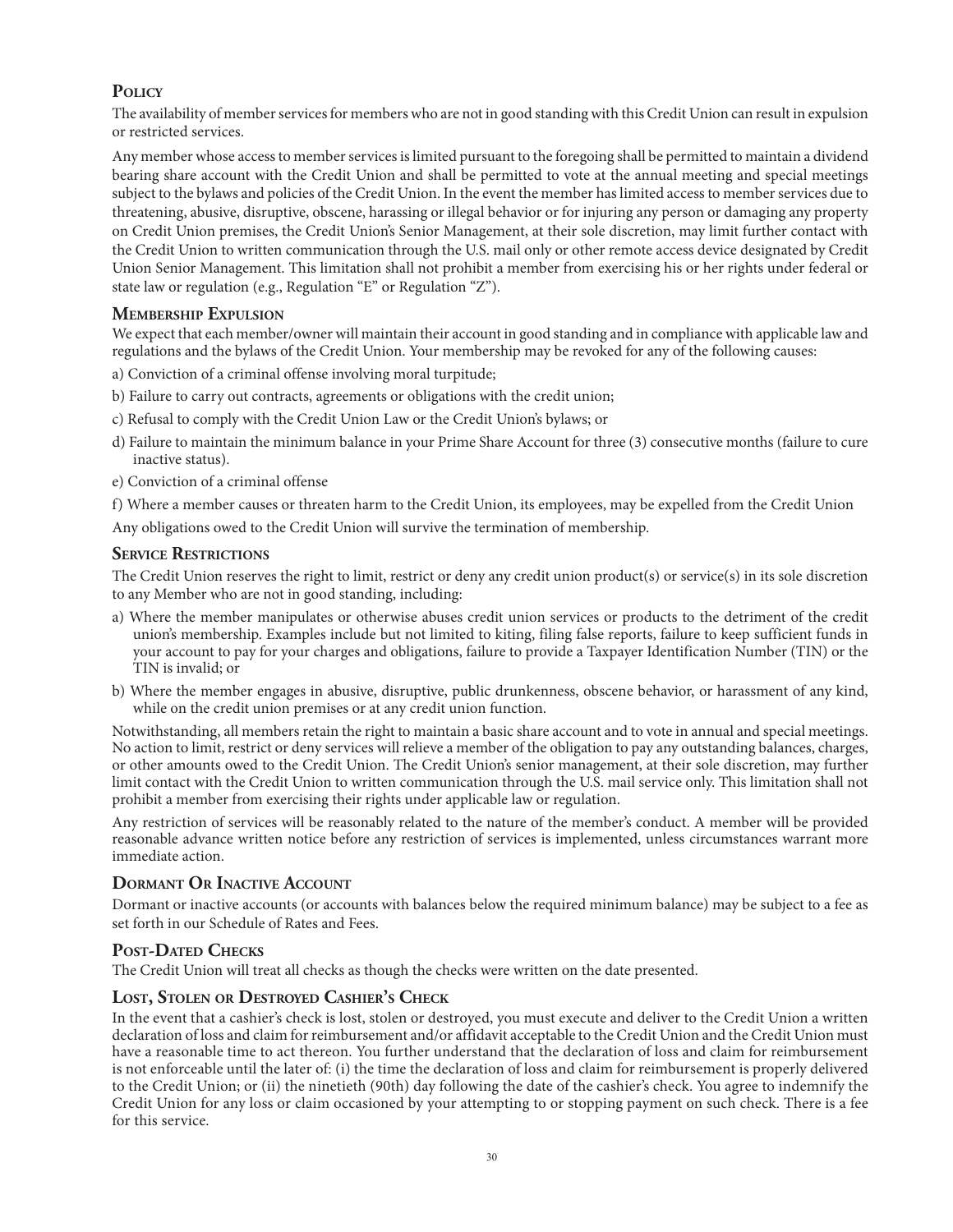## **Examination of Statements**

The Account Holder(s) to whom the periodic statement of account is sent agree(s) to exercise reasonable care and promptness in examining the statement to discover any errors or discrepancies, and to promptly notify the Credit Union at (209) 235- 1100, or (800) 731-4477 or email us at info@premierccu.org after discovery thereof. We must hear from you no later than 60 days after we sent the FIRST statement on which the problem appeared. If you do not notify us within 60 days from the date your statement was sent, you may not be compensated for any losses.

### **Non-Cash Payments**

Non-cash payments deposited into an account may be credited subject to final payment.

### **Credit Union's Right to Offset**

Account Holder(s) agrees that the Credit Union has the right to offset against any account of any Account Holder to cover any amount owing to the Credit Union for any reason. Account Holder(s) understand that this means that the Credit Union has the right to impress and enforce a statutory lien against the Account Holder(s')'s share and dividends in the event of the failure of the Account Holder(s) to satisfy any financial obligation due and payable to the Credit Union. Account Holder(s) understand that the Credit Union may enforce this right without further notice except Individual Retirement Accounts (IRA), Keogh Plan, Social Security/SSI, and as otherwise prohibited by law.

### **Attorneys' Fees**

You agree to pay the Credit Union all of our costs and reasonable attorneys' fees, including all collection costs, litigation costs, skip-tracing fees, and outside services fees incurred while we are enforcing our rights under this Agreement.

#### **Fees**

Fees assessed to all accounts are published in the Schedule of Fees and Services.

#### **Check Cashing Services**

**Non On Us Checks** (checks drawn on a financial institution other than the Credit Union): We may cash "Non On Us" checks for members upon presentation of sufficient identification, and charge a fee as set forth in our Schedule of Fees and Charges.

**On Us Checks** (checks drawn on the Credit Union): We may cash On Us checks for members upon presentation of sufficient identification, provided there are sufficient available funds, and charge a fee as set forth in our Schedule of Fees and Charges.

We do not cash third party checks.

### **Loan Payments**

Credit Union loan payments may be made by payroll deduction, provided your payroll department supports this service. Loan payments may also be made by arranging for an automatic transfer from a savings or checking account. Please contact a member services representative if you wish to arrange for automated loan payments. Payments may also be made by check or cash either in person or by US Mail. Please be sure to include a description of the loan number so that the payment is applied to the correct loan. Lien recordings and pink-slips will be processed after we are certain that the negotiable instrument has been cleared by the paying financial institution.

#### **SECURITY PROCEDURES**

When you contact us, we will ask you to provide certain information for security purposes, such as your name, account number and/or other unique information in order to confirm your identity. We will never ask for your full Social Security Number or PIN. We will not initiate an unsolicited phone call or e-mail asking for your personal information, including your Social Security Number, PIN, account number, or debit card/credit card number. Providing this information may expose you to risk of identity theft.

#### **Member Instructions**

We reserve the right to require that certain instructions you may give to us be made in writing. We reserve the right not to complete a request if we are unable to verify your identity or if we determine, in our sole discretion, that the instructions are ambiguous, conflicting, unauthorized, illegal, against Credit Union policy, or pose an undue risk of loss. You agree to defend, indemnify and hold the Credit Union harmless from any claims, damages, losses, liabilities or expenses to which we may become subject as a result of following your instructions, or those of a person authorized to give instructions on your behalf, whether given orally, in writing, or using any other form of communication.

#### **Governing Law**

This TIS Agreement shall be construed in accordance with the laws of the State of California, including the California Uniform Commercial Code (UCC).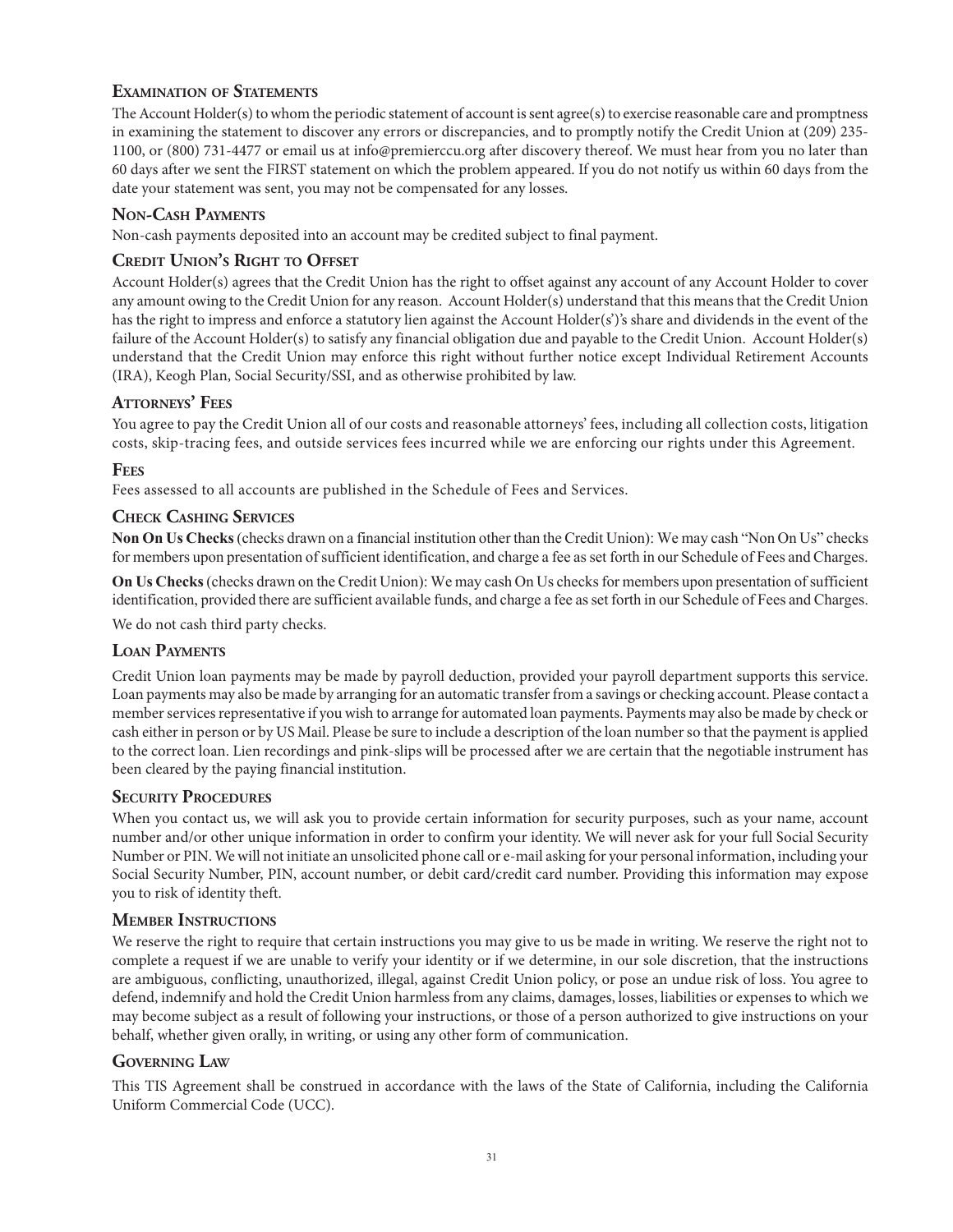## *Share Account Agreement*

### **Transfers To Third Parties**

No more than six preauthorized, automatic, online or telephonic transfers made to another account at the Credit Union or to a third party or no more than six transfers or withdrawals made by check, draft, debit card or similar order payable to a third party may be made from each savings account or money market deposit account in any calendar month. If an Account Holder exceeds, or attempts to exceed, these transfer limits, the excess transfer requests may be refused or reversed, a fee may be imposed on the excess transfer requests, and the Credit Union may reclassify or close the account. Transfers initiated by telephone must be counted among the six monthly transfers, except that there are no limits on the number of withdrawals paid directly to an Account Holder when initiated by mail, telephone or messenger. There are no limits on the number of withdrawals if initiated in person, however excessive withdrawals are subject to fees listed in the "Schedule of Fees & Charges" for Prime Share Savings Accounts, Installment Savings Accounts and Club Savings Accounts.

#### **Withdrawals, Prior Notice Requirement**

The Credit Union reserves the right to require prior written notice of intention to withdraw all or any part of shares not to exceed the notice requirement as set forth in the Credit Union's bylaws.

## *Checking Account Agreement*

#### **Withdrawals, Approved Methods**

Only blank checks and other methods approved by the Credit Union may be used to withdraw funds from a checking account. Please refer to the Schedule of Fees and Charges for the list of fees that relate to our checking account program.

#### **Electronic Check Conversion**

Upon prior notification from the merchant to the Account Holder, a purchase made with a share draft or check can be converted to a one-time electronic fund transfer (EFT) if authorized by the Account Holder. The Account Holder may also authorize merchants to electronically debit the account for returned check fees. It is agreed that the Account Holder authorizes the electronic funds transfers if the transaction is completed after being told (orally or by a notice posted) that the transfer may be processed electronically or if the Account Holder signs a written authorization.

#### **Demand Checks**

The Credit Union may pay and charge to the applicable checking account, checks drawn by and payable to any person, organization, association or corporation that has been authorized by an Account Holder to be paid, by the provision of MICR encoded information on the account. It is agreed that the Credit Union's rights in respect to such checks shall be the same as if it were a check drawn and signed by an Account Holder(s) personally. This authority shall remain in effect until revoked by an Account Holder in writing. It is agreed that the Credit Union shall be fully protected in honoring such checks. It is further agreed that if any such check is dishonored, whether with or without cause, and whether intentionally or inadvertently, the Credit Union shall incur no liability whatsoever, even though such dishonor results in the forfeit of insurance, loss or damage of any kind.

#### **OVERDRAFTS**

The Credit Union is under no obligation to pay a check which exceeds the available balance in an account; the Credit Union may, however, pay such a check and recover or obtain a refund of the amount of the resulting overdraft plus a service charge from any of the Account Holders of this account, each of whom expressly agrees that each Account Holder is jointly and severally liable for any and all overdrafts of this account and any and all associated costs created by any Account Holder.

**NOTICE REGARDING NSF FEES:** When an item is returned unpaid due to insufficient available funds you will be charged a Non-Sufficient Funds (NSF) fee, as stated in the Credit Union's Fee Schedule. If multiple items are returned unpaid due to insufficient available funds on the same day, you will be charged an NSF fee for each returned item. The same item may be presented for payment more than once, and you will be charged an NSF fee each time that item is presented and returned due to insufficient available funds**.**

**Order of Posting:** The order in which items are paid is important if there is not enough money in your account to pay all of the items that are presented. We will pay checks, automated debits (ACH), Debit Card transactions, ATM withdrawals and point-of-sale transactions in the order presented to the Credit Union. Multiple checks presented for payment on the same day will be paid in check number order. For ACH transactions, multiple batch files are received through-out the day. When a batch file is received, deposits are posted first then debits are posted on their effective entry date, by lowest to highest amount. For ATM Card and Debit Card transactions, items are posted in the order received. You understand that the order in which items are processed can affect the total amount of fees that may be assessed against your account. The Credit Union reserves the right to adjust the above processing times in its sole discretion and is subject to change without notice.

**Actual and Available Balances:** It is also important that you understand the difference between your "actual balance" and your "available balance" in order to properly manage the money in your account and avoid overdraft and insufficient fund fees. Your "actual balance" is the beginning of the day balance after the prior evening's posting. This balance is changed at the close of business every day and stands as is until the close of business on the following day. Your "available balance" is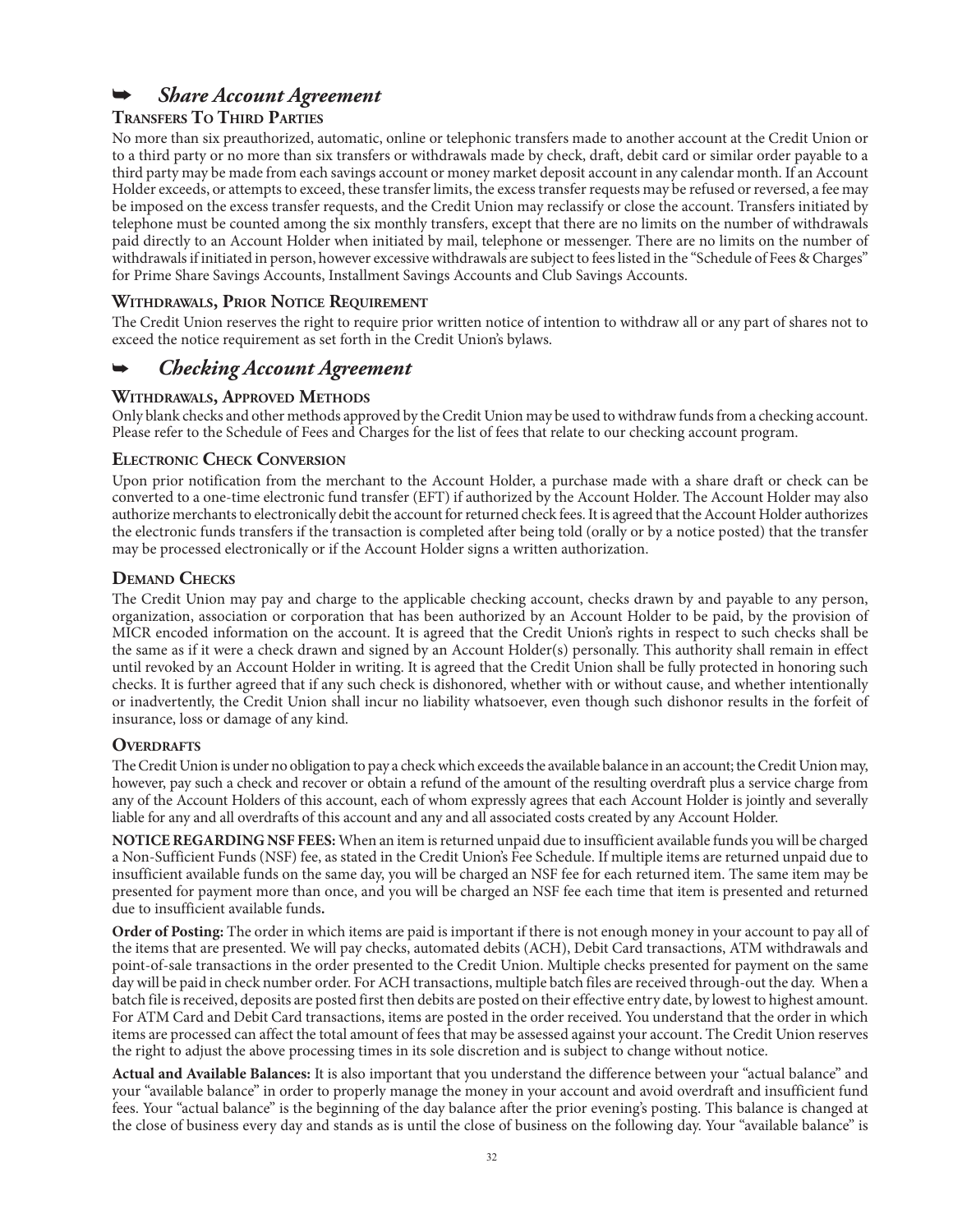the amount you have in your account at a particular time that is available for immediate withdrawal. Your available balance is updated throughout the day to reflect holds, pending transactions and cleared deposits. The difference between your actual balance and your available balance is the result of pending activity that has not yet posted to the account (example, any "pending" deposits, checks, transfers and withdrawals or holds on your account). We will use the "available balance" in your account to determine if you have sufficient funds to cover your transactions. You can determine your available balance at the ATM, by phone or by accessing your account online or with mobile banking.

You understand that you may be overdrawn even when your actual balance is positive. You also understand that you may still overdraw your account even though the available balance appears to show there are sufficient funds to cover a transaction that you wish to make because your available balance will not reflect all your outstanding checks, automatic bill payments or recent deposits. In addition, your available balance will not reflect all of your debit card transactions.

For example, if a merchant obtains your prior authorization but does not submit a one-time debit card transaction for payment within three (3) business days of authorization (or for up to thirty (30) business days for certain types of debit card transactions), we are required to release the authorization hold on the transaction. The available balance will not reflect this transaction once the hold has been released until the transaction has been received by us and paid from your account. We do not determine and are not responsible for any hold amounts placed by merchants. We encourage you discuss such holds with merchants to determine how much the merchant may place on hold. You must also keep careful records and practice good account management to avoid making transactions without sufficient funds available for withdrawal. For additional details on the availability of your funds for withdrawal, see the section entitled "Funds Availability Policy." If you have additional questions about your available or actual balance, please see a branch representative or call us at (209) 235-1100 or 1-(800) 731-4477.

*Example 1: If you write a check for \$25 but it has not yet cleared your account, your available balance will be \$25 less than what is reflected by your actual balance.*

*Example 2: If you authorize a debit card transaction for \$30 but it has not yet posted to your account, your available balance will be \$30 less than what is reflected by your actual balance.*

*Example 3: The following transactions are not reflected in your available balance:*

- *Any checks you have written that have not yet been presented for payment.*
- *Any automatic bill payments you have scheduled that have not yet been sent.*
- *Any debit card transactions where the authorization hold has been released but the transaction has not yet been submitted to the Credit Union.*

#### **Stale-Dated Checks**

The Credit Union is under no obligation but may pay a check which is presented more than six (6) months after it is dated. The Credit Union may assess a special handling charge upon receipt of any such item in addition to a service charge upon the account in accordance with the Schedule of Fees and Charges adopted by the Credit Union and as amended from time to time.

#### **Stop Payments**

Any Account Holder(s) of this account may stop payment of any item drawn against the account. The Stop Payment Order must describe the item with reasonable certainty and must be received in such time and manner as to afford the Credit Union a reasonable opportunity to act upon it. A Stop Payment Order is effective for six (6) months, and may be renewed for an additional six (6) month period. There is a Stop Payment fee for this service that can be found in the Schedule of Fees and Charges.

#### **Truncation of Checks**

The Account Holder(s) acknowledges that checks are truncated and hereby waives any and all rights to receive the items without prejudice to any of the Credit Union's defenses available under the California Uniform Commercial Code (UCC).

#### **Liability of Credit Union**

Except for its own lack of good faith or failure to exercise ordinary care, the Credit Union is not liable for any action it takes regarding the payment or nonpayment of a check, even if nonpayment results in the forfeit of insurance, loss or damage of any kind.

#### **Closure of Account**

The Credit Union may close a checking account at any time. Closure of a checking account will not affect the obligation to pay any outstanding balances or charges owed.

#### **For Checking Accounts with Share Overdraft Protection**

If any Account Holder(s) writes a check that would result in this Checking Account being overdrawn, you may authorize the Credit Union to charge the designated share account(s), regardless of which party signed the item, in such multiples as determined by the Credit Union sufficient to permit the Credit Union to honor the check and any associated fees and to credit such charge to this Checking Account. No check overdraft may be paid by charging a share account if, as a result of such charge, that share account would be subject in any one month to more than six (6) withdrawals or transfers by means of a pre-authorized, automatic transfer, online or telephonic order or instruction, whether initiated by check, draft, debit card, or similar order.